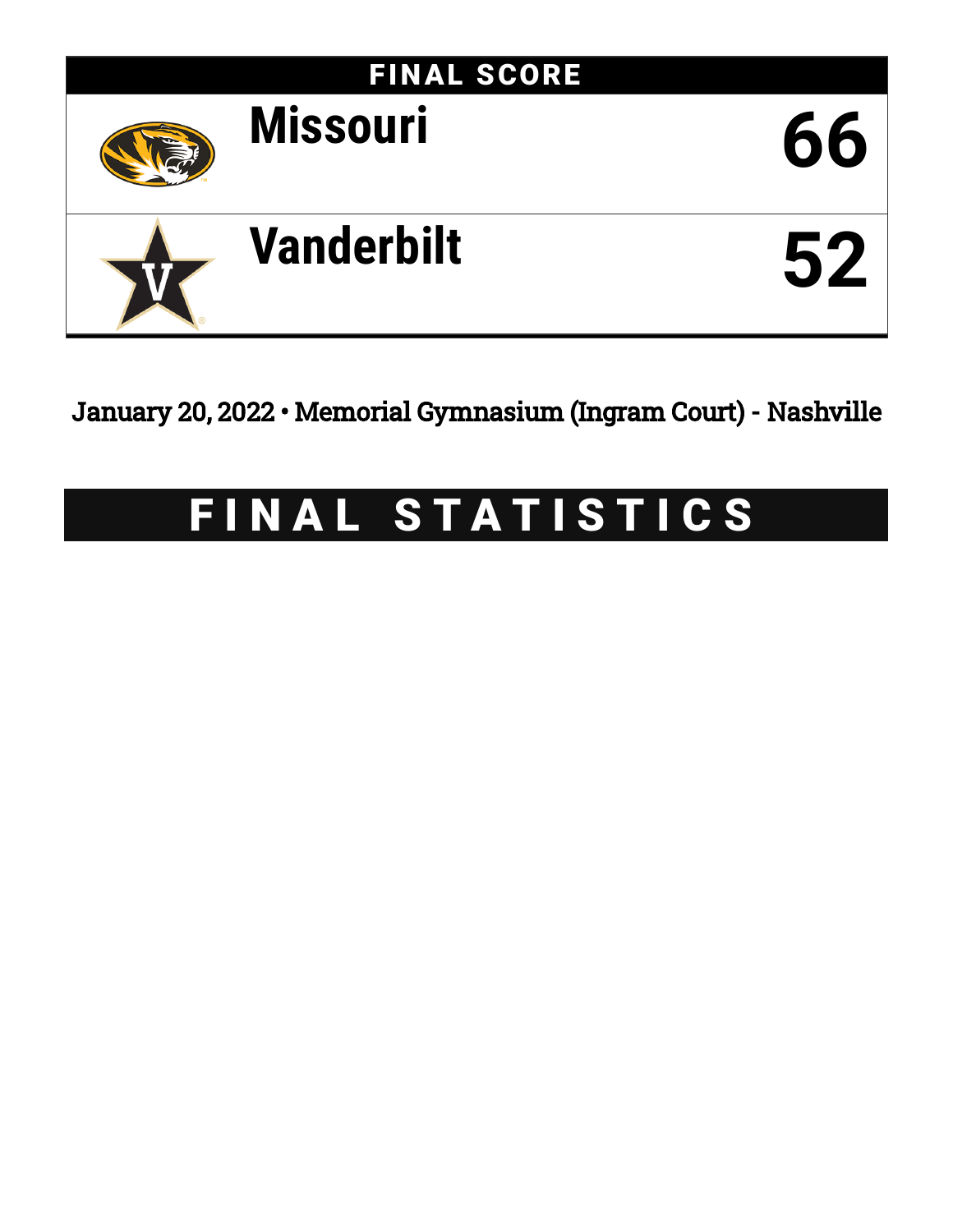# **Official Box Score Missouri vs Vanderbilt Game Totals -- Final Statistics January 20, 2022 at Memorial Gymnasium (Ingram Court) - Nashville**



# **Missouri 66**

| No. | Player                    | S  | Pts             | FG       | 3FG      | FT      | 0R | DR.          | TR             | PF       | A  | TO       | <b>B</b> lk  | Stl            | Min        | $+/-$ |
|-----|---------------------------|----|-----------------|----------|----------|---------|----|--------------|----------------|----------|----|----------|--------------|----------------|------------|-------|
| 01  | HANSEN, LAUREN            | G  | 15 <sub>1</sub> | $6 - 10$ | $3-5$    | $0-0$   | 0  | 4            | 4              |          | 3  | 2        | 0            | 3              | 31         | 20    |
| 04  | DEMBELE, MAMA             | G  | 5               | $2 - 5$  | $1 - 1$  | $0 - 0$ | 0  | $\mathbf{0}$ | $\mathbf{0}$   | 3        | 5  | 5        | $\Omega$     | $\overline{2}$ | 33         | 24    |
| 13  | <b>TROUP, HALEY</b>       | G  | 10              | $4 - 8$  | $1 - 1$  | $1-2$   |    | 2            | 3              |          | 2  | 0        | 0            | 0              | 31         | 7     |
| 33  | <b>BLACKWELL, AIJHA</b>   | G  | 12              | $4 - 7$  | $0 - 1$  | $4-6$   | 2  | 15           | 17             | 3        | 4  | 4        | $\Omega$     | 2              | 28         | 9     |
| 43  | FRANK, HAYLEY             | F  | 13              | $5-8$    | $3-6$    | $0 - 1$ | 0  | 2            | $\overline{2}$ | 4        | 0  | 3        | $\Omega$     | 0              | 22         | 2     |
| 00  | <b>WILLIAMS, LADAZHIA</b> | F  | 6               | $3-6$    | $0 - 0$  | $0 - 0$ |    | $\mathbf{0}$ | 1              | 5        | 0  |          | $\mathbf{0}$ | 0              | 12         | 13    |
| 02  | SMITH, SARA-ROSE          | G  | $\Omega$        | $0 - 2$  | $0 - 2$  | $0 - 0$ | 0  | 1            | 1              | 1        | 0  | 0        | 0            | 0              | 7          | -3    |
| 20  | LINTHACUM, SARAH          | F. | $\Omega$        | $0 - 1$  | $0 - 0$  | $0 - 0$ | 0  | 1            |                | 1.       | 0  | $\Omega$ | $\Omega$     | $\Omega$       | 9          | 0     |
| 24  | DORROH, KIYA              | G  | 5               | $2 - 4$  | $1 - 1$  | $0 - 0$ | 0  | 0            | $\mathbf{0}$   |          | 0  |          |              | 1              | 22         | 3     |
| 32  | KELLY, JAYLA              | C  | 0               | $0 - 2$  | $0 - 0$  | $0 - 0$ | 1  | 1            | $\overline{2}$ | $\Omega$ | 0  | 0        |              | 1              | 4          | $-5$  |
| 40  | LINTHACUM, MICAH          | F  | 0               | $0 - 1$  | $0 - 0$  | $0 - 0$ | 0  | $\Omega$     | $\Omega$       | $\Omega$ | 0  | $\Omega$ | $\Omega$     | 0              | 1          | 0     |
|     | TEAM                      |    |                 |          |          |         |    | 0            | 1              | 0        |    |          |              |                |            |       |
|     | <b>TOTALS</b>             |    | 66              | 26-54    | $9 - 17$ | $5-9$   | 6  | 26           | 32             | 20       | 14 | 17       | 2            | 9              | <b>200</b> |       |

| <b>Shooting By Period</b> |           |       |          |       |         |       |
|---------------------------|-----------|-------|----------|-------|---------|-------|
| Period                    | FG        | FG%   | 3FG      | 3FG%  | FT      | FT%   |
| 1st Qtr                   | $4 - 15$  | 27%   | $2-6$    | 33%   | $0 - 3$ | 00%   |
| 2nd Qtr                   | $7 - 14$  | 50%   | $3-6$    | 50%   | $0 - 1$ | 00%   |
| 3rd Qtr                   | $9 - 13$  | 69%   | $3 - 4$  | 75%   | $2 - 2$ | 100%  |
| 4th Qtr                   | $6 - 12$  | 50%   | $1 - 1$  | 100%  | $3 - 3$ | 100%  |
| 1st Half                  | $11 - 29$ | 38%   | $5 - 12$ | 42%   | $0 - 4$ | 00%   |
| 2nd Half                  | $15 - 25$ | 60%   | $4 - 5$  | 80%   | $5 - 5$ | 100%  |
| Game                      | 26-54     | 48.1% | $9 - 17$ | 52.9% | $5-9$   | 55.6% |

*Deadball Rebounds:* 1,0 *Last FG:* 4th-01:03 *Biggest Run:* 8-0 *Largest lead:* By 17 at 4th-04:44 *Technical Fouls:* None.

# **Vanderbilt 52**

| No.             | Player                   | S  | Pts           | FG       | 3FG     | FТ       | 0R       | DR | TR | PF             | A        | TO             | <b>BIK</b> | Stl            | Min   | $+/-$        |
|-----------------|--------------------------|----|---------------|----------|---------|----------|----------|----|----|----------------|----------|----------------|------------|----------------|-------|--------------|
| 12 <sup>1</sup> | <b>WASHINGTON, DEMI</b>  | G  | 3             | $1 - 6$  | $0 - 0$ | $1 - 2$  |          | 4  | 5  |                |          | 4              |            |                | 28    | $-12$        |
| 15              | ALEXANDER, BRINAE        | F. | 19            | $8 - 20$ | $2 - 4$ | $1 - 4$  |          | 2  | 3  | 3              | 2        | 4              | $\Omega$   | 4              | -37   | $-7$         |
| 21              | LACHANCE, BELLA          | G  | 4             | $1 - 3$  | $0 - 2$ | $2 - 2$  | 0        | 2  | 2  | $\overline{2}$ | 3        | 1              | 0          | $\Omega$       | 33    | $-19$        |
| 23              | MOORE, IYANA             | G. | $5^{\circ}$   | $2 - 5$  | $1 - 4$ | $0 - 1$  | $\Omega$ | 2  | 2  | 5              | $\Omega$ | $\overline{4}$ | $\Omega$   | $\overline{1}$ | -23   | $-10^{-}$    |
| 50              | SMITH, KAYLON            | F. | 9             | $4 - 8$  | $0 - 1$ | $1 - 2$  | 4        | 5  | 9  | 3              | 2        | 1              | 0          | 1              | 29    | -16          |
|                 | 05 CHAMBERS, YAUBRYON    | F. | $\mathcal{P}$ | $1 - 1$  | $0 - 0$ | $0 - 0$  | $\Omega$ | 5  | 5  | 1              | 3        | $\mathcal{P}$  | $\Omega$   |                | 16    | $-4$         |
|                 | 13 FLOURNOY, DE'MAURI    | G  | 3             | $1 - 6$  | $1 - 3$ | $0 - 0$  | $\Omega$ | 3  | 3  | 1              | 2        | 0              | $\Omega$   | $\Omega$       | 16    | -3           |
| 35              | <b>WASHINGTON, SACHA</b> | F. | 7             | $3-4$    | $0 - 0$ | $1 - 2$  | 3        | 1  | 4  | 1              | $\Omega$ | $\mathcal{P}$  | $\Omega$   | $\Omega$       | 19    | $\mathbf{1}$ |
|                 | <b>TEAM</b>              |    |               |          |         |          | 1        | 1  | 2  | $\Omega$       |          | 0              |            |                |       |              |
|                 | <b>TOTALS</b>            |    |               | 52 21-53 | 4-14    | $6 - 13$ | 10       | 25 | 35 | 17             | 13       | 18             | $\bf{0}$   |                | 8 200 |              |

#### *Shooting By Period*

| Period   | FG        | FG%   | 3FG     | 3FG%   | FT       | FT%   |
|----------|-----------|-------|---------|--------|----------|-------|
| 1st Qtr  | 4-12      | 33%   | $0 - 3$ | $00\%$ | 1-3      | 33%   |
| 2nd Qtr  | $6 - 12$  | 50%   | $2 - 3$ | 67%    | $0 - 0$  | 0%    |
| 3rd Qtr  | $6 - 16$  | 38%   | 1-4     | 25%    | $2 - 2$  | 100%  |
| 4th Qtr  | $5 - 13$  | 38%   | $1 - 4$ | 25%    | $3 - 8$  | 38%   |
| 1st Half | $10 - 24$ | 42%   | $2 - 6$ | 33%    | $1 - 3$  | 33%   |
| 2nd Half | $11 - 29$ | 38%   | $2 - 8$ | 25%    | $5 - 10$ | 50%   |
| Game     | $21 - 53$ | 39.6% | 4-14    | 28.6%  | 6-13     | 46.2% |

*Deadball Rebounds:* 3,0 *Last FG:* 4th-02:28 *Biggest Run:* 7-0 *Largest lead:* By 2 at 1st-06:59 *Technical Fouls:* None.

| Game Notes:                                                           | <b>Score</b>                             |    | 1st 2nd 3rd     |    | 4th | <b>TOT</b> | <b>Points</b>     | <b>MO</b>      | <b>VDY</b>     |
|-----------------------------------------------------------------------|------------------------------------------|----|-----------------|----|-----|------------|-------------------|----------------|----------------|
| Officials: Brian Hall, Roy Gulbeyan, Teresa Stuck<br>Attendance: 1651 | <b>MO</b>                                | 10 |                 | 23 | 16  | 66         | In the Paint      | 30             | 28             |
|                                                                       | VDY                                      |    | 14              | 15 | 14  | 52         | Off Turns         | 20             | 15             |
| Start Time: 08:03 PM ET                                               |                                          |    |                 |    |     |            | 2nd Chance        |                | 10             |
| End Time: 09:55 PM ET<br>Game Duration: 1:52                          | MO led for 36:01. VDY led for 1:56.      |    |                 |    |     |            | <b>Fast Break</b> | 6              |                |
| Conference Game:                                                      | Game was tied for 2:02.<br>Times tied: 1 |    | Lead Changes: 2 |    |     |            | Bench             |                | 12             |
|                                                                       |                                          |    |                 |    |     |            | Per Poss          | 0.985<br>29/67 | 0.800<br>25/65 |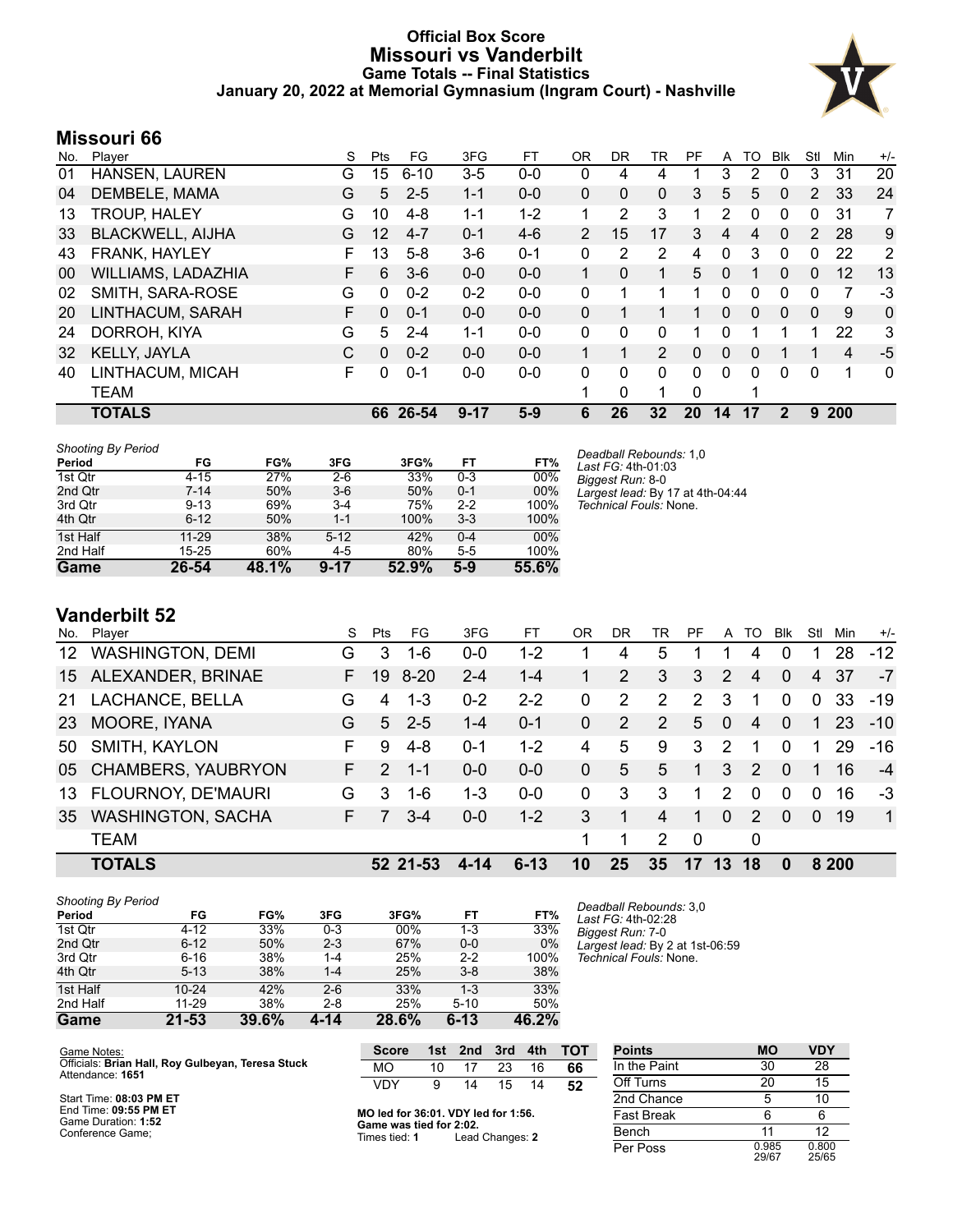# **Official Box Score Missouri vs Vanderbilt First Half Statistics Only January 20, 2022 at Memorial Gymnasium (Ingram Court) - Nashville**



# **Missouri 27**

| No. | Player                    | S  | <b>Pts</b> | FG        | 3FG     | <b>FT</b> | <b>OR</b>    | <b>DR</b> | <b>TR</b>      | <b>PF</b> | A                     | <b>TO</b> | <b>Blk</b> | Stl          | <b>Min</b>     | $+/-$ |
|-----|---------------------------|----|------------|-----------|---------|-----------|--------------|-----------|----------------|-----------|-----------------------|-----------|------------|--------------|----------------|-------|
| 00  | <b>WILLIAMS, LADAZHIA</b> | F  | 2          | $1 - 3$   | $0 - 0$ | $0-0$     |              | 0         |                | 2         | 0                     |           | 0          | 0            | 3              | 8     |
| 01  | <b>HANSEN, LAUREN</b>     | G  | 5          | $2 - 5$   | $1 - 3$ | $0 - 0$   | 0            | 3         | 3              | 1         | 2                     | 0         | 0          | 1            | 19             | 8     |
| 02  | SMITH, SARA-ROSE          | G  | 0          | $0 - 1$   | $0 - 1$ | $0 - 0$   | 0            | 1         |                | 1         | 0                     | 0         | 0          | 0            | 5              | -1    |
| 04  | DEMBELE, MAMA             | G  | 3          | $1 - 2$   | $1 - 1$ | $0 - 0$   | 0            | 0         | 0              | 0         | $\mathbf{2}^{\prime}$ | 3         | $\Omega$   | 2            | 17             | 9     |
| 13  | <b>TROUP, HALEY</b>       | G  | 4          | $2 - 4$   | $0 - 0$ | $0 - 1$   |              | 1         | 2              |           |                       | 0         | 0          | 0            | 13             | $-5$  |
| 20  | LINTHACUM, SARAH          | F. | $\Omega$   | $0 - 1$   | $0 - 0$ | $0 - 0$   | 0            | 1         |                |           | $\Omega$              | $\Omega$  | $\Omega$   | $\mathbf{0}$ | $\overline{4}$ | 3     |
| 24  | DORROH, KIYA              | G  | 5          | $2 - 2$   | $1 - 1$ | $0 - 0$   | $\mathbf{0}$ | 0         | 0              | 0         | 0                     | 0         | $\Omega$   |              | 13             | 4     |
| 32  | <b>KELLY, JAYLA</b>       | C  | $\Omega$   | $0 - 1$   | $0 - 0$ | $0 - 0$   | $\mathbf{1}$ | 1         | $\overline{2}$ | 0         | 0                     | 0         | $\Omega$   | 1            | $\overline{2}$ | -1    |
| 33  | <b>BLACKWELL, AIJHA</b>   | G  | 0          | $0 - 3$   | $0 - 1$ | $0 - 2$   | 0            | 5         | 5              | 2         |                       |           | 0          | 0            | 8              | $-1$  |
| 40  | LINTHACUM, MICAH          | F  | $\Omega$   | $0 - 1$   | $0 - 0$ | $0 - 0$   | 0            | 0         | $\mathbf{0}$   | 0         | 0                     | 0         | $\Omega$   | 0            | 1              | 0     |
| 43  | FRANK, HAYLEY             | F  | 8          | $3-6$     | $2 - 5$ | $0 - 1$   | 0            | 2         | 2              | 2         | 0                     | 2         | $\Omega$   | 0            | 13             | $-4$  |
|     | <b>TEAM</b>               |    | 0          | $0 - 0$   | $0 - 0$ | $0 - 0$   | 0            | 0         | 0              | 0         | $\Omega$              | $\Omega$  | $\Omega$   | 0            | $\mathbf 0$    |       |
|     | <b>TOTALS</b>             |    | 27         | $11 - 29$ | $5-12$  | $0 - 4$   | 3            | 14        | 17             | 10        | 6                     |           | $\bf{0}$   | 5            | 100            |       |

| <b>Shooting By Period</b><br>Period | FG        | FG%   | 3FG      | 3FG%  | FT      | FT%   |
|-------------------------------------|-----------|-------|----------|-------|---------|-------|
| 1st Qtr                             | 4-15      | 27%   | 2-6      | 33%   | $0 - 3$ | 00%   |
| 2nd Qtr                             | $7 - 14$  | 50%   | $3-6$    | 50%   | $0 - 1$ | 00%   |
| 1st Half                            | $11 - 29$ | 38%   | $5-12$   | 42%   | 0-4     | 00%   |
| Game                                | 26-54     | 48.1% | $9 - 17$ | 52.9% | 5-9     | 55.6% |

*Deadball Rebounds:* 1,0 *Last FG Half:* MO 2nd-00:09

# **Vanderbilt 23**

| No.     | Player                    | S. | <b>Pts</b>     | FG.       | 3FG     | <b>FT</b> | <b>OR</b> | DR            | TR. | PF            | A             | <b>TO</b>     | <b>Blk</b> | Stl      | <b>Min</b> | $+/-$        |
|---------|---------------------------|----|----------------|-----------|---------|-----------|-----------|---------------|-----|---------------|---------------|---------------|------------|----------|------------|--------------|
| 05      | <b>CHAMBERS, YAUBRYON</b> | F  | 2              | $1 - 1$   | $0 - 0$ | $0 - 0$   | 0         | $\mathcal{P}$ | 2   |               | 0             |               | 0          | 0        | 6          | $\Omega$     |
| $12 \,$ | <b>WASHINGTON, DEMI</b>   | G  | $\mathcal{P}$  | $1 - 3$   | $0 - 0$ | $0 - 0$   | 0         | 4             | 4   |               |               | 4             | $\Omega$   | 0        | 12         | -7           |
| 13      | FLOURNOY, DE'MAURI        | G  | 3              | 1-5       | $1 - 2$ | $0-0$     | 0         | 3             | 3   | 1             | 1             | 0             | $\Omega$   | $\Omega$ | 12         | $-2$         |
|         | 15 ALEXANDER, BRINAE      | F. | 8              | $3 - 8$   | $1 - 1$ | $1 - 2$   |           |               | 2   | $\mathcal{P}$ | 1             | $\mathcal{P}$ | $\Omega$   | $\Omega$ | 18         | $\mathbf{1}$ |
| 21      | LACHANCE, BELLA           | G  | $\mathcal{P}$  | $1 - 1$   | $0-0$   | $0-0$     | 0         |               |     | 1             |               |               | $\Omega$   | $\Omega$ | 16         | -7           |
| 23      | MOORE, IYANA              | G  | $\mathcal{P}$  | $1 - 4$   | $0 - 3$ | $0 - 1$   | 0         |               |     | 2             | $\Omega$      | 1             | $\Omega$   | $\Omega$ | 12         | $-4$         |
| 35      | <b>WASHINGTON, SACHA</b>  | F  | 0              | $0 - 0$   | $0 - 0$ | $0 - 0$   | 0         |               |     | 1             | $\Omega$      | $\mathcal{P}$ | $\Omega$   | $\Omega$ | 9          | $\Omega$     |
| 50      | SMITH, KAYLON             | F. | $\overline{4}$ | $2 - 2$   | $0 - 0$ | $0-0$     |           | 4             | 5   | 1             | $\mathcal{P}$ | $\Omega$      | $\Omega$   |          | 14         | $-1$         |
|         | <b>TEAM</b>               |    | 0              | $0-0$     | $0 - 0$ | $0 - 0$   | $\Omega$  |               |     | 0             | $\Omega$      | $\Omega$      | $\Omega$   | $\Omega$ | $\Omega$   |              |
|         | <b>TOTALS</b>             |    | 23.            | $10 - 24$ | $2 - 6$ | $1 - 3$   | 2         | 18            | 20  | 10            | 6             |               | $\bf{0}$   | 1        | 100        |              |

| <b>Shooting By Period</b><br>Period | FG        | FG%   | 3FG     | 3FG%   | FТ      | FT%   |
|-------------------------------------|-----------|-------|---------|--------|---------|-------|
| 1st Otr                             | $4 - 12$  | 33%   | 0-3     | $00\%$ | 1-3     | 33%   |
| 2nd Qtr                             | $6-12$    | 50%   | $2 - 3$ | 67%    | ი-ი     | $0\%$ |
| 1st Half                            | $10 - 24$ | 42%   | $2-6$   | 33%    | $1 - 3$ | 33%   |
| Game                                | 21-53     | 39.6% | 4-14    | 28.6%  | $6-13$  | 46.2% |

*Deadball Rebounds:* 3,0 *Last FG Half:* VDY 2nd-00:34

| Game Notes:                                                           | <b>Score</b> | 1st | 2nd | 3rd | 4th | <b>TOT</b> | <b>Points from (This Period)</b> |    | <b>MO VDY</b> |
|-----------------------------------------------------------------------|--------------|-----|-----|-----|-----|------------|----------------------------------|----|---------------|
| Officials: Brian Hall, Roy Gulbeyan, Teresa Stuck<br>Attendance: 1651 | МO           | 10  |     | 23  | 16  | 66         | In the Paint                     |    | 10            |
|                                                                       | VDY          |     | 14  | 15  | 14  | 52         | Off Turns                        | 10 |               |
| Start Time: 08:03 PM ET                                               |              |     |     |     |     |            | 2nd Chance                       |    |               |
| End Time: 09:55 PM ET<br>Game Duration: 1:52                          |              |     |     |     |     |            | Fast Break                       |    |               |
| Conference Game;                                                      |              |     |     |     |     |            | Bench                            |    |               |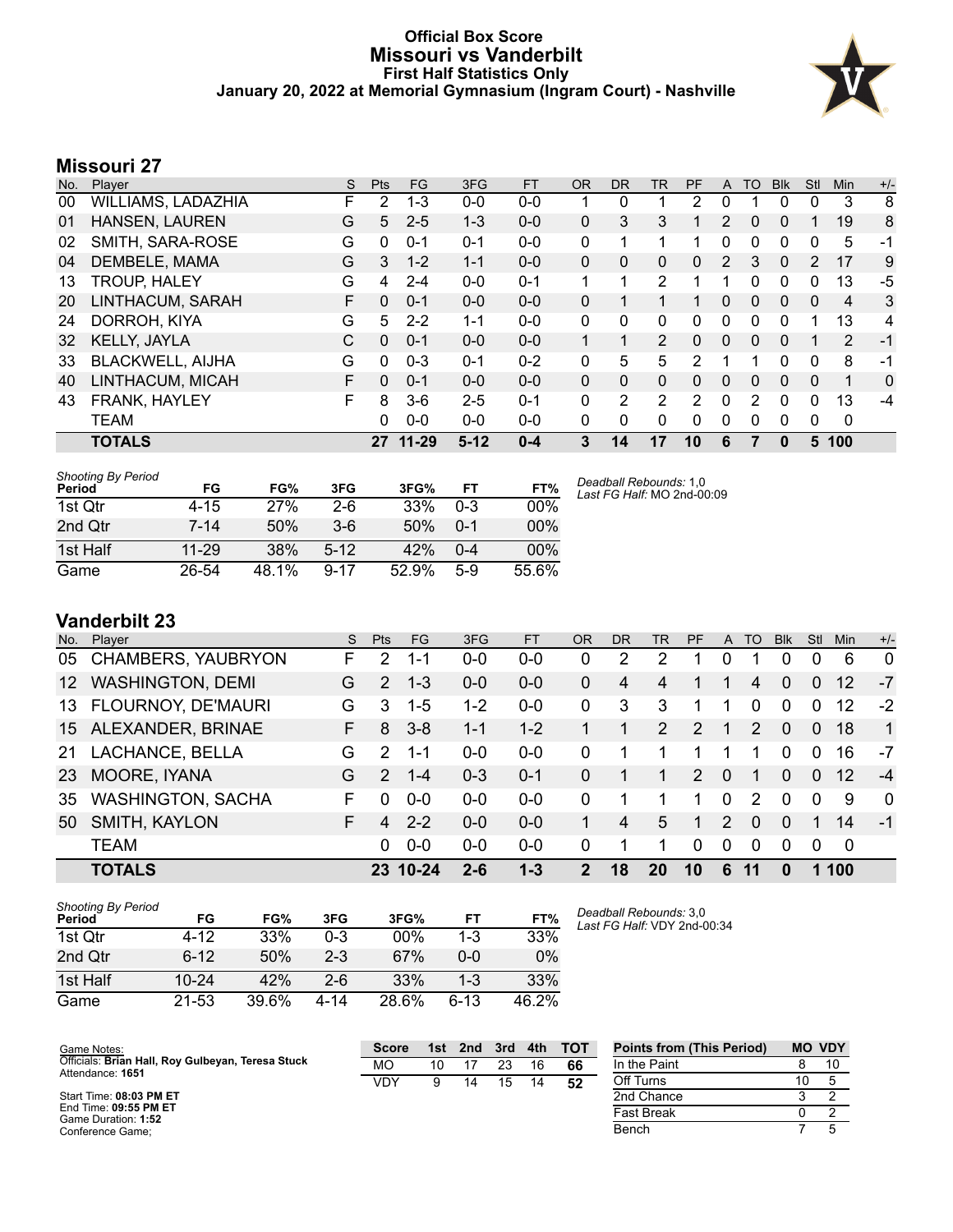# **Official Box Score Missouri vs Vanderbilt First Quarter Statistics Only January 20, 2022 at Memorial Gymnasium (Ingram Court) - Nashville**



# **Missouri 10**

| No. | Plaver                    | S | <b>Pts</b>     | <b>FG</b> | 3FG     | <b>FT</b> | <b>OR</b>    | D <sub>R</sub> | TR             | PF | A        | TO | <b>B</b> lk | <b>Stl</b>   | Min          | $+/-$ |
|-----|---------------------------|---|----------------|-----------|---------|-----------|--------------|----------------|----------------|----|----------|----|-------------|--------------|--------------|-------|
| 01  | HANSEN, LAUREN            | G | 3              | $1 - 2$   | $1 - 2$ | $0-0$     | 0            |                |                |    |          | 0  | 0           |              | 9            | 5     |
| 04  | DEMBELE, MAMA             | G | 0              | $0 - 1$   | $0 - 0$ | $0 - 0$   | $\Omega$     | 0              | 0              | 0  | $\Omega$ |    | 0           |              | 7            | 6     |
| 13  | TROUP, HALEY              | G | 0              | $0 - 1$   | $0 - 0$ | $0 - 0$   | 1            |                | 2              |    | $\Omega$ | 0  | 0           | 0            | 7            | -7    |
| 33  | <b>BLACKWELL, AIJHA</b>   | G | 0              | $0 - 3$   | $0 - 1$ | $0 - 2$   | 0            | 5              | 5              | 2  |          |    | 0           | $\mathbf{0}$ | 8            | $-1$  |
| 43  | FRANK, HAYLEY             | F | 5              | $2 - 3$   | $1 - 2$ | $0 - 1$   | 0            |                | 1              |    | 0        |    | 0           | 0            | 8            | $-4$  |
| 00  | <b>WILLIAMS, LADAZHIA</b> | F | $\overline{2}$ | $1 - 3$   | $0 - 0$ | $0 - 0$   | 1            | $\Omega$       | 1.             | 2  | $\Omega$ |    | 0           | $\Omega$     | 3            | 8     |
| 02  | SMITH, SARA-ROSE          | G | 0              | $0 - 1$   | $0 - 1$ | $0 - 0$   | 0            | 0              | 0              | 0  | $\Omega$ | 0  | 0           | 0            | 1            | $-4$  |
| 20  | LINTHACUM, SARAH          | F | 0              | $0 - 0$   | $0 - 0$ | $0 - 0$   | $\mathbf{0}$ | $\mathbf{0}$   | 0              | 0  | $\Omega$ | 0  | 0           | $\Omega$     | $\mathbf{0}$ | 0     |
| 24  | DORROH, KIYA              | G | 0              | $0 - 0$   | $0 - 0$ | $0 - 0$   | $\Omega$     | $\Omega$       | 0              | 0  | $\Omega$ | 0  | 0           |              | 5            | 3     |
| 32  | <b>KELLY, JAYLA</b>       | C | 0              | $0 - 1$   | $0 - 0$ | $0 - 0$   | 1            |                | $\overline{2}$ | 0  | $\Omega$ | 0  | 0           | $\Omega$     | 1            | $-1$  |
| 40  | LINTHACUM, MICAH          | F | 0              | $0 - 0$   | $0-0$   | $0 - 0$   | $\Omega$     | $\Omega$       | 0              | 0  | $\Omega$ | 0  | 0           | $\Omega$     | $\Omega$     | 0     |
|     | TEAM                      |   |                |           |         |           | $\Omega$     | $\mathbf{0}$   | 0              | 0  |          | 0  |             |              |              |       |
|     | <b>TOTALS</b>             |   | 10             | $4 - 15$  | $2 - 6$ | $0 - 3$   | 3            | 9              | 12             |    | 2        | 4  | 0           | 3            | 50           |       |

| <b>Shooting By Period</b><br>Period | FG       | FG%   | 3FG      | 3FG%  | FT      | FT%   | Deadball Rebounds: 1.0 |
|-------------------------------------|----------|-------|----------|-------|---------|-------|------------------------|
| 1st Qtr                             | 4-15     | 27%   | $2-6$    | 33%   | $0 - 3$ | 00%   |                        |
| 2nd Qtr                             | $7 - 14$ | 50%   | $3-6$    | 50%   | $0 - 1$ | 00%   |                        |
| 1st Half                            | $4 - 15$ | 27%   | $2-6$    | 33%   | $0 - 3$ | 00%   |                        |
| 1st Half                            | 11-29    | 38%   | $5 - 12$ | 42%   | $0 - 4$ | 00%   |                        |
| Game                                | 26-54    | 48.1% | $9 - 17$ | 52.9% | $5-9$   | 55.6% |                        |

# **Vanderbilt 9**

| No. | Plaver                    | S. | <b>Pts</b>    | <b>FG</b>   | 3FG     | <b>FT</b> | <b>OR</b> | <b>DR</b> | TR       | PF             | A              | TO       | <b>Blk</b> | Stl      | Min | $+/-$          |
|-----|---------------------------|----|---------------|-------------|---------|-----------|-----------|-----------|----------|----------------|----------------|----------|------------|----------|-----|----------------|
| 12  | <b>WASHINGTON, DEMI</b>   | G  | 0             | $0 - 2$     | $0 - 0$ | $0 - 0$   | 0         | 3         | 3        | 0              | 1              | 2        | 0          |          | 8   | -6             |
| 15  | ALEXANDER, BRINAE         | F. | 3             | $1 - 3$     | $0 - 0$ | $1 - 2$   |           |           | 2        | $\overline{2}$ | $\overline{0}$ | 2        | 0          | 0        | 8   | $\overline{4}$ |
| 21  | LACHANCE, BELLA           | G  | 0             | $0 - 0$     | $0 - 0$ | $0-0$     | 0         | 0         | $\Omega$ | $\Omega$       |                | 0        | 0          |          | 7   | -6             |
| 23  | MOORE, IYANA              | G  | $\mathcal{P}$ | $1 - 4$     | $0 - 3$ | $0 - 1$   | 0         |           |          |                | 0              |          | 0          | $\Omega$ | 10  | $-1$           |
| 50  | SMITH, KAYLON             | F  | 4             | $2 - 2$     | $0 - 0$ | $0-0$     | $\Omega$  | 2         | 2        | 1              | 0              | $\Omega$ | 0          | $\Omega$ | 6   | $-1$           |
| 05  | CHAMBERS, YAUBRYON        | F  | 0             | $0 - 0$     | $0 - 0$ | $0-0$     | $\Omega$  |           |          | 0              | $\Omega$       | $\Omega$ | 0          | $\Omega$ | 2   | 5              |
| 13  | <b>FLOURNOY, DE'MAURI</b> | G  | $\Omega$      | $0 - 1$     | $0 - 0$ | $0-0$     | $\Omega$  |           |          | 0              | 1              | 0        | 0          | $\Omega$ | 4   | $\Omega$       |
| 35  | <b>WASHINGTON, SACHA</b>  | F. | O             | $0 - 0$     | $0 - 0$ | $0-0$     | 0         | $\Omega$  | $\Omega$ | $\Omega$       | $\Omega$       |          | 0          | $\Omega$ | 4   | $\Omega$       |
|     | <b>TEAM</b>               |    |               |             |         |           | $\Omega$  | 1         |          | $\Omega$       |                | 0        |            |          |     |                |
|     | <b>TOTALS</b>             |    | 9             | <b>4-12</b> | $0 - 3$ | $1 - 3$   |           | 10        | 11       | 4              | 3              | 6        | 0          |          | 50  |                |

| <b>Shooting By Period</b><br>Period | FG        | FG%   | 3FG      | 3FG%   | FT       | FT%   | Deadball Rebounds: 3.0 |
|-------------------------------------|-----------|-------|----------|--------|----------|-------|------------------------|
| 1st Qtr                             | 4-12      | 33%   | $0 - 3$  | 00%    | 1-3      | 33%   |                        |
| 2nd Qtr                             | $6 - 12$  | 50%   | $2 - 3$  | 67%    | $0 - 0$  | 0%    |                        |
| 1st Half                            | $4 - 12$  | 33%   | $0 - 3$  | $00\%$ | $1 - 3$  | 33%   |                        |
| 1st Half                            | $10 - 24$ | 42%   | $2-6$    | 33%    | $1 - 3$  | 33%   |                        |
| Game                                | $21 - 53$ | 39.6% | $4 - 14$ | 28.6%  | $6 - 13$ | 46.2% |                        |

| Game Notes:                                                           | <b>Score</b> | 1st. | 2nd | - 3rd | 4th | <b>TOT</b> | <b>Points (This Period)</b> | МO | <b>VDY</b> |
|-----------------------------------------------------------------------|--------------|------|-----|-------|-----|------------|-----------------------------|----|------------|
| Officials: Brian Hall, Roy Gulbeyan, Teresa Stuck<br>Attendance: 1651 | МO           | 10   |     | 23    | 16  | 66         | In the Paint                |    |            |
|                                                                       | <b>VDY</b>   |      | 14  | 15    | 14  | 52         | Off Turns                   |    |            |
| Start Time: 08:03 PM ET                                               |              |      |     |       |     |            | 2nd Chance                  |    |            |
| End Time: 09:55 PM ET<br>Game Duration: 1:52                          |              |      |     |       |     |            | <b>Fast Break</b>           |    |            |
| Conference Game;                                                      |              |      |     |       |     |            | Bench                       |    |            |

Per Poss

 $0.588$ <br> $4/17$ 

0.500 5/18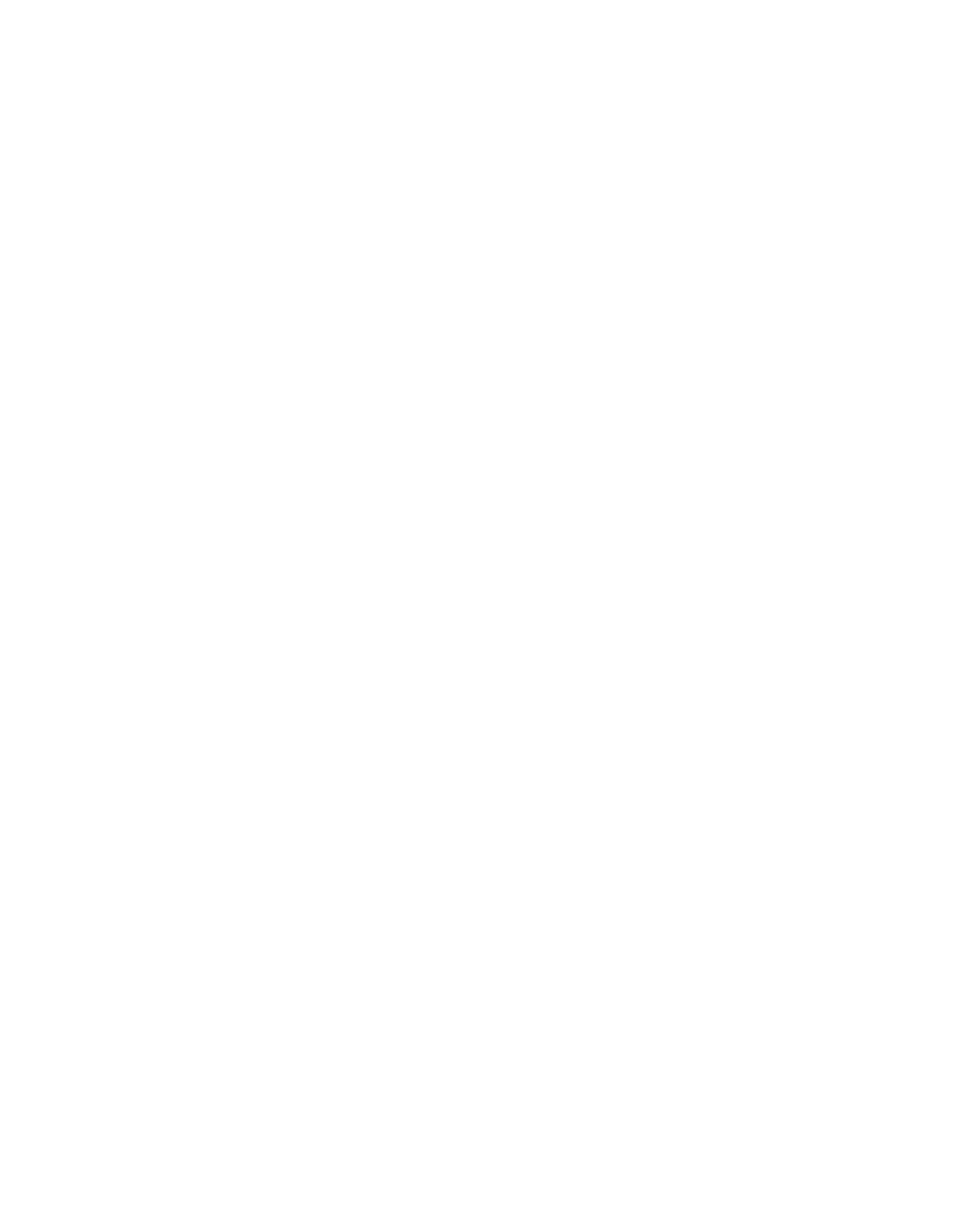# **Official Play-By-Play Missouri vs Vanderbilt First Quarter January 20, 2022 at Memorial Gymnasium (Ingram Court) - Nashville**



### **Period 1**

<mark>Startersː</mark><br>Missouri: 1 HANSEN,LAUREN (G); 4 DEMBELE,MAMA (G); 13 TROUP,HALEY (G); 33 BLACKWELL,AIJHA (G); 43 FRANK,HAYLEY (F);<br>**Vanderbilt**: 12 WASHINGTON,DEMI (G); 15 ALEXANDER,BRINAE (F); 21 LACHANCE,BELLA (G); 23 MOORE

| Time           | <b>VISITORS: Missouri</b>             | <b>Score</b> | <b>Margin</b>  | <b>HOME: Vanderbilt</b>                                            |
|----------------|---------------------------------------|--------------|----------------|--------------------------------------------------------------------|
| 09:39          |                                       |              |                | MISSED JUMPER by ALEXANDER, BRINAE                                 |
| 09:34          | REBOUND (DEF) by BLACKWELL, AIJHA     |              |                |                                                                    |
| 09:29          | MISSED 3PTR by HANSEN, LAUREN         |              |                |                                                                    |
| 09:25          |                                       |              |                | REBOUND (DEF) by WASHINGTON, DEMI                                  |
| 09:20          |                                       |              |                | MISSED 3PTR by MOORE, IYANA                                        |
| 09:16          | REBOUND (DEF) by BLACKWELL, AIJHA     |              |                |                                                                    |
| 09:06          | GOOD! LAYUP by FRANK, HAYLEY [PNT]    | $0 - 2$      | V <sub>2</sub> |                                                                    |
| 09:06          | ASSIST by BLACKWELL, AIJHA            |              |                |                                                                    |
| 09:06          |                                       |              |                | FOUL (PERSONAL) by SMITH, KAYLON                                   |
| 09:06          | MISSED FT by FRANK, HAYLEY            |              |                |                                                                    |
| 09:03          |                                       |              |                | REBOUND (DEF) by ALEXANDER, BRINAE                                 |
| 08:56          |                                       |              |                | FOUL (OFF) by ALEXANDER, BRINAE                                    |
| 08:56          |                                       |              |                | TURNOVER (OFFENSIVE) by ALEXANDER, BRINAE                          |
| 08:41          | MISSED JUMPER by BLACKWELL, AIJHA     |              |                |                                                                    |
| 08:38          |                                       |              |                | REBOUND (DEF) by WASHINGTON, DEMI                                  |
| 08:28          |                                       |              |                | MISSED LAYUP by WASHINGTON, DEMI                                   |
| 08:23          |                                       |              |                | REBOUND (OFF) by ALEXANDER, BRINAE                                 |
| 08:07          |                                       | $2 - 2$      | $\mathsf{T}$   | GOOD! JUMPER by SMITH, KAYLON                                      |
| 08:07          |                                       |              |                | ASSIST by WASHINGTON, DEMI                                         |
| 07:50          | MISSED LAYUP by DEMBELE, MAMA         |              |                |                                                                    |
| 07:47          |                                       |              |                | REBOUND (DEF) by SMITH, KAYLON                                     |
| 07:32          |                                       |              |                | TURNOVER (BADPASS) by MOORE, IYANA                                 |
| 07:23          |                                       |              |                | FOUL (PERSONAL) by MOORE, IYANA                                    |
| 07:23          | MISSED FT by BLACKWELL, AIJHA         |              |                |                                                                    |
| 07:23          | REBOUND (OFF) by TEAM                 |              |                |                                                                    |
| 07:23          | MISSED FT by BLACKWELL, AIJHA         |              |                |                                                                    |
| 07:21          |                                       | $4 - 2$      | H <sub>2</sub> | REBOUND (DEF) by WASHINGTON, DEMI<br>GOOD! JUMPER by SMITH, KAYLON |
| 06:59<br>06:59 |                                       |              |                |                                                                    |
| 06:48          | TURNOVER (LOSTBALL) by DEMBELE, MAMA  |              |                | ASSIST by LACHANCE, BELLA                                          |
| 06:29          |                                       |              |                |                                                                    |
| 06:25          | REBOUND (DEF) by BLACKWELL, AIJHA     |              |                | MISSED JUMPER by ALEXANDER, BRINAE                                 |
| 06:15          | MISSED LAYUP by BLACKWELL, AIJHA      |              |                |                                                                    |
| 06:11          |                                       |              |                | REBOUND (DEF) by SMITH, KAYLON                                     |
| 06:07          |                                       |              |                | TURNOVER (LOSTBALL) by WASHINGTON, DEMI                            |
| 06:07          | STEAL by HANSEN, LAUREN               |              |                |                                                                    |
| 05:48          | FOUL (OFF) by FRANK, HAYLEY           |              |                |                                                                    |
| 05:48          | TURNOVER (OFFENSIVE) by FRANK, HAYLEY |              |                |                                                                    |
| 05:48          | SUB OUT: TROUP, HALEY                 |              |                |                                                                    |
| 05:48          | SUB OUT: BLACKWELL, AIJHA             |              |                |                                                                    |
| 05:48          | SUB IN: WILLIAMS, LADAZHIA            |              |                |                                                                    |
| 05:48          | SUB IN: DORROH, KIYA                  |              |                |                                                                    |
| 05:35          |                                       |              |                | MISSED 3PTR by MOORE, IYANA                                        |
| 05:30          | REBOUND (DEF) by HANSEN, LAUREN       |              |                |                                                                    |
| 05:23          | MISSED JUMPER by WILLIAMS, LADAZHIA   |              |                |                                                                    |
| 05:17          |                                       |              |                | REBOUND (DEF) by MOORE, IYANA                                      |
| 05:13          |                                       |              |                | TURNOVER (LOSTBALL) by ALEXANDER, BRINAE                           |
| 05:13          | STEAL by DEMBELE, MAMA                |              |                |                                                                    |
| 05:03          | GOOD! 3PTR by FRANK, HAYLEY           | $4 - 5$      | V <sub>1</sub> |                                                                    |
| 05:03          | ASSIST by HANSEN, LAUREN              |              |                |                                                                    |
| 04:37          |                                       |              |                | MISSED 3PTR by MOORE, IYANA                                        |
| 04:34          | REBOUND (DEF) by FRANK, HAYLEY        |              |                |                                                                    |
| 04:25          | MISSED JUMPER by WILLIAMS, LADAZHIA   |              |                |                                                                    |
| 04:22          | REBOUND (OFF) by WILLIAMS, LADAZHIA   |              |                |                                                                    |
| 04:22          |                                       |              |                |                                                                    |
| 04:22          |                                       |              |                | SUB OUT: ALEXANDER, BRINAE                                         |
| 04:22          |                                       |              |                | SUB OUT: SMITH, KAYLON                                             |
| 04:22          |                                       |              |                | SUB IN: FLOURNOY, DE'MAURI                                         |
| 04:22          |                                       |              |                | SUB IN: WASHINGTON, SACHA                                          |
| 04:22          | SUB OUT: FRANK, HAYLEY                |              |                |                                                                    |
| 04:22          | SUB IN: BLACKWELL, AIJHA              |              |                |                                                                    |
| 04:18          | GOOD! 3PTR by HANSEN, LAUREN          | $4 - 8$      | V <sub>4</sub> |                                                                    |
| 03:54          | FOUL (PERSONAL) by HANSEN, LAUREN     |              |                |                                                                    |
| 03:43          | FOUL (PERSONAL) by WILLIAMS, LADAZHIA |              |                |                                                                    |
| 03:40          |                                       |              |                | TURNOVER (TRAVEL) by WASHINGTON, SACHA                             |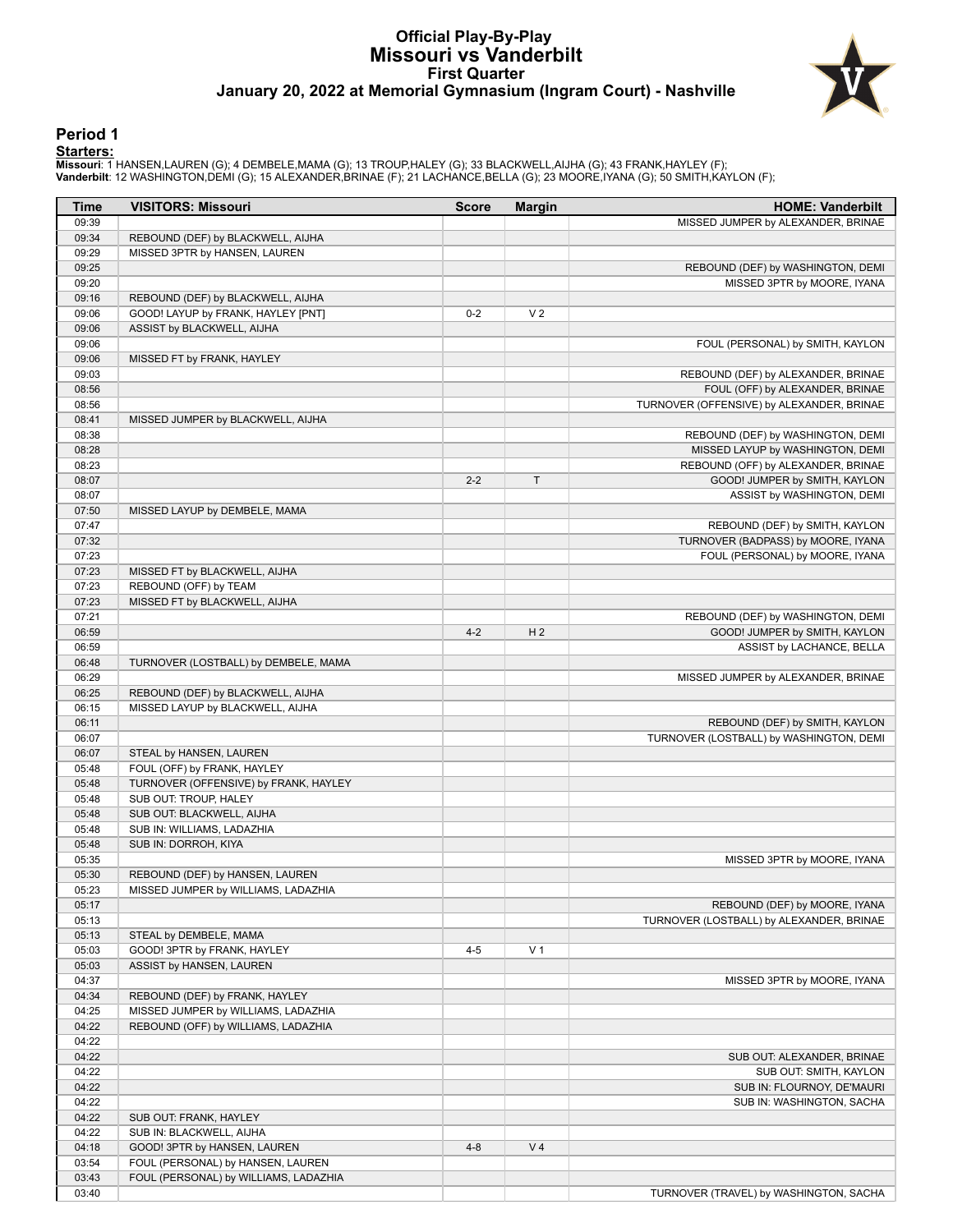| <b>Time</b> | <b>VISITORS: Missouri</b>                  | <b>Score</b> | <b>Margin</b>  | <b>HOME: Vanderbilt</b>                |
|-------------|--------------------------------------------|--------------|----------------|----------------------------------------|
| 03:20       | GOOD! LAYUP by WILLIAMS, LADAZHIA [PNT]    | $4 - 10$     | $V_6$          |                                        |
| 02:50       |                                            |              |                | MISSED LAYUP by FLOURNOY, DE'MAURI     |
| 02:45       | REBOUND (DEF) by BLACKWELL, AIJHA          |              |                |                                        |
| 02:45       | FOUL (OFF) by WILLIAMS, LADAZHIA           |              |                |                                        |
| 02:45       | TURNOVER (OFFENSIVE) by WILLIAMS, LADAZHIA |              |                |                                        |
| 02:45       |                                            |              |                | SUB OUT: LACHANCE, BELLA               |
| 02:45       |                                            |              |                | SUB IN: ALEXANDER, BRINAE              |
| 02:45       | SUB OUT: WILLIAMS, LADAZHIA                |              |                |                                        |
| 02:45       | SUB OUT: DEMBELE, MAMA                     |              |                |                                        |
| 02:45       | SUB IN: TROUP, HALEY                       |              |                |                                        |
| 02:45       | SUB IN: FRANK, HAYLEY                      |              |                |                                        |
| 02:33       |                                            |              |                | MISSED LAYUP by WASHINGTON, DEMI       |
| 02:28       | REBOUND (DEF) by BLACKWELL, AIJHA          |              |                |                                        |
| 02:24       | FOUL (OFF) by BLACKWELL, AIJHA             |              |                |                                        |
| 02:24       | TURNOVER (OFFENSIVE) by BLACKWELL, AIJHA   |              |                |                                        |
| 02:24       | SUB OUT: HANSEN, LAUREN                    |              |                |                                        |
| 02:24       | SUB IN: SMITH, SARA-ROSE                   |              |                |                                        |
| 02:06       |                                            |              |                | TURNOVER (BADPASS) by WASHINGTON, DEMI |
| 02:06       | STEAL by DORROH, KIYA                      |              |                |                                        |
| 01:52       | MISSED LAYUP by TROUP, HALEY               |              |                |                                        |
| 01:48       | REBOUND (OFF) by TROUP, HALEY              |              |                |                                        |
| 01:46       | MISSED 3PTR by SMITH, SARA-ROSE            |              |                |                                        |
| 01:43       |                                            |              |                | REBOUND (DEF) by TEAM                  |
| 01:43       |                                            |              |                | SUB OUT: WASHINGTON, DEMI              |
| 01:43       |                                            |              |                | SUB IN: CHAMBERS, YAUBRYON             |
| 01:28       |                                            | $6 - 10$     | V <sub>4</sub> | GOOD! JUMPER by ALEXANDER, BRINAE      |
| 01:13       | MISSED 3PTR by BLACKWELL, AIJHA            |              |                |                                        |
| 01:08       |                                            |              |                | REBOUND (DEF) by FLOURNOY, DE'MAURI    |
| 01:06       |                                            | $8 - 10$     | V <sub>2</sub> | GOOD! LAYUP by MOORE, IYANA [FB]       |
| 01:06       |                                            |              |                | ASSIST by FLOURNOY, DE'MAURI           |
| 01:06       | FOUL (PERSONAL) by TROUP, HALEY            |              |                |                                        |
| 01:06       | SUB OUT: SMITH, SARA-ROSE                  |              |                |                                        |
| 01:06       | SUB OUT: DORROH, KIYA                      |              |                |                                        |
| 01:06       | SUB IN: HANSEN, LAUREN                     |              |                |                                        |
| 01:06       | SUB IN: KELLY, JAYLA                       |              |                |                                        |
| 01:06       |                                            |              |                | MISSED FT by MOORE, IYANA              |
| 01:04       | REBOUND (DEF) by KELLY, JAYLA              |              |                |                                        |
| 01:04       |                                            |              |                | FOUL (PERSONAL) by ALEXANDER, BRINAE   |
| 00:43       | MISSED JUMPER by KELLY, JAYLA              |              |                |                                        |
| 00:41       |                                            |              |                | REBOUND (DEF) by CHAMBERS, YAUBRYON    |
| 00:28       | FOUL (PERSONAL) by BLACKWELL, AIJHA        |              |                |                                        |
| 00:28       | SUB OUT: BLACKWELL, AIJHA                  |              |                |                                        |
| 00:28       | SUB IN: DORROH, KIYA                       |              |                |                                        |
| 00:28       |                                            | $9 - 10$     | V <sub>1</sub> | GOOD! FT by ALEXANDER, BRINAE          |
| 00:28       |                                            |              |                | MISSED FT by ALEXANDER, BRINAE         |
| 00:26       | REBOUND (DEF) by TROUP, HALEY              |              |                |                                        |
| 00:01       | MISSED 3PTR by FRANK, HAYLEY               |              |                |                                        |
|             |                                            |              |                |                                        |
| 00:00       | REBOUND (OFF) by KELLY, JAYLA              |              |                |                                        |

# **Missouri 10, Vanderbilt 9**

| <b>Points (This Period)</b> | <b>MO</b>     | VDY           |
|-----------------------------|---------------|---------------|
| In the Paint                |               |               |
| Off Turns                   |               |               |
| 2nd Chance                  |               |               |
| Fast Break                  |               |               |
| Bench                       |               |               |
| Per Poss                    | 0.588<br>4/17 | 0.500<br>5/18 |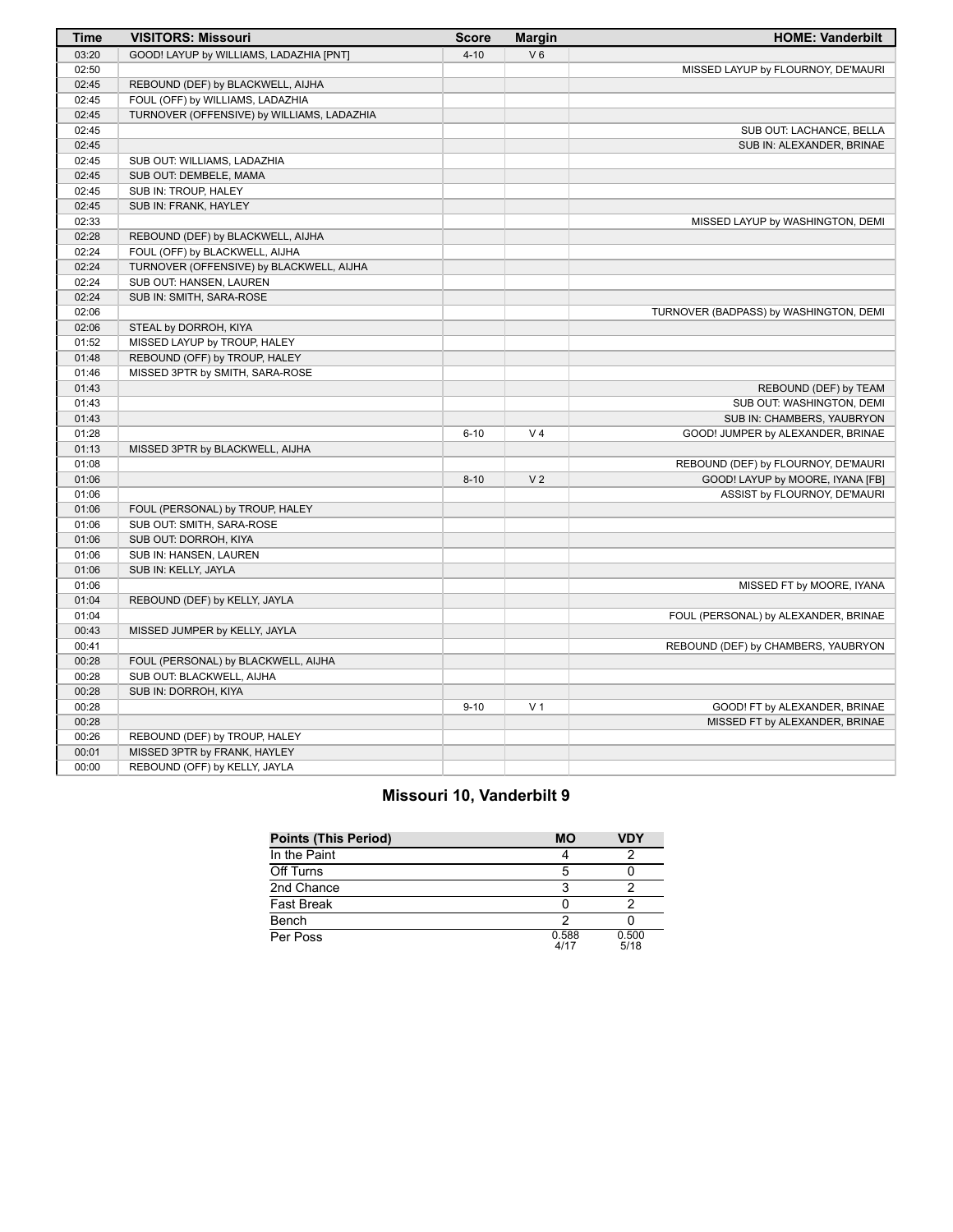# **Official Box Score Missouri vs Vanderbilt Second Quarter Statistics Only January 20, 2022 at Memorial Gymnasium (Ingram Court) - Nashville**



# **Missouri 17**

| No. | Plaver                    | S  | <b>Pts</b> | <b>FG</b> | 3FG     | <b>FT</b> | <b>OR</b>    | D <sub>R</sub> | <b>TR</b> | PF | A              | TO       | <b>B</b> lk | Stl            | Min            | $+/-$          |
|-----|---------------------------|----|------------|-----------|---------|-----------|--------------|----------------|-----------|----|----------------|----------|-------------|----------------|----------------|----------------|
| 01  | HANSEN, LAUREN            | G  | 2          | $1 - 3$   | $0 - 1$ | $0-0$     | 0            | 2              | 2         | 0  |                | 0        | 0           | 0              | 10             | 3              |
| 04  | DEMBELE, MAMA             | G  | 3          | $1 - 1$   | $1 - 1$ | $0 - 0$   | $\Omega$     | 0              | 0         | 0  | 2              | 2        | 0           |                | 10             | 3              |
| 13  | <b>TROUP, HALEY</b>       | G  | 4          | $2 - 3$   | $0 - 0$ | $0 - 1$   | 0            | $\Omega$       | 0         | 0  |                | $\Omega$ | 0           | 0              | 6              | 2              |
| 33  | <b>BLACKWELL, AIJHA</b>   | G  | 0          | $0 - 0$   | $0 - 0$ | $0 - 0$   | $\mathbf{0}$ | 0              | 0         | 0  | $\overline{0}$ | $\Omega$ | 0           | $\overline{0}$ | 0              | $\Omega$       |
| 43  | FRANK, HAYLEY             | F  | 3          | $1 - 3$   | $1 - 3$ | $0-0$     | $\Omega$     |                | 1         |    | 0              |          | 0           | $\Omega$       | 5              | 0              |
| 00  | <b>WILLIAMS, LADAZHIA</b> | F. | 0          | $0 - 0$   | $0 - 0$ | $0 - 0$   | $\Omega$     | $\Omega$       | 0         | 0  | $\Omega$       | $\Omega$ | 0           | $\Omega$       | $\Omega$       | $\Omega$       |
| 02  | SMITH, SARA-ROSE          | G  | 0          | $0 - 0$   | $0 - 0$ | $0 - 0$   | 0            |                | 1         |    | 0              | 0        | 0           | 0              | 4              | 3              |
| 20  | LINTHACUM, SARAH          | F  | 0          | $0 - 1$   | $0 - 0$ | $0 - 0$   | $\Omega$     |                | 1         |    | 0              | 0        | 0           | $\Omega$       | $\overline{4}$ | 3              |
| 24  | DORROH, KIYA              | G  | 5          | $2 - 2$   | $1 - 1$ | $0 - 0$   | 0            | 0              | 0         | 0  | 0              | 0        | 0           | $\Omega$       | 8              | 1              |
| 32  | <b>KELLY, JAYLA</b>       | C  | 0          | $0 - 0$   | $0 - 0$ | $0 - 0$   | $\Omega$     | $\Omega$       | 0         | 0  | $\Omega$       | $\Omega$ | $\Omega$    |                |                | $\overline{0}$ |
| 40  | LINTHACUM, MICAH          | F  | U          | $0 - 1$   | $0 - 0$ | $0 - 0$   | 0            | $\Omega$       | 0         | 0  | $\Omega$       | $\Omega$ | 0           | $\Omega$       | 1              | $\mathbf{0}$   |
|     | TEAM                      |    |            |           |         |           | $\Omega$     | $\Omega$       | 0         | 0  |                | $\Omega$ |             |                |                |                |
|     | <b>TOTALS</b>             |    | 17         | $7 - 14$  | $3 - 6$ | $0 - 1$   | 0            | 5              | 5         | 3  | 4              | 3        | 0           | $\mathbf{2}$   | 50             |                |

| <b>Shooting By Period</b><br>Period | FG        | FG%   | 3FG      | 3FG%  | FT      | FT%    | Deadball Rebounds: 1,0 |
|-------------------------------------|-----------|-------|----------|-------|---------|--------|------------------------|
| 3rd Qtr                             | $9 - 13$  | 69%   | 3-4      | 75%   | $2 - 2$ | 100%   |                        |
| 4th Qtr                             | $6 - 12$  | 50%   | $1 - 1$  | 100%  | $3-3$   | 100%   |                        |
| 2nd Half                            | 7-14      | 50%   | $3-6$    | 50%   | $0 - 1$ | $00\%$ |                        |
| 2nd Half                            | $15 - 25$ | 60%   | 4-5      | 80%   | $5 - 5$ | 100%   |                        |
| Game                                | 26-54     | 48.1% | $9 - 17$ | 52.9% | $5-9$   | 55.6%  |                        |

# **Vanderbilt 14**

| No. | Plaver                    | S  | <b>Pts</b> | <b>FG</b> | 3FG     | <b>FT</b> | OR       | <b>DR</b>     | TR       | PF       | A        | TO       | <b>Blk</b> | Stl      | Min | $+/-$        |
|-----|---------------------------|----|------------|-----------|---------|-----------|----------|---------------|----------|----------|----------|----------|------------|----------|-----|--------------|
| 12  | <b>WASHINGTON, DEMI</b>   | G  | 2          | 1-1       | $0 - 0$ | $0 - 0$   | 0        | 1             |          | 1        | 0        | 2        | 0          |          | 4   | -1           |
| 15  | ALEXANDER, BRINAE         | F. | 5          | $2 - 5$   | 1-1     | $0 - 0$   | 0        | 0             | $\Omega$ | $\Omega$ |          | 0        | 0          | $\Omega$ | 10  | $-3$         |
| 21  | LACHANCE, BELLA           | G  | 2          | 1-1       | $0 - 0$ | $0 - 0$   | 0        | 1             |          | 1        | $\Omega$ | 1        | 0          | $\Omega$ | 9   | -1           |
| 23  | MOORE, IYANA              | G  | $\Omega$   | $0 - 0$   | $0 - 0$ | $0 - 0$   | 0        | 0             | $\Omega$ | 1        | 0        | 0        | $\Omega$   | $\Omega$ | 2   | -3           |
| 50  | SMITH, KAYLON             | F  | $\Omega$   | $0 - 0$   | $0 - 0$ | $0 - 0$   | 1        | $\mathcal{P}$ | 3        | $\Omega$ | 2        | $\Omega$ | $\Omega$   |          | 8   | $\mathbf{0}$ |
| 05  | <b>CHAMBERS, YAUBRYON</b> | F. | 2          | $1 - 1$   | $0 - 0$ | $0 - 0$   | 0        |               |          |          | $\Omega$ |          | 0          | $\Omega$ | 4   | $-5$         |
| 13  | FLOURNOY, DE'MAURI        | G  | 3          | $1 - 4$   | $1 - 2$ | $0 - 0$   | $\Omega$ | 2             | 2        | 1        | $\Omega$ | $\Omega$ | 0          | $\Omega$ | 8   | $-2$         |
| 35  | <b>WASHINGTON, SACHA</b>  | F. | O          | $0 - 0$   | $0 - 0$ | $0 - 0$   | 0        | 1             |          | 1        | 0        |          | 0          | $\Omega$ | 5   | $\mathbf 0$  |
|     | <b>TEAM</b>               |    |            |           |         |           | 0        | $\mathbf 0$   | $\Omega$ | $\Omega$ |          | 0        |            |          |     |              |
|     | <b>TOTALS</b>             |    | 14         | $6-12$    | 2-3     | $0 - 0$   |          | 8             | 9        | 6        | 3        | 5        | O          |          | 50  |              |

| <b>Shooting By Period</b><br>Period | FG        | FG%   | 3FG      | 3FG%  | <b>FT</b> | FT%   | Deadball Rebounds: 3,0 |
|-------------------------------------|-----------|-------|----------|-------|-----------|-------|------------------------|
| 3rd Qtr                             | $6 - 16$  | 38%   | 1-4      | 25%   | $2 - 2$   | 100%  |                        |
| 4th Qtr                             | $5 - 13$  | 38%   | $1 - 4$  | 25%   | $3 - 8$   | 38%   |                        |
| 2nd Half                            | $6 - 12$  | 50%   | $2 - 3$  | 67%   | $0 - 0$   | 0%    |                        |
| 2nd Half                            | $11 - 29$ | 38%   | $2 - 8$  | 25%   | $5 - 10$  | 50%   |                        |
| Game                                | $21 - 53$ | 39.6% | $4 - 14$ | 28.6% | $6 - 13$  | 46.2% |                        |

| Game Notes:                                                           | <b>Score</b> | 1st | 2nd | 3rd | 4th | <b>TOT</b> | <b>Points (This Period)</b> | MО | <b>VDY</b> |
|-----------------------------------------------------------------------|--------------|-----|-----|-----|-----|------------|-----------------------------|----|------------|
| Officials: Brian Hall, Roy Gulbeyan, Teresa Stuck<br>Attendance: 1651 | МO           | 10  |     | 23  | 16  | 66         | In the Paint                |    |            |
|                                                                       | VDY          | a   | 14  | 15  |     | 52         | Off Turns                   |    |            |
| Start Time: 08:03 PM ET                                               |              |     |     |     |     |            | 2nd Chance                  |    |            |
| End Time: 09:55 PM ET<br>Game Duration: 1:52                          |              |     |     |     |     |            | <b>Fast Break</b>           |    |            |
| Conference Game:                                                      |              |     |     |     |     |            | Bench                       |    |            |

Per Poss

1.000<br>7/17

0.875 6/16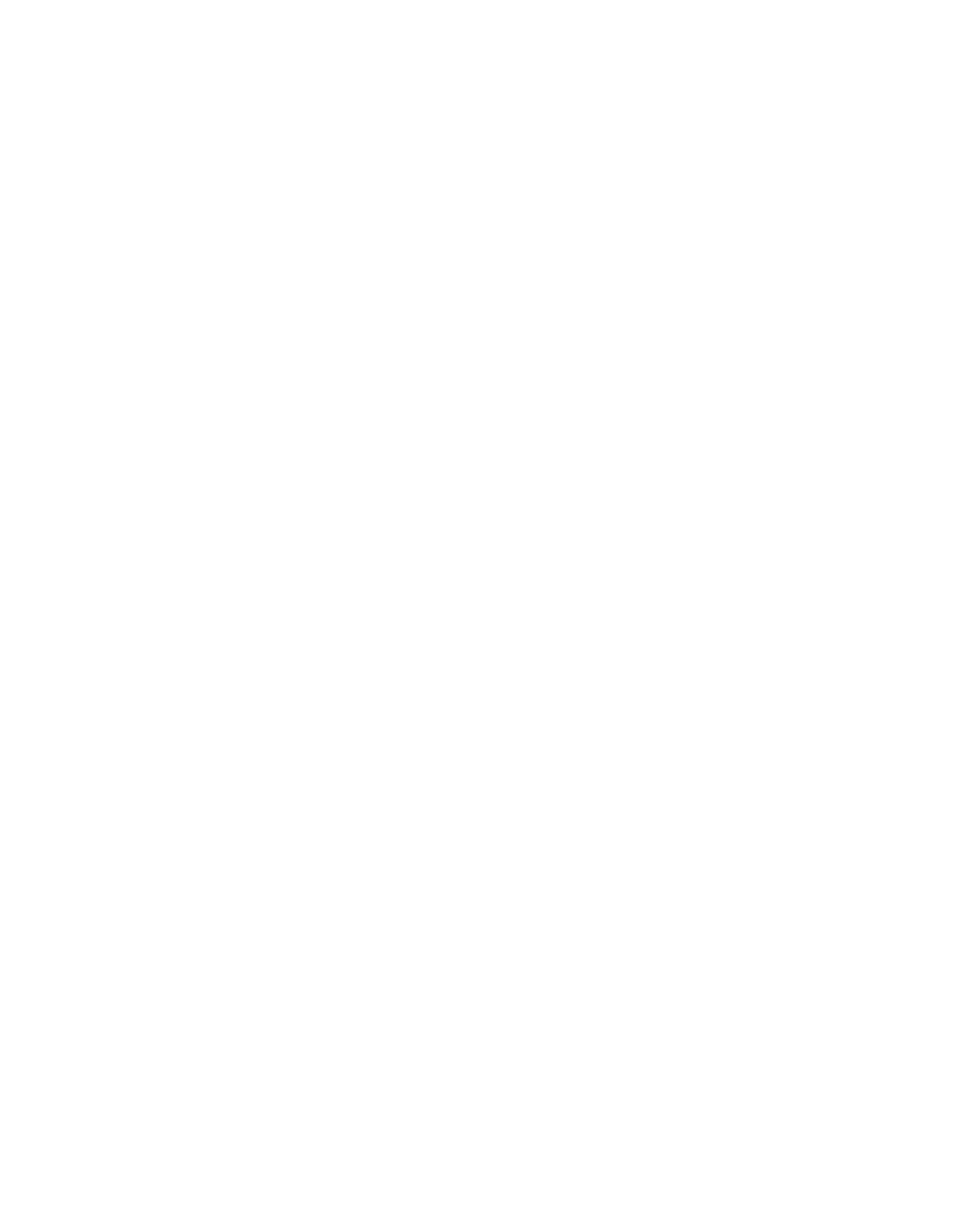# **Official Play-By-Play Missouri vs Vanderbilt Second Quarter January 20, 2022 at Memorial Gymnasium (Ingram Court) - Nashville**



#### **Period 2**

<mark>Startersː</mark><br>Missouri: 1 HANSEN,LAUREN (G); 4 DEMBELE,MAMA (G); 13 TROUP,HALEY (G); 33 BLACKWELL,AIJHA (G); 43 FRANK,HAYLEY (F);<br>**Vanderbilt**: 12 WASHINGTON,DEMI (G); 15 ALEXANDER,BRINAE (F); 21 LACHANCE,BELLA (G); 23 MOORE

| Time  | <b>VISITORS: Missouri</b>             | <b>Score</b> | <b>Margin</b>  | <b>HOME: Vanderbilt</b>                   |
|-------|---------------------------------------|--------------|----------------|-------------------------------------------|
| 10:00 | SUB OUT: TROUP, HALEY                 |              |                |                                           |
| 10:00 | SUB IN: DEMBELE, MAMA                 |              |                |                                           |
| 09:40 | GOOD! JUMPER by DORROH, KIYA          | $9 - 12$     | $V_3$          |                                           |
| 09:40 | ASSIST by HANSEN, LAUREN              |              |                |                                           |
| 09:18 |                                       |              |                | TURNOVER (BADPASS) by CHAMBERS, YAUBRYON  |
| 09:18 | STEAL by KELLY, JAYLA                 |              |                |                                           |
| 09:06 | TURNOVER (TRAVEL) by DEMBELE, MAMA    |              |                |                                           |
| 09:06 |                                       |              |                | SUB OUT: CHAMBERS, YAUBRYON               |
| 09:06 |                                       |              |                | SUB OUT: FLOURNOY, DE'MAURI               |
| 09:06 |                                       |              |                | SUB IN: WASHINGTON, DEMI                  |
| 09:06 |                                       |              |                | SUB IN: LACHANCE, BELLA                   |
| 08:49 |                                       | $11 - 12$    | V <sub>1</sub> | GOOD! LAYUP by LACHANCE, BELLA            |
| 08:33 |                                       |              |                | FOUL (PERSONAL) by MOORE, IYANA           |
| 08:33 | SUB OUT: KELLY, JAYLA                 |              |                |                                           |
| 08:33 | SUB IN: TROUP, HALEY                  |              |                |                                           |
| 08:20 | GOOD! 3PTR by FRANK, HAYLEY           | $11 - 15$    | V <sub>4</sub> |                                           |
| 08:20 | ASSIST by DEMBELE, MAMA               |              |                |                                           |
| 07:58 |                                       |              |                | MISSED JUMPER by ALEXANDER, BRINAE        |
| 07:54 | REBOUND (DEF) by HANSEN, LAUREN       |              |                |                                           |
| 07:48 | MISSED LAYUP by HANSEN, LAUREN        |              |                |                                           |
| 07:45 |                                       |              |                | REBOUND (DEF) by WASHINGTON, SACHA        |
| 07:31 |                                       |              |                | SUB OUT: WASHINGTON, DEMI                 |
| 07:31 |                                       |              |                | SUB OUT: MOORE, IYANA                     |
| 07:31 |                                       |              |                | SUB IN: FLOURNOY, DE'MAURI                |
| 07:31 |                                       |              |                | SUB IN: SMITH, KAYLON                     |
| 07:25 |                                       |              |                |                                           |
| 07:22 |                                       |              |                | MISSED JUMPER by FLOURNOY, DE'MAURI       |
|       | REBOUND (DEF) by FRANK, HAYLEY        |              |                |                                           |
| 07:17 | MISSED 3PTR by FRANK, HAYLEY          |              |                |                                           |
| 07:11 |                                       |              |                | REBOUND (DEF) by LACHANCE, BELLA          |
| 07:04 |                                       | $14 - 15$    | V <sub>1</sub> | GOOD! 3PTR by ALEXANDER, BRINAE           |
| 07:04 |                                       |              |                | ASSIST by SMITH, KAYLON                   |
| 06:38 | GOOD! 3PTR by DEMBELE, MAMA           | $14 - 18$    | V <sub>4</sub> |                                           |
| 06:38 | ASSIST by TROUP, HALEY                |              |                |                                           |
| 06:13 |                                       |              |                | MISSED JUMPER by ALEXANDER, BRINAE        |
| 06:09 | REBOUND (DEF) by HANSEN, LAUREN       |              |                |                                           |
| 06:05 | TURNOVER (BADPASS) by DEMBELE, MAMA   |              |                |                                           |
| 06:05 |                                       |              |                | STEAL by SMITH, KAYLON                    |
| 05:56 |                                       | $17-18$      | V <sub>1</sub> | GOOD! 3PTR by FLOURNOY, DE'MAURI          |
| 05:32 | MISSED 3PTR by FRANK, HAYLEY          |              |                |                                           |
| 05:29 |                                       |              |                | REBOUND (DEF) by FLOURNOY, DE'MAURI       |
| 05:27 |                                       |              |                | FOUL (OFF) by WASHINGTON, SACHA           |
| 05:27 |                                       |              |                | TURNOVER (OFFENSIVE) by WASHINGTON, SACHA |
| 05:27 |                                       |              |                | SUB OUT: WASHINGTON, SACHA                |
| 05:27 |                                       |              |                | SUB IN: CHAMBERS, YAUBRYON                |
| 05:27 | SUB OUT: HANSEN, LAUREN               |              |                |                                           |
| 05:27 | SUB OUT: DORROH, KIYA                 |              |                |                                           |
| 05:27 | SUB IN: SMITH, SARA-ROSE              |              |                |                                           |
| 05:27 | SUB IN: LINTHACUM, SARAH              |              |                |                                           |
| 05:22 |                                       |              |                | FOUL (PERSONAL) by FLOURNOY, DE'MAURI     |
| 05:09 | FOUL (OFF) by FRANK, HAYLEY           |              |                |                                           |
| 05:09 | TURNOVER (OFFENSIVE) by FRANK, HAYLEY |              |                |                                           |
| 05:09 | SUB OUT: FRANK, HAYLEY                |              |                |                                           |
| 05:09 | SUB IN: HANSEN, LAUREN                |              |                |                                           |
| 04:44 |                                       |              |                | MISSED 3PTR by FLOURNOY, DE'MAURI         |
| 04:41 |                                       |              |                | REBOUND (OFF) by SMITH, KAYLON            |
| 04:41 |                                       |              |                |                                           |
| 04:36 |                                       |              |                | MISSED JUMPER by ALEXANDER, BRINAE        |
| 04:33 | REBOUND (DEF) by SMITH, SARA-ROSE     |              |                |                                           |
| 04:21 | MISSED LAYUP by TROUP, HALEY          |              |                |                                           |
| 04:16 |                                       |              |                | REBOUND (DEF) by FLOURNOY, DE'MAURI       |
| 03:52 |                                       |              |                | MISSED JUMPER by FLOURNOY, DE'MAURI       |
| 03:48 | REBOUND (DEF) by LINTHACUM, SARAH     |              |                |                                           |
| 03:25 | GOOD! JUMPER by TROUP, HALEY [PNT]    | 17-20        | $V_3$          |                                           |
| 03:25 |                                       |              |                | FOUL (PERSONAL) by CHAMBERS, YAUBRYON     |
| 03:24 | MISSED FT by TROUP, HALEY             |              |                |                                           |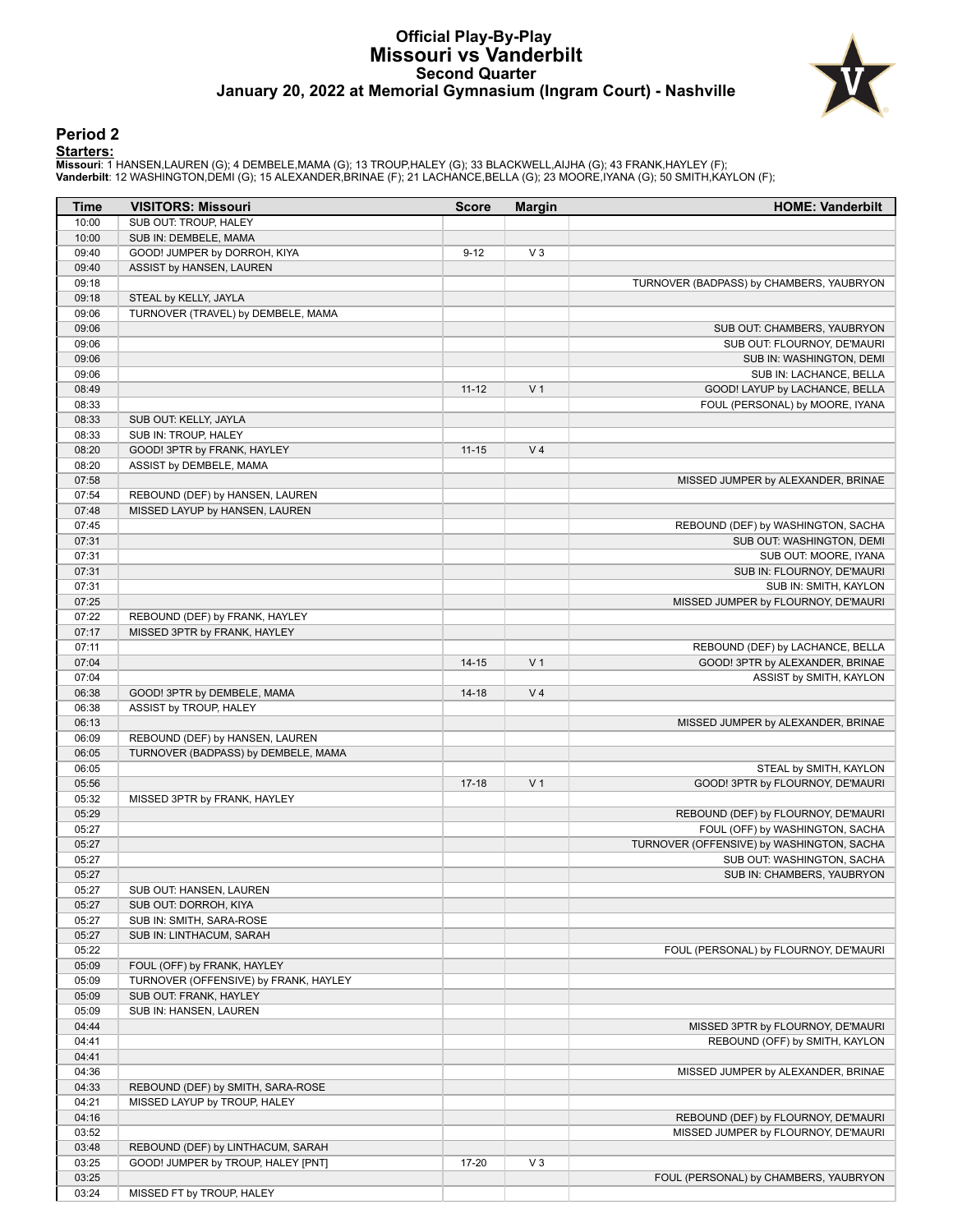| <b>Time</b> | <b>VISITORS: Missouri</b>           | <b>Score</b> | <b>Margin</b>  | <b>HOME: Vanderbilt</b>                  |
|-------------|-------------------------------------|--------------|----------------|------------------------------------------|
| 03:23       |                                     |              |                | REBOUND (DEF) by CHAMBERS, YAUBRYON      |
| 03:16       | FOUL (PERSONAL) by LINTHACUM, SARAH |              |                |                                          |
| 03:16       | SUB OUT: TROUP, HALEY               |              |                |                                          |
| 03:16       | SUB IN: DORROH, KIYA                |              |                |                                          |
| 03:16       |                                     |              |                | FOUL (OFF) by LACHANCE, BELLA            |
| 03:16       |                                     |              |                | TURNOVER (OFFENSIVE) by LACHANCE, BELLA  |
| 02:53       | GOOD! 3PTR by DORROH, KIYA          | $17 - 23$    | $V_6$          |                                          |
| 02:53       | ASSIST by DEMBELE, MAMA             |              |                |                                          |
| 02:31       |                                     | 19-23        | V <sub>4</sub> | GOOD! LAYUP by CHAMBERS, YAUBRYON        |
| 02:31       |                                     |              |                | ASSIST by ALEXANDER, BRINAE              |
| 02:17       | MISSED LAYUP by LINTHACUM, SARAH    |              |                |                                          |
| 02:15       |                                     |              |                | REBOUND (DEF) by SMITH, KAYLON           |
| 02:15       | FOUL (PERSONAL) by SMITH, SARA-ROSE |              |                |                                          |
| 02:15       |                                     |              |                | SUB OUT: CHAMBERS, YAUBRYON              |
| 02:15       |                                     |              |                | SUB IN: WASHINGTON, DEMI                 |
| 02:01       |                                     |              |                | TURNOVER (BADPASS) by WASHINGTON, DEMI   |
| 02:01       | STEAL by DEMBELE, MAMA              |              |                |                                          |
| 01:46       | GOOD! JUMPER by HANSEN, LAUREN      | 19-25        | $V_6$          |                                          |
| 01:35       |                                     | $21 - 25$    | V <sub>4</sub> | GOOD! LAYUP by WASHINGTON, DEMI [PNT]    |
| 01:24       | TIMEOUT 30SEC                       |              |                |                                          |
| 01:14       | MISSED 3PTR by HANSEN, LAUREN       |              |                |                                          |
| 01:10       |                                     |              |                | REBOUND (DEF) by SMITH, KAYLON           |
| 01:04       |                                     |              |                | FOUL (OFF) by WASHINGTON, DEMI           |
| 01:04       |                                     |              |                | TURNOVER (OFFENSIVE) by WASHINGTON, DEMI |
| 01:04       | SUB OUT: SMITH, SARA-ROSE           |              |                |                                          |
| 01:04       | SUB OUT: LINTHACUM, SARAH           |              |                |                                          |
| 01:04       | SUB IN: TROUP, HALEY                |              |                |                                          |
| 01:04       | SUB IN: LINTHACUM, MICAH            |              |                |                                          |
| 00:51       | MISSED JUMPER by LINTHACUM, MICAH   |              |                |                                          |
| 00:45       |                                     |              |                | REBOUND (DEF) by WASHINGTON, DEMI        |
| 00:34       |                                     | $23 - 25$    | V <sub>2</sub> | GOOD! LAYUP by ALEXANDER, BRINAE         |
| 00:34       |                                     |              |                | ASSIST by SMITH, KAYLON                  |
| 00:09       | GOOD! JUMPER by TROUP, HALEY [PNT]  | 23-27        | V <sub>4</sub> |                                          |

# **Missouri 27, Vanderbilt 23**

| <b>Points (This Period)</b> | <b>MO</b>     | VDY           |
|-----------------------------|---------------|---------------|
| In the Paint                |               |               |
| Off Turns                   |               |               |
| 2nd Chance                  |               |               |
| Fast Break                  |               |               |
| Bench                       |               |               |
| Per Poss                    | 1.000<br>7/17 | 0.875<br>6/16 |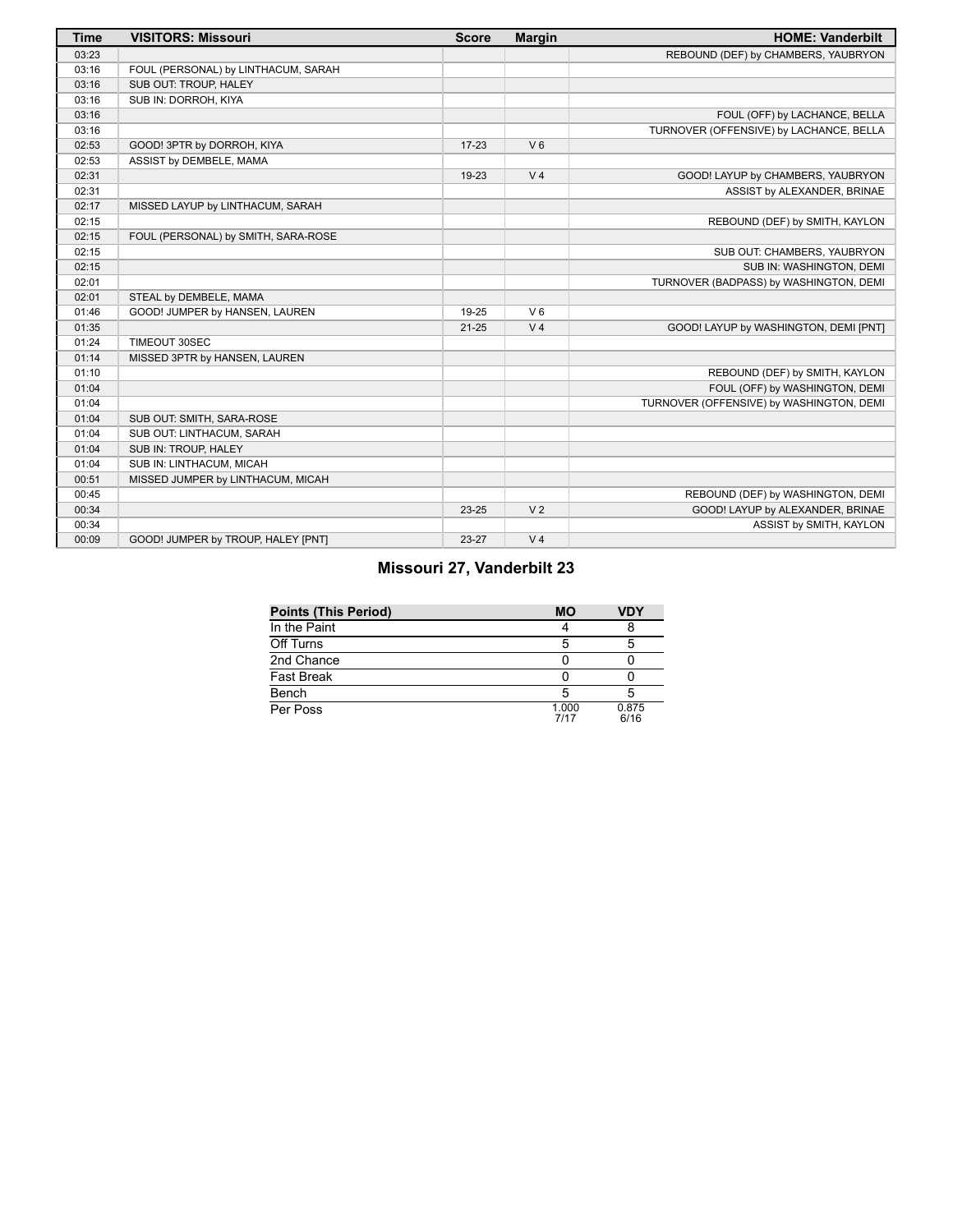# **Official Box Score Missouri vs Vanderbilt Second Half Statistics Only January 20, 2022 at Memorial Gymnasium (Ingram Court) - Nashville**



# **Missouri 39**

| No. | Plaver                    | S  | <b>Pts</b> | <b>FG</b> | 3FG     | <b>FT</b> | <b>OR</b> | <b>DR</b> | TR | <b>PF</b> | $\mathsf{A}$ | TO           | <b>B</b> lk | Stl      | <b>Min</b> | $+/-$ |
|-----|---------------------------|----|------------|-----------|---------|-----------|-----------|-----------|----|-----------|--------------|--------------|-------------|----------|------------|-------|
| 00  | <b>WILLIAMS, LADAZHIA</b> | F  | 4          | $2 - 3$   | $0 - 0$ | $0-0$     | 0         | 0         | 0  | 3         | 0            | 0            | 0           | 0        | 10         | 5     |
| 01  | HANSEN, LAUREN            | G  | 10         | $4 - 5$   | $2 - 2$ | $0 - 0$   | 0         | 1         | 1  | 0         |              | 2            | 0           | 2        | 13         | 12    |
| 02  | SMITH, SARA-ROSE          | G  | 0          | $0 - 1$   | $0 - 1$ | $0 - 0$   | 0         | 0         | 0  | 0         | 0            | 0            | $\Omega$    | 0        | 2          | $-2$  |
| 04  | DEMBELE, MAMA             | G  | 2          | $1 - 3$   | $0 - 0$ | $0 - 0$   | 0         | 0         | 0  | 3         | 3            | 2            | $\Omega$    | 0        | 16         | 15    |
| 13  | <b>TROUP, HALEY</b>       | G  | 6          | $2 - 4$   | $1 - 1$ | $1 - 1$   | 0         | 1         | 1  | 0         |              | 0            | 0           | $\Omega$ | 17         | 12    |
| 20  | LINTHACUM, SARAH          | F. | $\Omega$   | $0 - 0$   | $0 - 0$ | $0 - 0$   | 0         | $\Omega$  | 0  | 0         | 0            | $\Omega$     | $\Omega$    | 0        | 4          | $-3$  |
| 24  | DORROH, KIYA              | G  | 0          | $0 - 2$   | $0 - 0$ | $0 - 0$   | 0         | 0         | 0  | 1         | 0            |              |             | 0        | 9          | -1    |
| 32  | KELLY, JAYLA              | С  | $\Omega$   | $0 - 1$   | $0 - 0$ | $0 - 0$   | 0         | 0         | 0  | 0         | 0            | 0            |             | 0        | 1          | $-4$  |
| 33  | <b>BLACKWELL, AIJHA</b>   | G  | 12         | 4-4       | $0 - 0$ | $4 - 4$   | 2         | 10        | 12 | 1         | 3            | 3            | $\Omega$    | 2        | 20         | 10    |
| 40  | LINTHACUM, MICAH          | F. | $\Omega$   | $0 - 0$   | $0 - 0$ | $0 - 0$   | $\Omega$  | $\Omega$  | 0  | 0         | 0            | $\mathbf{0}$ | $\Omega$    | 0        | $\Omega$   | 0     |
| 43  | FRANK, HAYLEY             | F  | 5          | $2 - 2$   | $1 - 1$ | $0 - 0$   | 0         | $\Omega$  | 0  | 2         | 0            | 1            | 0           | $\Omega$ | 8          | 6     |
|     | <b>TEAM</b>               |    | 0          | $0 - 0$   | $0 - 0$ | $0 - 0$   | 1         | $\Omega$  | 1  | $\Omega$  | 0            |              | $\Omega$    | 0        | 0          |       |
|     | <b>TOTALS</b>             |    | 39         | $15 - 25$ | 4-5     | $5-5$     | 3         | 12        | 15 | 10        | 8            | 10           | 2           | 4        | 100        |       |

| <b>Shooting By Period</b><br>Period | FG        | FG%   | 3FG      | 3FG%  | FT      | FT%   | De<br>La |
|-------------------------------------|-----------|-------|----------|-------|---------|-------|----------|
| 3rd Qtr                             | $9 - 13$  | 69%   | $3-4$    | 75%   | $2-2$   | 100%  |          |
| 4th Qtr                             | $6-12$    | 50%   | $1 - 1$  | 100%  | $3 - 3$ | 100%  |          |
| 2nd Half                            | $15 - 25$ | 60%   | $4 - 5$  | 80%   | $5-5$   | 100%  |          |
| Game                                | 26-54     | 48.1% | $9 - 17$ | 52.9% | $5-9$   | 55.6% |          |

*Deadball Rebounds:* 1,0 *Last FG Half:* MO 4th-01:03

# **Vanderbilt 29**

| No.             | Plaver                    | S. | <b>Pts</b>    | FG.      | 3FG     | FT       | OR | DR       | TR       | <b>PF</b>     | A        | TO             | <b>Blk</b> | Stl      | Min.     | $+/-$ |
|-----------------|---------------------------|----|---------------|----------|---------|----------|----|----------|----------|---------------|----------|----------------|------------|----------|----------|-------|
| 05              | CHAMBERS, YAUBRYON        | F  | 0             | $0 - 0$  | $0 - 0$ | $0 - 0$  | 0  | 3        | 3        | 0             | 3        |                |            |          | 10       | $-4$  |
| 12 <sup>1</sup> | <b>WASHINGTON, DEMI</b>   | G  | 1             | $0 - 3$  | $0 - 0$ | $1 - 2$  |    | $\Omega$ |          | $\Omega$      | 0        | 0              | $\Omega$   |          | 16       | $-5$  |
| 13              | <b>FLOURNOY, DE'MAURI</b> | G  | 0             | $0 - 1$  | $0 - 1$ | $0 - 0$  | 0  | $\Omega$ | $\Omega$ | $\Omega$      | 1        | 0              | $\Omega$   | 0        | 3        | -1    |
| 15              | ALEXANDER, BRINAE         |    |               | $5-12$   | 1-3     | $0 - 2$  | 0  |          |          |               | 1        | $\overline{2}$ | $\Omega$   | 4        | 19       | -8    |
| 21              | LACHANCE, BELLA           | G  | $\mathcal{P}$ | $0 - 2$  | $0 - 2$ | $2 - 2$  | 0  |          |          | 1.            | 2        | $\Omega$       | $\Omega$   | $\Omega$ | 17       | $-12$ |
| 23              | MOORE, IYANA              | G  | 3             | $1 - 1$  | $1 - 1$ | $0-0$    | 0  |          |          | 3             | $\Omega$ | 3              | $\Omega$   |          | 10       | -6    |
| 35              | <b>WASHINGTON, SACHA</b>  | F. |               | $3-4$    | $0 - 0$ | $1 - 2$  | 3  | $\Omega$ | 3        | $\Omega$      | $\Omega$ | $\Omega$       | $\Omega$   | $\Omega$ | 10       |       |
| 50              | SMITH, KAYLON             | F. | 5             | $2 - 6$  | $0 - 1$ | $1 - 2$  | 3  | 1        | 4        | $\mathcal{P}$ | $\Omega$ | 1              | $\Omega$   | $\Omega$ | 16       | $-15$ |
|                 | <b>TEAM</b>               |    | 0             | $0 - 0$  | $0 - 0$ | $0 - 0$  |    | $\Omega$ |          | $\Omega$      | $\Omega$ | $\Omega$       | $\Omega$   | $\Omega$ | $\Omega$ |       |
|                 | <b>TOTALS</b>             |    |               | 29 11-29 | $2 - 8$ | $5 - 10$ | 8  | 7        | 15       | 7             |          | 7              | $\bf{0}$   |          | 7 100    |       |

| Shooting By Period<br>Period | FG       | FG%   | 3FG     | 3FG%  | FТ       | FT%   |
|------------------------------|----------|-------|---------|-------|----------|-------|
| 3rd Qtr                      | $6 - 16$ | 38%   | 1-4     | 25%   | $2-2$    | 100%  |
| 4th Qtr                      | $5 - 13$ | 38%   | 1-4     | 25%   | $3 - 8$  | 38%   |
| 2nd Half                     | 11-29    | 38%   | $2 - 8$ | 25%   | $5 - 10$ | 50%   |
| Game                         | 21-53    | 39.6% | 4-14    | 28.6% | $6-13$   | 46.2% |

*Deadball Rebounds:* 3,0 *Last FG Half:* VDY 4th-02:28

| Game Notes:                                                           | <b>Score</b> | 1st | 2nd | 3rd | 4th | <b>TOT</b> | <b>Points from (This Period)</b> |    | <b>MO VDY</b> |
|-----------------------------------------------------------------------|--------------|-----|-----|-----|-----|------------|----------------------------------|----|---------------|
| Officials: Brian Hall, Roy Gulbeyan, Teresa Stuck<br>Attendance: 1651 | MО           | 10  |     | 23  | 16  | 66         | In the Paint                     | 22 | 18            |
|                                                                       | VDY          |     | 14  | 15  | 14  | 52         | Off Turns                        |    | 10            |
| Start Time: 08:03 PM ET                                               |              |     |     |     |     |            | 2nd Chance                       |    |               |
| End Time: 09:55 PM ET<br>Game Duration: 1:52                          |              |     |     |     |     |            | Fast Break                       |    |               |
| Conference Game:                                                      |              |     |     |     |     |            | Bench                            | 4  |               |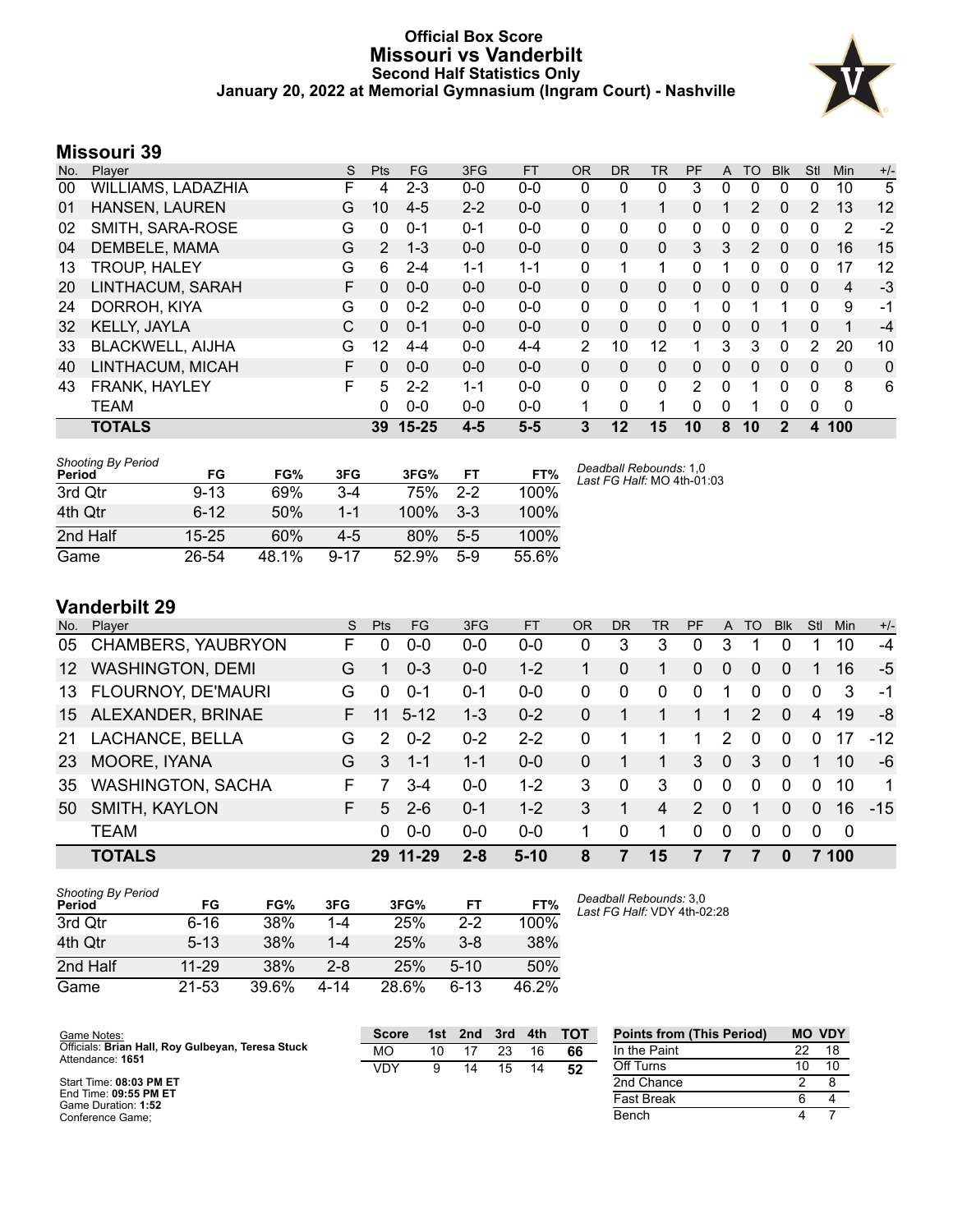# **Official Box Score Missouri vs Vanderbilt Third Quarter Statistics Only January 20, 2022 at Memorial Gymnasium (Ingram Court) - Nashville**



# **Missouri 39**

| No. | Plaver                    | S | Pts      | <b>FG</b> | 3FG     | <b>FT</b> | <b>OR</b>    | <b>DR</b>    | <b>TR</b> | PF       | A        | TO             | <b>B</b> lk | Stl          | Min      | $+/-$    |
|-----|---------------------------|---|----------|-----------|---------|-----------|--------------|--------------|-----------|----------|----------|----------------|-------------|--------------|----------|----------|
| 01  | HANSEN, LAUREN            | G | 8        | $3 - 3$   | $2 - 2$ | $0-0$     | 0            | 0            | 0         | O        |          | 0              | 0           |              | 8        | 10       |
| 04  | DEMBELE, MAMA             | G | 2        | $1 - 2$   | $0 - 0$ | $0 - 0$   | $\Omega$     | $\Omega$     | 0         | 1        | 3        |                | 0           | $\mathbf{0}$ | 7        | 9        |
| 13  | <b>TROUP, HALEY</b>       | G | 3        | 1-1       | $1 - 1$ | $0 - 0$   | 0            | 0            | 0         | 0        | 0        | 0              | 0           | 0            | 9        | 8        |
| 33  | <b>BLACKWELL, AIJHA</b>   | G | 6        | $2 - 2$   | $0 - 0$ | $2 - 2$   | $\Omega$     | 5            | 5         | $\Omega$ |          | $\Omega$       | $\Omega$    | 2            | 10       | 8        |
| 43  | FRANK, HAYLEY             | F | 0        | $0 - 0$   | $0 - 0$ | $0 - 0$   | $\Omega$     | $\Omega$     | 0         | 1        | 0        | $\Omega$       | 0           | $\Omega$     | 3        | 5        |
| 00  | <b>WILLIAMS, LADAZHIA</b> | F | 4        | $2 - 3$   | $0 - 0$ | $0 - 0$   | $\mathbf{0}$ | 0            | 0         |          | 0        | $\Omega$       | 0           | $\Omega$     | 6        | 7        |
| 02  | SMITH, SARA-ROSE          | G | 0        | $0 - 1$   | $0 - 1$ | $0 - 0$   | 0            | 0            | 0         | 0        | 0        | 0              | 0           | 0            | 2        | $-2$     |
| 20  | LINTHACUM, SARAH          | F | 0        | $0 - 0$   | $0 - 0$ | $0 - 0$   | $\Omega$     | 0            | 0         | 0        | 0        | $\Omega$       | $\Omega$    | $\Omega$     | 0        | $\Omega$ |
| 24  | DORROH, KIYA              | G | $\Omega$ | $0 - 0$   | $0 - 0$ | $0 - 0$   | 0            | 0            | 0         |          | 0        |                | 0           | $\Omega$     | 4        | $-1$     |
| 32  | <b>KELLY, JAYLA</b>       | C | 0        | $0 - 1$   | $0 - 0$ | $0 - 0$   | $\Omega$     | $\Omega$     | 0         | 0        | $\Omega$ | $\Omega$       |             | $\Omega$     | 1        | $-4$     |
| 40  | LINTHACUM, MICAH          | F | 0        | $0 - 0$   | $0-0$   | $0 - 0$   | 0            | $\Omega$     | 0         | 0        | $\Omega$ | $\Omega$       | 0           | $\Omega$     | $\Omega$ | 0        |
|     | <b>TEAM</b>               |   |          |           |         |           | 0            | $\mathbf{0}$ | 0         | 0        |          | 0              |             |              |          |          |
|     | <b>TOTALS</b>             |   | 23       | $9 - 13$  | $3 - 4$ | $2 - 2$   | 0            | 5            | 5         | 4        | 5        | $\overline{2}$ |             | 3            | 50       |          |

| <b>Shooting By Period</b><br>Period | FG    | FG%   | 3FG      | 3FG%  | <b>FT</b> | FT%   | Deadball Rebounds: 1,0 |
|-------------------------------------|-------|-------|----------|-------|-----------|-------|------------------------|
| 2nd Half                            | 0-0   | 0%    | 0-0      | 0%    | $0 - 0$   | 0%    |                        |
| Game                                | 26-54 | 48.1% | $9 - 17$ | 52.9% | $5-9$     | 55.6% |                        |

# **Vanderbilt 29**

| No. | Player                   | S  | <b>Pts</b>    | FG.     | 3FG     | FT      | OR            | DR       | TR       | <b>PF</b>      | A            | TO       | <b>Blk</b> | Stl      | Min | $+/-$          |
|-----|--------------------------|----|---------------|---------|---------|---------|---------------|----------|----------|----------------|--------------|----------|------------|----------|-----|----------------|
| 12  | <b>WASHINGTON, DEMI</b>  | G  | 0             | $0 - 1$ | $0 - 0$ | $0 - 0$ | 0             | 0        | 0        | 0              | 0            | 0        | 0          |          | 6   | $-3$           |
| 15  | ALEXANDER, BRINAE        | F. | 4             | $2 - 7$ | $0 - 1$ | $0-0$   | 0             | 0        | $\Omega$ | $\Omega$       |              |          | 0          |          | 10  | -8             |
| 21  | LACHANCE, BELLA          | G  | 2             | $0 - 1$ | $0 - 1$ | $2 - 2$ | 0             | 1        |          | $\Omega$       | 2            | $\Omega$ | 0          | 0        | 10  | -8             |
| 23  | MOORE, IYANA             | G  | 3             | $1 - 1$ | $1 - 1$ | $0-0$   | 0             |          |          | $\overline{2}$ | $\mathbf 0$  | 3        | $\Omega$   | $\Omega$ | 4   | $-9$           |
| 50  | SMITH, KAYLON            | F. | $\mathcal{P}$ | $1 - 3$ | $0 - 0$ | $0 - 0$ | $\mathcal{P}$ | 0        | 2        | $\Omega$       | $\Omega$     | $\Omega$ | 0          | 0        | 10  | -8             |
|     | 05 CHAMBERS, YAUBRYON    | F. | 0             | $0 - 0$ | $0 - 0$ | $0 - 0$ | 0             | 2        | 2        | $\Omega$       | $\mathbf{0}$ | $\Omega$ | $\Omega$   | $\Omega$ | 2   | $\overline{2}$ |
| 13  | FLOURNOY, DE'MAURI       | G  | $\Omega$      | $0 - 1$ | $0 - 1$ | $0 - 0$ | $\Omega$      | 0        | $\Omega$ | $\Omega$       | 1            | $\Omega$ | $\Omega$   | $\Omega$ | 3   | -1             |
| 35  | <b>WASHINGTON, SACHA</b> | F. | 4             | $2 - 2$ | $0 - 0$ | $0 - 0$ | 3             | $\Omega$ | 3        | $\Omega$       | $\mathbf{0}$ | $\Omega$ | $\Omega$   | $\Omega$ | 5   | $-5$           |
|     | <b>TEAM</b>              |    |               |         |         |         | $\Omega$      | 0        | $\Omega$ | $\Omega$       |              | 0        |            |          |     |                |
|     | <b>TOTALS</b>            |    |               | 15 6-16 | 1-4     | $2 - 2$ | 5             | 4        | 9        | $\overline{2}$ | 4            | 4        | 0          |          | 50  |                |
|     |                          |    |               |         |         |         |               |          |          |                |              |          |            |          |     |                |

| <b>Shooting By Period</b><br>Period | FG    | FG%   | 3FG  | 3FG%  | FТ       | FT%   |
|-------------------------------------|-------|-------|------|-------|----------|-------|
| 2nd Half                            | 0-0   | $0\%$ | 0-0  | $0\%$ | 0-0      | $0\%$ |
| Game                                | 21-53 | 39.6% | 4-14 | 28.6% | $6 - 13$ | 46.2% |

*Deadball Rebounds:* 3,0

| Game Notes:                                                           | <b>Score</b> | 1st l | 2nd | 3rd | 4th | тот | <b>Points (This Period)</b> | <b>MO</b>     | <b>VDY</b>    |
|-----------------------------------------------------------------------|--------------|-------|-----|-----|-----|-----|-----------------------------|---------------|---------------|
| Officials: Brian Hall, Roy Gulbeyan, Teresa Stuck<br>Attendance: 1651 | МO           | 10    |     | 23  | 16  | 66  | In the Paint                |               | 10            |
|                                                                       | <b>VDY</b>   | 9     |     | 15  | 14  | 52  | Off Turns                   |               |               |
| Start Time: 08:03 PM ET                                               |              |       |     |     |     |     | 2nd Chance                  |               |               |
| End Time: 09:55 PM ET<br>Game Duration: 1:52                          |              |       |     |     |     |     | <b>Fast Break</b>           |               |               |
| Conference Game;                                                      |              |       |     |     |     |     | Bench                       |               |               |
|                                                                       |              |       |     |     |     |     | Per Poss                    | .438<br>10/16 | 0.938<br>7/16 |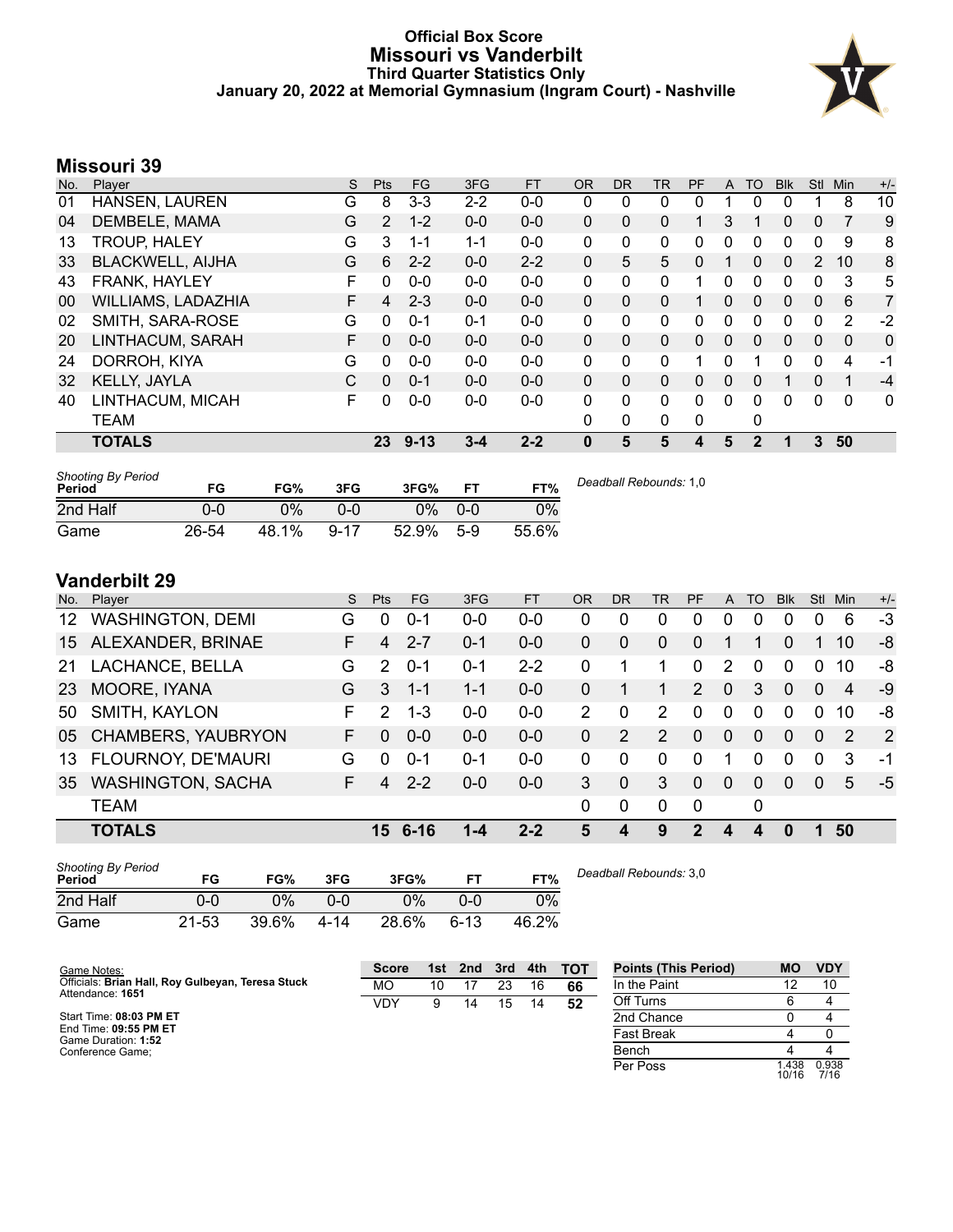# **Official Play-By-Play Missouri vs Vanderbilt Third Quarter January 20, 2022 at Memorial Gymnasium (Ingram Court) - Nashville**



### **Period 3**

<mark>Startersː</mark><br>Missouri: 1 HANSEN,LAUREN (G); 4 DEMBELE,MAMA (G); 13 TROUP,HALEY (G); 33 BLACKWELL,AIJHA (G); 43 FRANK,HAYLEY (F);<br>**Vanderbilt**: 12 WASHINGTON,DEMI (G); 15 ALEXANDER,BRINAE (F); 21 LACHANCE,BELLA (G); 23 MOORE

| Time           | <b>VISITORS: Missouri</b>                | <b>Score</b> | <b>Margin</b>   | <b>HOME: Vanderbilt</b>                                             |
|----------------|------------------------------------------|--------------|-----------------|---------------------------------------------------------------------|
| 10:00          |                                          |              |                 | SUB OUT: FLOURNOY, DE'MAURI                                         |
| 10:00          |                                          |              |                 | SUB IN: MOORE, IYANA                                                |
| 10:00          | SUB OUT: DORROH, KIYA                    |              |                 |                                                                     |
| 10:00          | SUB OUT: LINTHACUM, MICAH                |              |                 |                                                                     |
| 10:00          | SUB IN: BLACKWELL, AIJHA                 |              |                 |                                                                     |
| 10:00          | SUB IN: FRANK, HAYLEY                    |              |                 |                                                                     |
| 09:48          |                                          |              |                 | FOUL (PERSONAL) by MOORE, IYANA                                     |
| 09:43          | GOOD! 3PTR by TROUP, HALEY               | 23-30        | V <sub>7</sub>  |                                                                     |
| 09:43          | ASSIST by BLACKWELL, AIJHA               |              |                 |                                                                     |
| 09:26          |                                          |              |                 | TURNOVER (BADPASS) by ALEXANDER, BRINAE                             |
| 09:26          | STEAL by HANSEN, LAUREN                  |              |                 |                                                                     |
| 09:21          | GOOD! LAYUP by HANSEN, LAUREN [FB/PNT]   | 23-32        | V <sub>9</sub>  |                                                                     |
| 09:19          |                                          |              |                 | TIMEOUT 30SEC                                                       |
| 09:19          |                                          |              |                 |                                                                     |
| 09:01          |                                          | 25-32        | V <sub>7</sub>  | GOOD! JUMPER by ALEXANDER, BRINAE [PNT]                             |
| 08:44<br>08:44 | GOOD! 3PTR by HANSEN, LAUREN             | 25-35        | $V$ 10          |                                                                     |
| 08:24          | ASSIST by DEMBELE, MAMA                  |              | V8              |                                                                     |
| 08:24          |                                          | 27-35        |                 | GOOD! LAYUP by ALEXANDER, BRINAE [PNT]<br>ASSIST by LACHANCE, BELLA |
| 07:53          | GOOD! LAYUP by DEMBELE, MAMA [PNT]       | 27-37        | $V$ 10          |                                                                     |
| 07:33          |                                          | 30-37        | V <sub>7</sub>  | GOOD! 3PTR by MOORE, IYANA                                          |
| 07:33          |                                          |              |                 | ASSIST by LACHANCE, BELLA                                           |
| 07:15          | GOOD! LAYUP by BLACKWELL, AIJHA          | 30-39        | V <sub>9</sub>  |                                                                     |
| 07:15          | ASSIST by DEMBELE, MAMA                  |              |                 |                                                                     |
| 07:05          |                                          |              |                 | TURNOVER (BADPASS) by MOORE, IYANA                                  |
| 06:55          | MISSED LAYUP by DEMBELE, MAMA            |              |                 |                                                                     |
| 06:52          |                                          |              |                 | REBOUND (DEF) by MOORE, IYANA                                       |
| 06:49          | FOUL (PERSONAL) by FRANK, HAYLEY         |              |                 |                                                                     |
| 06:49          | SUB OUT: FRANK, HAYLEY                   |              |                 |                                                                     |
| 06:49          | SUB IN: WILLIAMS, LADAZHIA               |              |                 |                                                                     |
| 06:43          |                                          |              |                 | TURNOVER (BADPASS) by MOORE, IYANA                                  |
| 06:43          | STEAL by BLACKWELL, AIJHA                |              |                 |                                                                     |
| 06:30          |                                          |              |                 | SUB OUT: WASHINGTON, DEMI                                           |
| 06:30          |                                          |              |                 | SUB IN: WASHINGTON, SACHA                                           |
| 06:28          | GOOD! JUMPER by WILLIAMS, LADAZHIA [PNT] | $30 - 41$    | $V$ 11          |                                                                     |
| 06:28          | ASSIST by DEMBELE, MAMA                  |              |                 |                                                                     |
| 06:08          |                                          |              |                 | MISSED JUMPER by ALEXANDER, BRINAE                                  |
| 06:01          | REBOUND (DEF) by BLACKWELL, AIJHA        |              |                 |                                                                     |
| 05:55          | GOOD! LAYUP by WILLIAMS, LADAZHIA [PNT]  | $30 - 43$    | V <sub>13</sub> |                                                                     |
| 05:55          | ASSIST by HANSEN, LAUREN                 |              |                 |                                                                     |
| 05:41          |                                          |              |                 | TURNOVER (LOSTBALL) by MOORE, IYANA                                 |
| 05:41          | STEAL by BLACKWELL, AIJHA                |              |                 |                                                                     |
| 05:36          |                                          |              |                 | FOUL (PERSONAL) by MOORE, IYANA                                     |
| 05:36          |                                          |              |                 | SUB OUT: MOORE, IYANA                                               |
| 05:36          |                                          |              |                 | SUB IN: FLOURNOY, DE'MAURI                                          |
| 05:36          | GOOD! FT by BLACKWELL, AIJHA [FB]        | $30 - 44$    | V <sub>14</sub> |                                                                     |
| 05:36          | GOOD! FT by BLACKWELL, AIJHA [FB]        | $30 - 45$    | V <sub>15</sub> |                                                                     |
| 05:36          | SUB OUT: TROUP, HALEY                    |              |                 |                                                                     |
| 05:36          | SUB IN: DORROH, KIYA                     |              |                 |                                                                     |
| 05:23          |                                          |              |                 | MISSED LAYUP by ALEXANDER, BRINAE                                   |
| 05:20          | REBOUND (DEF) by BLACKWELL, AIJHA        |              |                 |                                                                     |
| 04:59          | FOUL (OFF) by DEMBELE, MAMA              |              |                 |                                                                     |
| 04:59          | TURNOVER (OFFENSIVE) by DEMBELE, MAMA    |              |                 |                                                                     |
| 04:59<br>04:59 | SUB OUT: DEMBELE, MAMA                   |              |                 |                                                                     |
| 04:59          | SUB IN: TROUP, HALEY                     |              |                 |                                                                     |
| 04:48          |                                          |              |                 | MISSED JUMPER by ALEXANDER, BRINAE                                  |
| 04:43          |                                          |              |                 | REBOUND (OFF) by WASHINGTON, SACHA                                  |
| 04:24          |                                          | 32-45        | V <sub>13</sub> | GOOD! LAYUP by WASHINGTON, SACHA [PNT]                              |
| 04:24          |                                          |              |                 | ASSIST by FLOURNOY, DE'MAURI                                        |
| 03:49          | GOOD! 3PTR by HANSEN, LAUREN             | 32-48        | V <sub>16</sub> |                                                                     |
| 03:29          |                                          |              |                 | MISSED 3PTR by FLOURNOY, DE'MAURI                                   |
| 03:24          | REBOUND (DEF) by BLACKWELL, AIJHA        |              |                 |                                                                     |
| 03:17          | TURNOVER (BADPASS) by DORROH, KIYA       |              |                 |                                                                     |
| 03:17          |                                          |              |                 | STEAL by ALEXANDER, BRINAE                                          |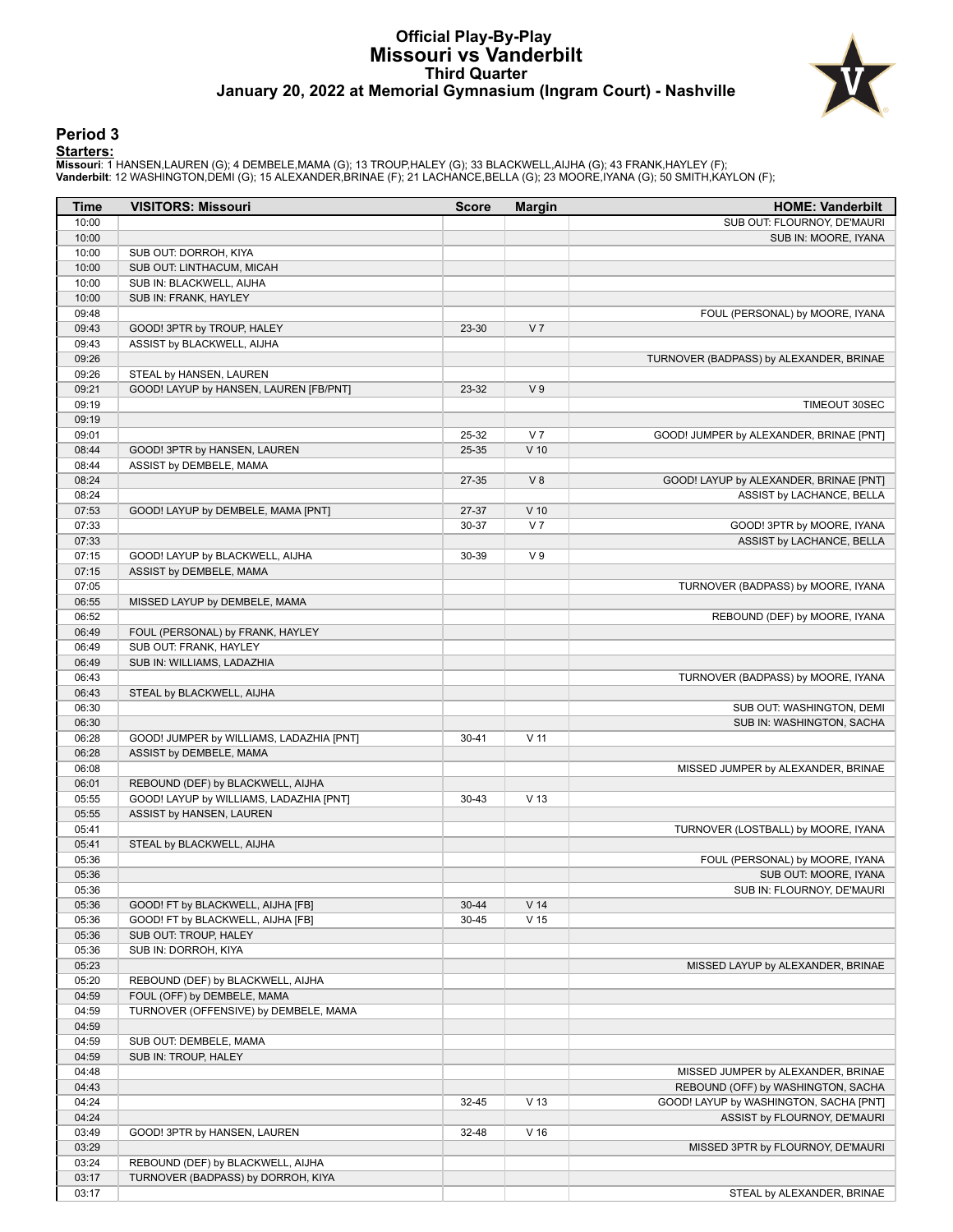| <b>Time</b> | <b>VISITORS: Missouri</b>             | <b>Score</b> | <b>Margin</b>   | <b>HOME: Vanderbilt</b>             |
|-------------|---------------------------------------|--------------|-----------------|-------------------------------------|
| 03:12       |                                       |              |                 | MISSED 3PTR by ALEXANDER, BRINAE    |
| 03:04       |                                       |              |                 | REBOUND (OFF) by SMITH, KAYLON      |
| 03:03       |                                       |              |                 | MISSED LAYUP by SMITH, KAYLON       |
| 03:03       |                                       |              |                 | MISSED LAYUP by SMITH, KAYLON       |
| 03:03       |                                       |              |                 | REBOUND (OFF) by SMITH, KAYLON      |
| 02:54       |                                       |              |                 | REBOUND (OFF) by WASHINGTON, SACHA  |
| 02:54       |                                       | 34-48        | V <sub>14</sub> | GOOD! LAYUP by WASHINGTON, SACHA    |
| 02:32       | MISSED LAYUP by WILLIAMS, LADAZHIA    |              |                 |                                     |
| 02:28       |                                       |              |                 | REBOUND (DEF) by LACHANCE, BELLA    |
| 02:23       |                                       |              |                 | SUB OUT: FLOURNOY, DE'MAURI         |
| 02:23       |                                       |              |                 | SUB IN: WASHINGTON, DEMI            |
| 02:23       | SUB OUT: HANSEN, LAUREN               |              |                 |                                     |
| 02:23       | SUB IN: DEMBELE, MAMA                 |              |                 |                                     |
| 02:04       |                                       |              |                 | MISSED 3PTR by LACHANCE, BELLA      |
| 01:56       |                                       |              |                 | REBOUND (OFF) by WASHINGTON, SACHA  |
| 01:56       | FOUL (PERSONAL) by DORROH, KIYA       |              |                 |                                     |
| 01:56       |                                       |              |                 | SUB OUT: WASHINGTON, SACHA          |
| 01:56       |                                       |              |                 | SUB IN: CHAMBERS, YAUBRYON          |
| 01:47       | SUB OUT: DORROH, KIYA                 |              |                 |                                     |
| 01:47       | SUB IN: SMITH, SARA-ROSE              |              |                 |                                     |
| 01:41       |                                       |              |                 | MISSED LAYUP by WASHINGTON, DEMI    |
| 01:38       | REBOUND (DEF) by BLACKWELL, AIJHA     |              |                 |                                     |
| 01:28       | GOOD! LAYUP by BLACKWELL, AIJHA [PNT] | 34-50        | $V$ 16          |                                     |
| 01:12       | FOUL (PERSONAL) by WILLIAMS, LADAZHIA |              |                 |                                     |
| 01:12       | SUB OUT: WILLIAMS, LADAZHIA           |              |                 |                                     |
| 01:12       | SUB IN: KELLY, JAYLA                  |              |                 |                                     |
| 01:12       |                                       | $35 - 50$    | V <sub>15</sub> | GOOD! FT by LACHANCE, BELLA         |
| 01:12       |                                       | 36-50        | V <sub>14</sub> | GOOD! FT by LACHANCE, BELLA         |
| 00:54       | MISSED 3PTR by SMITH, SARA-ROSE       |              |                 |                                     |
| 00:50       |                                       |              |                 | REBOUND (DEF) by CHAMBERS, YAUBRYON |
| 00:42       |                                       | 38-50        | V <sub>12</sub> | GOOD! JUMPER by SMITH, KAYLON [PNT] |
| 00:42       |                                       |              |                 | ASSIST by ALEXANDER, BRINAE         |
| 00:26       | MISSED LAYUP by KELLY, JAYLA          |              |                 |                                     |
| 00:22       |                                       |              |                 | REBOUND (DEF) by CHAMBERS, YAUBRYON |
| 00:03       |                                       |              |                 | MISSED JUMPER by ALEXANDER, BRINAE  |
| 00:03       | BLOCK by KELLY, JAYLA                 |              |                 |                                     |
| 00:03       | REBOUND (DEF) by BLACKWELL, AIJHA     |              |                 |                                     |

# **Missouri 50, Vanderbilt 38**

| <b>Points (This Period)</b> | MО             | <b>VDY</b>    |
|-----------------------------|----------------|---------------|
| In the Paint                | 12             | 10            |
| Off Turns                   |                |               |
| 2nd Chance                  |                |               |
| <b>Fast Break</b>           |                |               |
| Bench                       |                |               |
| Per Poss                    | 1.438<br>10/16 | 0.938<br>7/16 |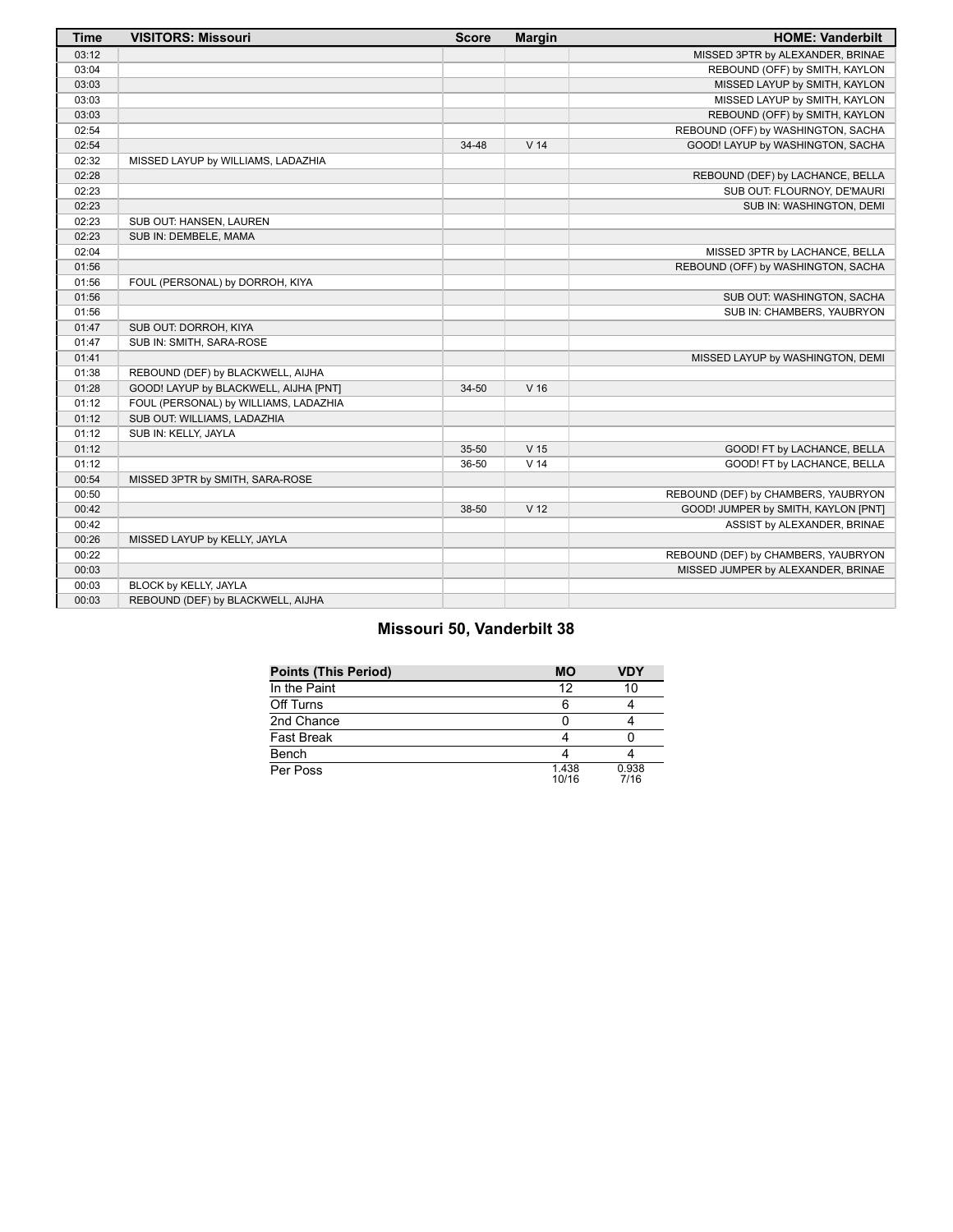# **Official Box Score Missouri vs Vanderbilt Fourth Quarter Statistics Only January 20, 2022 at Memorial Gymnasium (Ingram Court) - Nashville**



# **Missouri 16**

| No. | Player                    | S | <b>Pts</b> | FG       | 3FG     | <b>FT</b> | <b>OR</b>      | D <sub>R</sub> | TR | PF       | A            | TO       | <b>Blk</b> | Stl          | Min            | $+/-$          |
|-----|---------------------------|---|------------|----------|---------|-----------|----------------|----------------|----|----------|--------------|----------|------------|--------------|----------------|----------------|
| 01  | HANSEN, LAUREN            | G | 2          | $1 - 2$  | $0 - 0$ | $0-0$     | 0              |                |    | 0        | 0            | 2        | 0          |              | 5              | 2              |
| 04  | DEMBELE, MAMA             | G | 0          | $0 - 1$  | $0 - 0$ | $0 - 0$   | 0              | 0              | 0  | 2        | 0            |          | 0          | $\mathbf{0}$ | 9              | 6              |
| 13  | <b>TROUP, HALEY</b>       | G | 3          | $1 - 3$  | $0 - 0$ | $1 - 1$   | 0              |                | 1  | 0        |              | 0        | 0          | 0            | 8              | 4              |
| 33  | <b>BLACKWELL, AIJHA</b>   | G | 6          | $2 - 2$  | $0 - 0$ | $2 - 2$   | $\overline{2}$ | 5              | 7  | 1        | 2            | 3        | 0          | $\Omega$     | 10             | $\overline{2}$ |
| 43  | FRANK, HAYLEY             | F | 5          | $2 - 2$  | $1 - 1$ | $0 - 0$   | $\mathbf{0}$   | $\Omega$       | 0  | 1        | 0            |          | 0          | 0            | 5              | 1              |
| 00  | <b>WILLIAMS, LADAZHIA</b> | F | 0          | $0 - 0$  | $0 - 0$ | $0 - 0$   | 0              | $\mathbf{0}$   | 0  | 2        | $\mathbf{0}$ | 0        | 0          | $\mathbf{0}$ | $\overline{4}$ | $-2$           |
| 02  | SMITH, SARA-ROSE          | G | 0          | $0 - 0$  | $0 - 0$ | $0 - 0$   | 0              | 0              | 0  | 0        | 0            | 0        | 0          | 0            | 0              | 0              |
| 20  | LINTHACUM, SARAH          | F | 0          | $0 - 0$  | $0 - 0$ | $0 - 0$   | $\mathbf{0}$   | $\Omega$       | 0  | $\Omega$ | $\mathbf{0}$ | $\Omega$ | $\Omega$   | $\Omega$     | $\overline{4}$ | $-3$           |
| 24  | DORROH, KIYA              | G | 0          | $0 - 2$  | $0 - 0$ | $0 - 0$   | 0              | 0              | 0  | 0        | $\mathbf{0}$ | 0        |            | 0            | 5              | 0              |
| 32  | <b>KELLY, JAYLA</b>       | C | $\Omega$   | $0 - 0$  | $0 - 0$ | $0 - 0$   | $\Omega$       | $\Omega$       | 0  | 0        | 0            | $\Omega$ | $\Omega$   | $\Omega$     | $\Omega$       | $\mathbf 0$    |
| 40  | LINTHACUM, MICAH          | F | 0          | $0 - 0$  | $0 - 0$ | $0 - 0$   | 0              | $\Omega$       | 0  | 0        | 0            | 0        | 0          | 0            | 0              | $\mathbf{0}$   |
|     | <b>TEAM</b>               |   |            |          |         |           |                | $\Omega$       | 4  | 0        |              | ٠        |            |              |                |                |
|     | <b>TOTALS</b>             |   | 16         | $6 - 12$ | $1 - 1$ | $3 - 3$   | 3              | 7              | 10 | 6        | 3            | 8        | 1          |              | 50             |                |

| <b>Shooting By Period</b><br>Period | FG    | FG%   | 3FG      | 3FG%     | FТ    | FT%   | Deadball Rebounds: 1,0 |
|-------------------------------------|-------|-------|----------|----------|-------|-------|------------------------|
| Game                                | 26-54 | 48.1% | $9 - 17$ | $52.9\%$ | $5-9$ | 55.6% |                        |

# **Vanderbilt 14**

| No. | Plaver                    | S. | <b>Pts</b> | FG.      | 3FG     | <b>FT</b> | OR       | <b>DR</b> | <b>TR</b>    | <b>PF</b>     | A            | TO       | <b>Blk</b> | Stl      | Min      | $+/-$       |
|-----|---------------------------|----|------------|----------|---------|-----------|----------|-----------|--------------|---------------|--------------|----------|------------|----------|----------|-------------|
| 12  | <b>WASHINGTON, DEMI</b>   | G  |            | $0 - 2$  | $0 - 0$ | $1 - 2$   |          | 0         |              | 0             | 0            | 0        | 0          |          | 10       | $-2$        |
| 15  | ALEXANDER, BRINAE         | F. |            | $3-5$    | $1 - 2$ | $0 - 2$   | 0        | 1         |              | 1             | 0            |          | 0          | 3        | 9        | $\mathbf 0$ |
| 21  | LACHANCE, BELLA           | G  | $\Omega$   | $0 - 1$  | 0-1     | $0 - 0$   | 0        | 0         | 0            |               | 0            | $\Omega$ | 0          |          |          | -4          |
| 23  | MOORE, IYANA              | G  | $\Omega$   | $0 - 0$  | $0 - 0$ | $0 - 0$   | 0        | $\Omega$  | $\mathbf{0}$ | 1             | $\mathbf{0}$ | $\Omega$ | 0          |          | 6        | 3           |
| 50  | SMITH, KAYLON             | F  | 3          | $1 - 3$  | 0-1     | $1 - 2$   |          | 1         | 2            | $\mathcal{P}$ | $\Omega$     |          | 0          | $\Omega$ | 6        | -7          |
| 05  | <b>CHAMBERS, YAUBRYON</b> | F. | $\Omega$   | $0 - 0$  | $0 - 0$ | $0 - 0$   | 0        |           | 1            | $\Omega$      | 3            | -1       | 0          |          | 8        | $-6$        |
| 13  | FLOURNOY, DE'MAURI        | G  | $\Omega$   | $0 - 0$  | $0 - 0$ | $0 - 0$   | $\Omega$ | $\Omega$  | $\Omega$     | $\Omega$      | 0            | $\Omega$ | 0          | $\Omega$ | $\Omega$ | $\Omega$    |
| 35  | <b>WASHINGTON, SACHA</b>  | F. | 3          | $1 - 2$  | $0-0$   | $1 - 2$   | 0        | $\Omega$  | $\Omega$     | $\Omega$      | $\Omega$     | 0        | 0          | $\Omega$ | 5        | 6           |
|     | <b>TEAM</b>               |    |            |          |         |           | 1        | 0         |              | $\Omega$      |              | 0        |            |          |          |             |
|     | <b>TOTALS</b>             |    | 14         | $5 - 13$ | 1-4     | $3 - 8$   | 3        | 3         | 6            | 5             | 3            | 3        | 0          | 6        | 50       |             |
|     |                           |    |            |          |         |           |          |           |              |               |              |          |            |          |          |             |

| <b>Shooting By Period</b><br>Period | FG        | FG%      | 3FG  | 3FG%  | FТ       | FT%   | Deadball Rebounds: 3,0 |
|-------------------------------------|-----------|----------|------|-------|----------|-------|------------------------|
| Game                                | $21 - 53$ | $39.6\%$ | 4-14 | 28.6% | $6 - 13$ | 46.2% |                        |

| Game Notes:                                                           | <b>Score</b> |    | 1st 2nd 3rd 4th |    |    | <b>- тот</b> | <b>Points (This Period)</b> | MО            | <b>VDY</b>    |
|-----------------------------------------------------------------------|--------------|----|-----------------|----|----|--------------|-----------------------------|---------------|---------------|
| Officials: Brian Hall, Roy Gulbeyan, Teresa Stuck<br>Attendance: 1651 | МO           | 10 |                 | 23 | 16 | 66           | In the Paint                | 10            |               |
|                                                                       | VDY          | 9  | 14              | 15 | 14 | 52           | Off Turns                   |               |               |
| Start Time: 08:03 PM ET                                               |              |    |                 |    |    |              | 2nd Chance                  |               |               |
| End Time: 09:55 PM ET<br>Game Duration: 1:52                          |              |    |                 |    |    |              | <b>Fast Break</b>           |               |               |
| Conference Game:                                                      |              |    |                 |    |    |              | Bench                       |               |               |
|                                                                       |              |    |                 |    |    |              | Per Poss                    | 0.889<br>8/18 | 0.875<br>7/16 |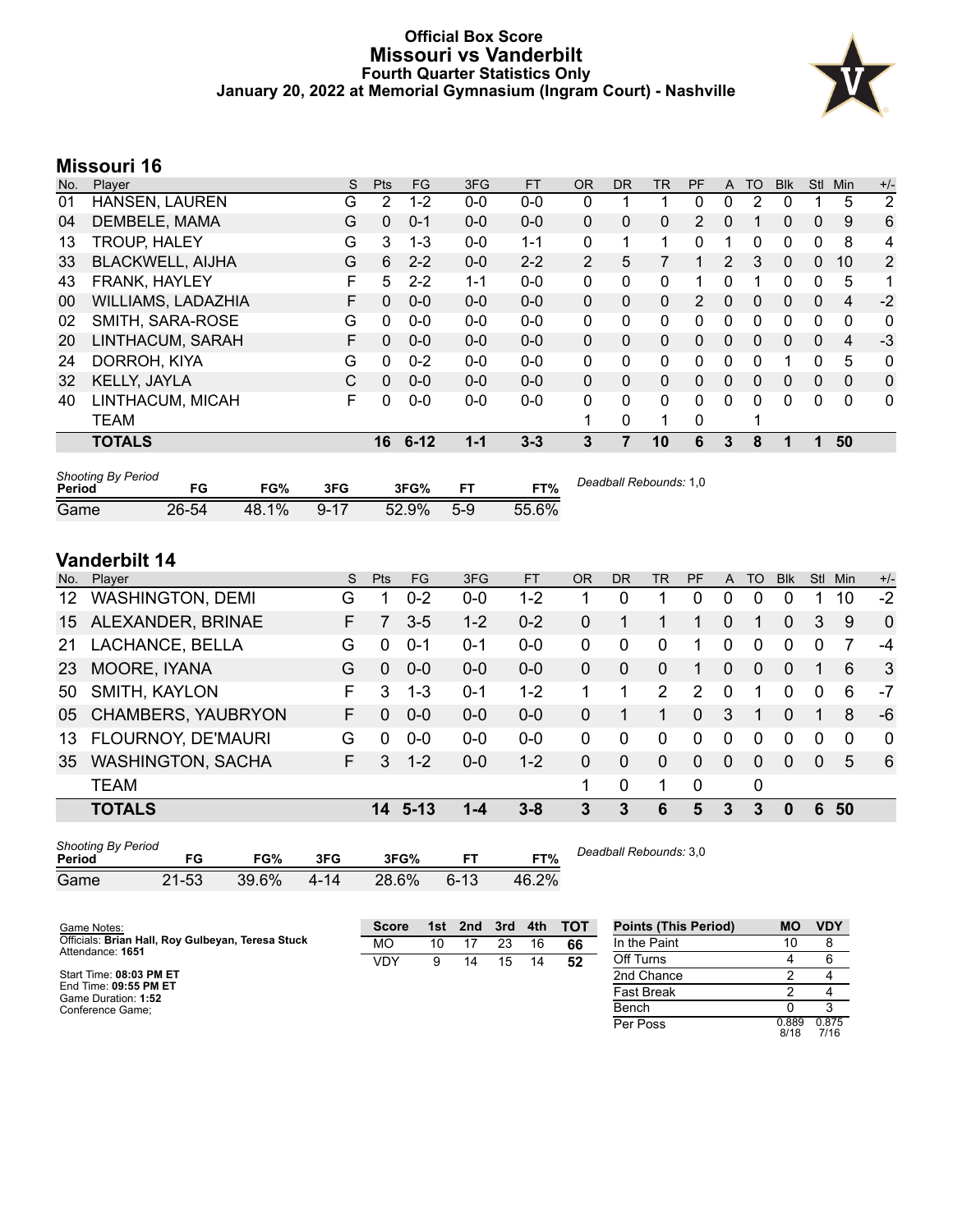# **Official Play-By-Play Missouri vs Vanderbilt Fourth Quarter January 20, 2022 at Memorial Gymnasium (Ingram Court) - Nashville**



#### **Period 4**

<mark>Startersː</mark><br>Missouri: 1 HANSEN,LAUREN (G); 4 DEMBELE,MAMA (G); 13 TROUP,HALEY (G); 33 BLACKWELL,AIJHA (G); 43 FRANK,HAYLEY (F);<br>**Vanderbilt**: 12 WASHINGTON,DEMI (G); 15 ALEXANDER,BRINAE (F); 21 LACHANCE,BELLA (G); 23 MOORE

| Time           | <b>VISITORS: Missouri</b>                             | <b>Score</b> | <b>Margin</b>   | <b>HOME: Vanderbilt</b>                            |
|----------------|-------------------------------------------------------|--------------|-----------------|----------------------------------------------------|
| 10:00          | SUB OUT: SMITH, SARA-ROSE                             |              |                 |                                                    |
| 10:00          | SUB OUT: KELLY, JAYLA                                 |              |                 |                                                    |
| 10:00          | SUB IN: HANSEN, LAUREN                                |              |                 |                                                    |
| 10:00          | SUB IN: FRANK, HAYLEY                                 |              |                 |                                                    |
| 09:34          | GOOD! LAYUP by TROUP, HALEY                           | 38-52        | V <sub>14</sub> |                                                    |
| 09:33          |                                                       |              |                 | FOUL (PERSONAL) by SMITH, KAYLON                   |
| 09:33          | GOOD! FT by TROUP, HALEY                              | 38-53        | V <sub>15</sub> |                                                    |
| 09:20          |                                                       |              |                 | MISSED JUMPER by SMITH, KAYLON                     |
| 09:16<br>09:16 | REBOUND (DEF) by HANSEN, LAUREN                       |              |                 | FOUL (PERSONAL) by ALEXANDER, BRINAE               |
| 08:53          | MISSED JUMPER by TROUP, HALEY                         |              |                 |                                                    |
| 08:47          |                                                       |              |                 | REBOUND (DEF) by ALEXANDER, BRINAE                 |
| 08:45          |                                                       |              |                 | MISSED 3PTR by LACHANCE, BELLA                     |
| 08:38          |                                                       |              |                 | REBOUND (OFF) by SMITH, KAYLON                     |
| 08:38          |                                                       | 40-53        | V <sub>13</sub> | GOOD! LAYUP by SMITH, KAYLON                       |
| 08:24          | TURNOVER (BADPASS) by DEMBELE, MAMA                   |              |                 |                                                    |
| 08:24          |                                                       |              |                 | STEAL by ALEXANDER, BRINAE                         |
| 08:20          |                                                       |              |                 | TURNOVER (BADPASS) by SMITH, KAYLON                |
| 08:20          | STEAL by HANSEN, LAUREN                               |              |                 |                                                    |
| 08:00          | GOOD! LAYUP by FRANK, HAYLEY                          | 40-55        | V <sub>15</sub> |                                                    |
| 08:00          | ASSIST by BLACKWELL, AIJHA                            |              |                 |                                                    |
| 07:46          |                                                       |              |                 | TURNOVER (LOSTBALL) by ALEXANDER, BRINAE           |
| 07:46          |                                                       |              |                 | TIMEOUT 30SEC                                      |
| 07:46          |                                                       |              |                 |                                                    |
| 07:46<br>07:46 |                                                       |              |                 | SUB OUT: ALEXANDER, BRINAE<br>SUB IN: MOORE, IYANA |
| 07:46          | SUB OUT: HANSEN, LAUREN                               |              |                 |                                                    |
| 07:46          | SUB OUT: FRANK, HAYLEY                                |              |                 |                                                    |
| 07:46          | SUB IN: WILLIAMS, LADAZHIA                            |              |                 |                                                    |
| 07:46          | SUB IN: DORROH, KIYA                                  |              |                 |                                                    |
| 07:19          | MISSED JUMPER by DORROH, KIYA                         |              |                 |                                                    |
| 07:16          | REBOUND (OFF) by TEAM                                 |              |                 |                                                    |
| 06:57          | MISSED JUMPER by DORROH, KIYA                         |              |                 |                                                    |
| 06:52          | REBOUND (OFF) by BLACKWELL, AIJHA                     |              |                 |                                                    |
| 06:52          | GOOD! LAYUP by BLACKWELL, AIJHA                       | 40-57        | V <sub>17</sub> |                                                    |
| 06:32          |                                                       |              |                 | TURNOVER (TRAVEL) by CHAMBERS, YAUBRYON            |
| 06:32          |                                                       |              |                 | SUB OUT: LACHANCE, BELLA                           |
| 06:32          |                                                       |              |                 | SUB OUT: SMITH, KAYLON                             |
| 06:32          |                                                       |              |                 | SUB IN: ALEXANDER, BRINAE                          |
| 06:32<br>06:21 | MISSED LAYUP by TROUP, HALEY                          |              |                 | SUB IN: WASHINGTON, SACHA                          |
| 06:18          |                                                       |              |                 | REBOUND (DEF) by CHAMBERS, YAUBRYON                |
| 06:10          | FOUL (PERSONAL) by WILLIAMS, LADAZHIA                 |              |                 |                                                    |
| 06:10          | SUB OUT: WILLIAMS, LADAZHIA                           |              |                 |                                                    |
| 06:10          | SUB IN: FRANK, HAYLEY                                 |              |                 |                                                    |
| 06:10          |                                                       |              |                 | MISSED FT by WASHINGTON, SACHA                     |
| 06:10          |                                                       |              |                 | REBOUND (OFF) by TEAM                              |
| 06:10          |                                                       | 41-57        | V <sub>16</sub> | GOOD! FT by WASHINGTON, SACHA                      |
| 05:57          | TURNOVER (LOSTBALL) by FRANK, HAYLEY                  |              |                 |                                                    |
| 05:57          |                                                       |              |                 | STEAL by CHAMBERS, YAUBRYON                        |
| 05:52          |                                                       | 43-57        | V <sub>14</sub> | GOOD! LAYUP by ALEXANDER, BRINAE [FB]              |
| 05:52          |                                                       |              |                 | ASSIST by CHAMBERS, YAUBRYON                       |
| 05:33          | GOOD! LAYUP by BLACKWELL, AIJHA                       | 43-59        | V <sub>16</sub> |                                                    |
| 05:17          |                                                       | 45-59        | V <sub>14</sub> | GOOD! JUMPER by WASHINGTON, SACHA [PNT]            |
| 05:17<br>04:44 |                                                       | 45-62        |                 | ASSIST by CHAMBERS, YAUBRYON                       |
| 04:44          | GOOD! 3PTR by FRANK, HAYLEY<br>ASSIST by TROUP, HALEY |              | V 17            |                                                    |
| 04:22          |                                                       |              |                 | MISSED LAYUP by WASHINGTON, DEMI                   |
| 04:22          | BLOCK by DORROH, KIYA                                 |              |                 |                                                    |
| 04:22          |                                                       |              |                 | REBOUND (OFF) by TEAM                              |
| 04:22          | SUB OUT: TROUP, HALEY                                 |              |                 |                                                    |
| 04:22          | SUB IN: LINTHACUM, SARAH                              |              |                 |                                                    |
| 04:16          |                                                       | 47-62        | V <sub>15</sub> | GOOD! LAYUP by ALEXANDER, BRINAE [PNT]             |
| 04:16          |                                                       |              |                 | ASSIST by CHAMBERS, YAUBRYON                       |
| 03:45          | TURNOVER (SHOTCLOCK) by TEAM                          |              |                 |                                                    |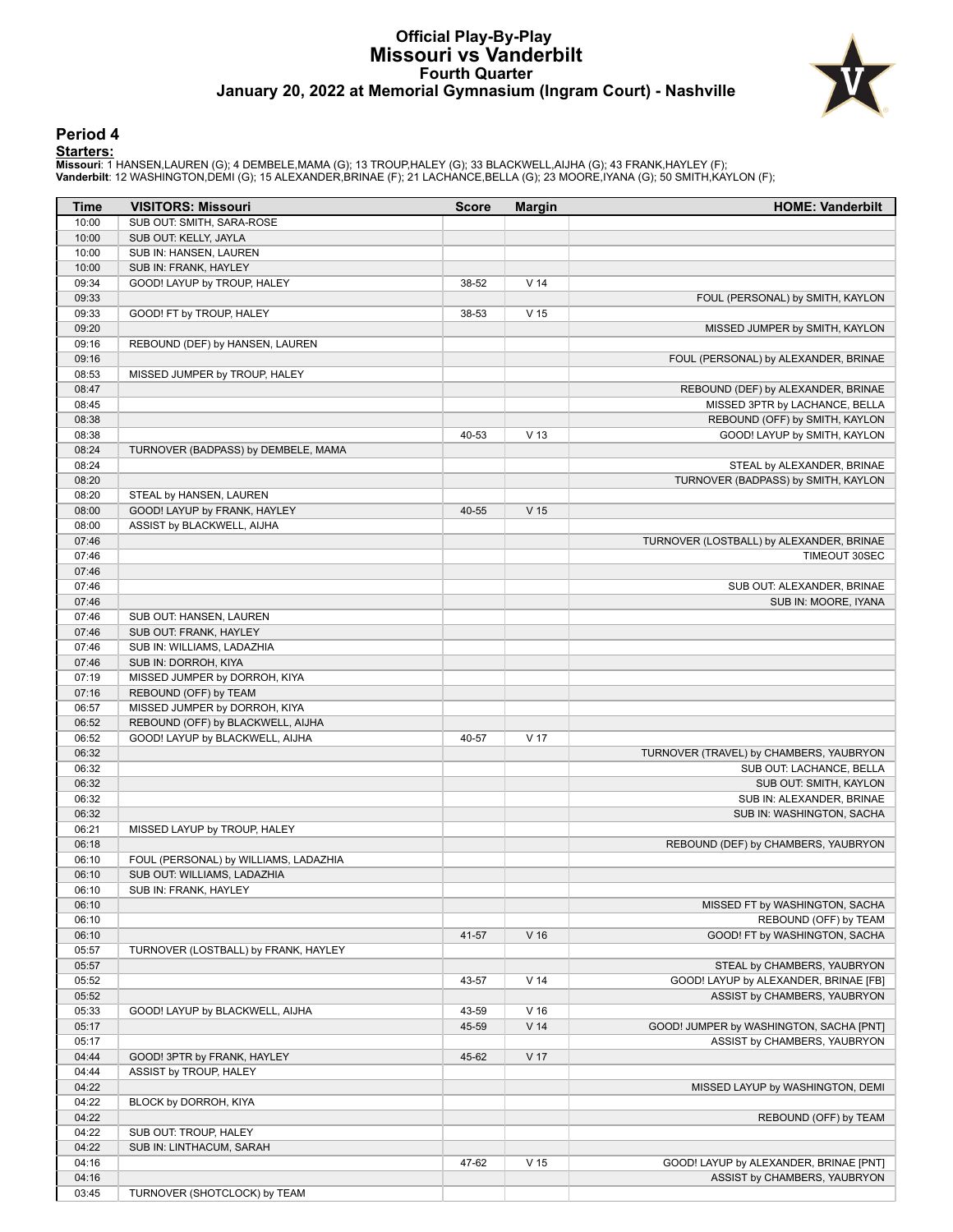| <b>Time</b>    | <b>VISITORS: Missouri</b>                                        | <b>Score</b> | <b>Margin</b>   | <b>HOME: Vanderbilt</b>            |
|----------------|------------------------------------------------------------------|--------------|-----------------|------------------------------------|
| 03:35          |                                                                  |              |                 | MISSED LAYUP by WASHINGTON, SACHA  |
| 03:32          | REBOUND (DEF) by BLACKWELL, AIJHA                                |              |                 |                                    |
| 03:23          | MISSED LAYUP by DEMBELE, MAMA                                    |              |                 |                                    |
| 03:20          | REBOUND (OFF) by BLACKWELL, AIJHA                                |              |                 |                                    |
| 03:19          | TURNOVER (LOSTBALL) by BLACKWELL, AIJHA                          |              |                 |                                    |
| 03:19          |                                                                  |              |                 | STEAL by MOORE, IYANA              |
| 03:15          | FOUL (PERSONAL) by FRANK, HAYLEY                                 |              |                 |                                    |
| 03:15          | TIMEOUT 30SEC                                                    |              |                 |                                    |
| 03:15          | SUB OUT: FRANK, HAYLEY                                           |              |                 |                                    |
| 03:15          | SUB IN: WILLIAMS, LADAZHIA                                       |              |                 |                                    |
| 03:12          |                                                                  |              |                 | MISSED JUMPER by ALEXANDER, BRINAE |
| 03:08          | REBOUND (DEF) by BLACKWELL, AIJHA                                |              |                 |                                    |
| 03:07          |                                                                  |              |                 | FOUL (PERSONAL) by MOORE, IYANA    |
| 03:07          |                                                                  |              |                 | SUB OUT: CHAMBERS, YAUBRYON        |
| 03:07          |                                                                  |              |                 | SUB IN: LACHANCE, BELLA            |
| 02:46          | TURNOVER (3SEC) by BLACKWELL, AIJHA                              |              |                 |                                    |
| 02:35          | FOUL (PERSONAL) by DEMBELE, MAMA                                 |              |                 |                                    |
| 02:35          | SUB OUT: DEMBELE, MAMA                                           |              |                 |                                    |
| 02:35          | SUB OUT: DORROH, KIYA                                            |              |                 |                                    |
| 02:35          | SUB IN: HANSEN, LAUREN                                           |              |                 |                                    |
| 02:35          | SUB IN: TROUP, HALEY                                             |              |                 |                                    |
| 02:28          |                                                                  | 50-62        | V <sub>12</sub> | GOOD! 3PTR by ALEXANDER, BRINAE    |
| 02:10          | TURNOVER (LOSTBALL) by HANSEN, LAUREN                            |              |                 |                                    |
| 02:10          |                                                                  |              |                 | STEAL by ALEXANDER, BRINAE         |
| 02:07          |                                                                  |              |                 | SUB OUT: MOORE, IYANA              |
| 02:07          |                                                                  |              |                 | SUB IN: SMITH, KAYLON              |
| 02:07          | FOUL (PERSONAL) by BLACKWELL, AIJHA                              |              |                 |                                    |
| 02:07          |                                                                  | 51-62        | $V$ 11          | GOOD! FT by WASHINGTON, DEMI [FB]  |
| 02:07          |                                                                  |              |                 | MISSED FT by WASHINGTON, DEMI      |
| 02:06          | REBOUND (DEF) by BLACKWELL, AIJHA                                |              |                 |                                    |
| 01:55          | TURNOVER (BADPASS) by BLACKWELL, AIJHA                           |              |                 |                                    |
| 01:55          |                                                                  |              |                 | STEAL by WASHINGTON, DEMI          |
| 01:45          |                                                                  |              |                 | MISSED 3PTR by ALEXANDER, BRINAE   |
| 01:41          | REBOUND (DEF) by TROUP, HALEY                                    |              |                 |                                    |
| 01:25          |                                                                  |              |                 | FOUL (PERSONAL) by LACHANCE, BELLA |
| 01:25          |                                                                  |              |                 | SUB OUT: WASHINGTON, SACHA         |
| 01:25          |                                                                  |              |                 | SUB IN: CHAMBERS, YAUBRYON         |
| 01:16          | MISSED LAYUP by HANSEN, LAUREN                                   |              |                 |                                    |
| 01:15          |                                                                  |              |                 | REBOUND (DEF) by SMITH, KAYLON     |
| 01:15          | FOUL (PERSONAL) by WILLIAMS, LADAZHIA                            |              |                 |                                    |
| 01:15          | SUB OUT: WILLIAMS, LADAZHIA                                      |              |                 |                                    |
| 01:15          | SUB IN: DEMBELE, MAMA                                            |              |                 |                                    |
| 01:15          |                                                                  |              |                 | MISSED FT by SMITH, KAYLON         |
| 01:15<br>01:15 |                                                                  | 52-62        | $V$ 10          | REBOUND (OFF) by TEAM              |
|                |                                                                  |              |                 | GOOD! FT by SMITH, KAYLON [FB]     |
| 01:03<br>01:03 | GOOD! LAYUP by HANSEN, LAUREN [FB]<br>ASSIST by BLACKWELL, AIJHA | 52-64        | V <sub>12</sub> |                                    |
| 00:50          |                                                                  |              |                 | MISSED 3PTR by SMITH, KAYLON       |
| 00:46          | REBOUND (DEF) by BLACKWELL, AIJHA                                |              |                 |                                    |
| 00:29          | TURNOVER (LOSTBALL) by HANSEN, LAUREN                            |              |                 |                                    |
| 00:29          |                                                                  |              |                 | STEAL by ALEXANDER, BRINAE         |
| 00:22          | FOUL (PERSONAL) by DEMBELE, MAMA                                 |              |                 |                                    |
| 00:22          |                                                                  |              |                 | MISSED FT by ALEXANDER, BRINAE     |
| 00:22          |                                                                  |              |                 | REBOUND (OFF) by TEAM              |
| 00:22          |                                                                  |              |                 | MISSED FT by ALEXANDER, BRINAE     |
| 00:20          |                                                                  |              |                 | REBOUND (OFF) by WASHINGTON, DEMI  |
| 00:18          |                                                                  |              |                 | MISSED JUMPER by WASHINGTON, DEMI  |
| 00:15          | REBOUND (DEF) by BLACKWELL, AIJHA                                |              |                 |                                    |
| 00:01          |                                                                  |              |                 | FOUL (PERSONAL) by SMITH, KAYLON   |
| 00:01          | GOOD! FT by BLACKWELL, AIJHA                                     | 52-65        | V <sub>13</sub> |                                    |
| 00:01          | GOOD! FT by BLACKWELL, AIJHA                                     | 52-66        | V <sub>14</sub> |                                    |
|                |                                                                  |              |                 |                                    |

# **Missouri 66, Vanderbilt 52**

| <b>Points (This Period)</b> | MО            | VDY           |
|-----------------------------|---------------|---------------|
| In the Paint                | 10            |               |
| Off Turns                   |               |               |
| 2nd Chance                  |               |               |
| Fast Break                  |               |               |
| Bench                       |               |               |
| Per Poss                    | 0.889<br>8/18 | 0.875<br>7/16 |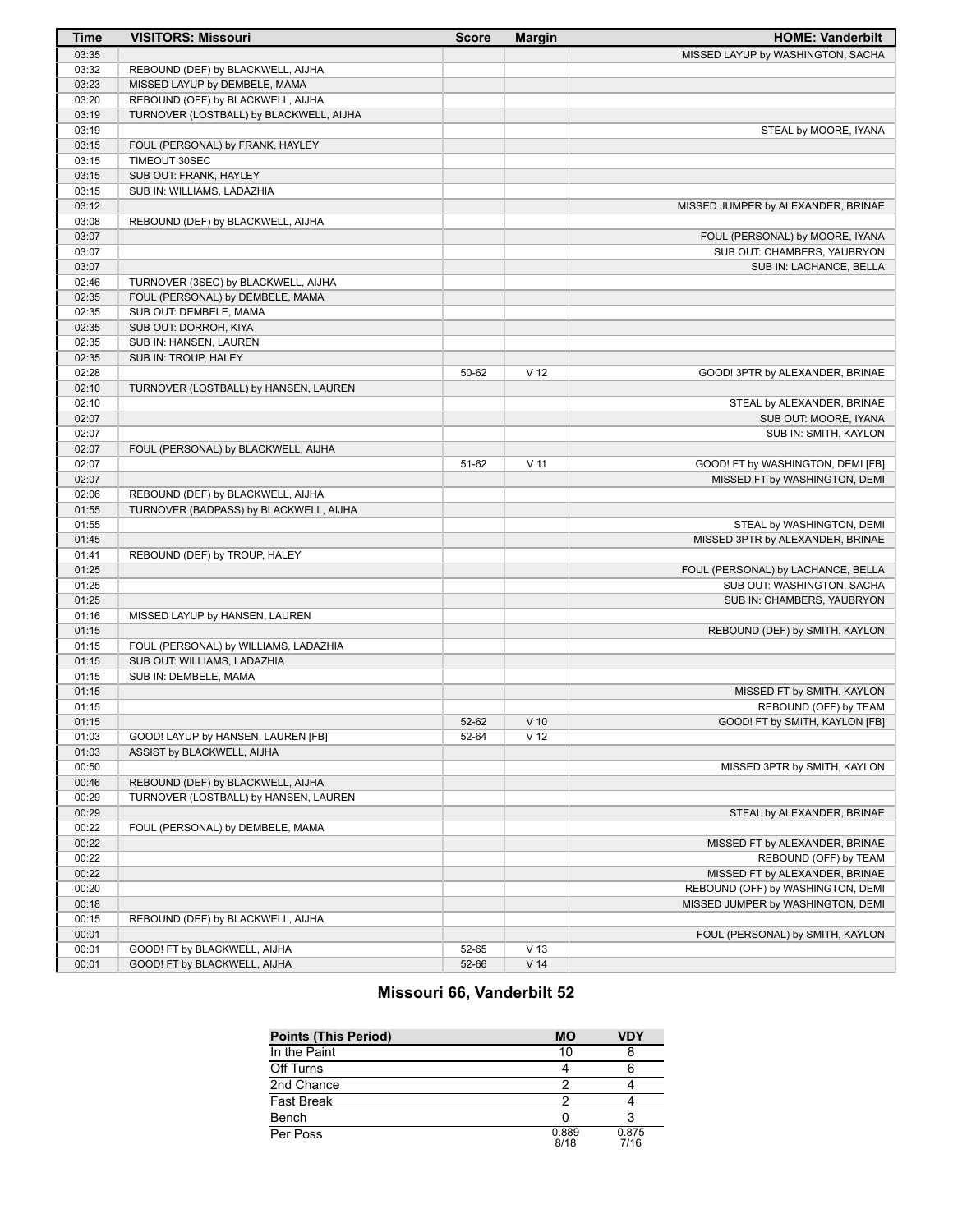### **Official Scoring/Possession Reference Chart Missouri vs Vanderbilt Period 1 January 20, 2022 at Memorial Gymnasium (Ingram Court) - Nashville**



#### **Period 1**

<mark>Startersː</mark><br>Missouri: 1 HANSEN,LAUREN (G); 4 DEMBELE,MAMA (G); 13 TROUP,HALEY (G); 33 BLACKWELL,AIJHA (G); 43 FRANK,HAYLEY (F);<br>**Vanderbilt**: 12 WASHINGTON,DEMI (G); 15 ALEXANDER,BRINAE (F); 21 LACHANCE,BELLA (G); 23 MOORE

| <b>Time</b> | <b>VISITORS: Missouri</b>               | <b>Score</b> | <b>Margin</b>  | <b>HOME: Vanderbilt</b>           |
|-------------|-----------------------------------------|--------------|----------------|-----------------------------------|
| 09:06       | GOOD! LAYUP by FRANK, HAYLEY [PNT]      | $0 - 2$      | V <sub>2</sub> |                                   |
| 08:07       |                                         | $2 - 2$      | т              | GOOD! JUMPER by SMITH, KAYLON     |
| 06:59       |                                         | $4 - 2$      | H <sub>2</sub> | GOOD! JUMPER by SMITH, KAYLON     |
| 05:03       | GOOD! 3PTR by FRANK, HAYLEY             | $4 - 5$      | V <sub>1</sub> |                                   |
| 04:18       | GOOD! 3PTR by HANSEN, LAUREN            | $4 - 8$      | V <sub>4</sub> |                                   |
| 03:20       | GOOD! LAYUP by WILLIAMS, LADAZHIA [PNT] | $4 - 10$     | $V_6$          |                                   |
| 01:28       |                                         | $6 - 10$     | V <sub>4</sub> | GOOD! JUMPER by ALEXANDER, BRINAE |
| 01:06       |                                         | $8 - 10$     | V <sub>2</sub> | GOOD! LAYUP by MOORE, IYANA [FB]  |
| 00:28       |                                         | $9-10$       | V <sub>1</sub> | GOOD! FT by ALEXANDER, BRINAE     |

**Missouri 10, Vanderbilt 9**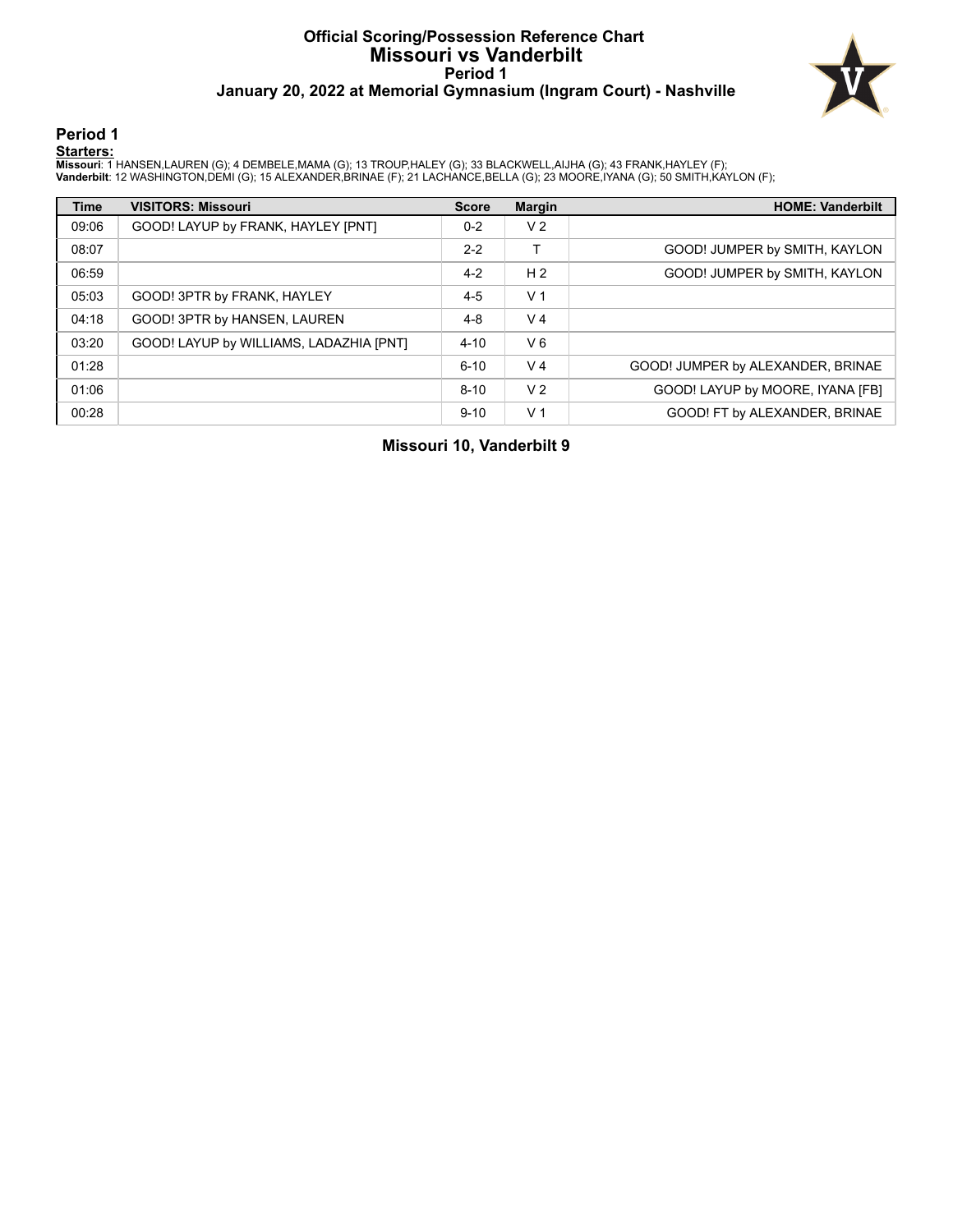## **Official Scoring/Possession Reference Chart Missouri vs Vanderbilt Period 2 January 20, 2022 at Memorial Gymnasium (Ingram Court) - Nashville**



## **Period 2**

#### **Starters:**

Missouri: 1 HANSEN,LAUREN (G); 4 DEMBELE,MAMA (G); 13 TROUP,HALEY (G); 33 BLACKWELL,AIJHA (G); 43 FRANK,HAYLEY (F);<br>**Vanderbilt**: 12 WASHINGTON,DEMI (G); 15 ALEXANDER,BRINAE (F); 21 LACHANCE,BELLA (G); 23 MOORE,IYANA (G);

| <b>Time</b> | <b>VISITORS: Missouri</b>          | <b>Score</b> | <b>Margin</b>  | <b>HOME: Vanderbilt</b>               |
|-------------|------------------------------------|--------------|----------------|---------------------------------------|
| 09:40       | GOOD! JUMPER by DORROH, KIYA       | $9 - 12$     | $V_3$          |                                       |
| 08:49       |                                    | $11 - 12$    | V <sub>1</sub> | GOOD! LAYUP by LACHANCE, BELLA        |
| 08:20       | GOOD! 3PTR by FRANK, HAYLEY        | $11 - 15$    | V <sub>4</sub> |                                       |
| 07:04       |                                    | $14 - 15$    | V <sub>1</sub> | GOOD! 3PTR by ALEXANDER, BRINAE       |
| 06:38       | GOOD! 3PTR by DEMBELE, MAMA        | $14 - 18$    | V <sub>4</sub> |                                       |
| 05:56       |                                    | $17-18$      | V <sub>1</sub> | GOOD! 3PTR by FLOURNOY, DE'MAURI      |
| 03:25       | GOOD! JUMPER by TROUP, HALEY [PNT] | $17 - 20$    | $V_3$          |                                       |
| 02:53       | GOOD! 3PTR by DORROH, KIYA         | $17-23$      | $V_6$          |                                       |
| 02:31       |                                    | 19-23        | V <sub>4</sub> | GOOD! LAYUP by CHAMBERS, YAUBRYON     |
| 01:46       | GOOD! JUMPER by HANSEN, LAUREN     | 19-25        | $V_6$          |                                       |
| 01:35       |                                    | $21 - 25$    | V <sub>4</sub> | GOOD! LAYUP by WASHINGTON, DEMI [PNT] |
| 00:34       |                                    | 23-25        | V <sub>2</sub> | GOOD! LAYUP by ALEXANDER, BRINAE      |
| 00:09       | GOOD! JUMPER by TROUP, HALEY [PNT] | 23-27        | V <sub>4</sub> |                                       |

**Missouri 27, Vanderbilt 23**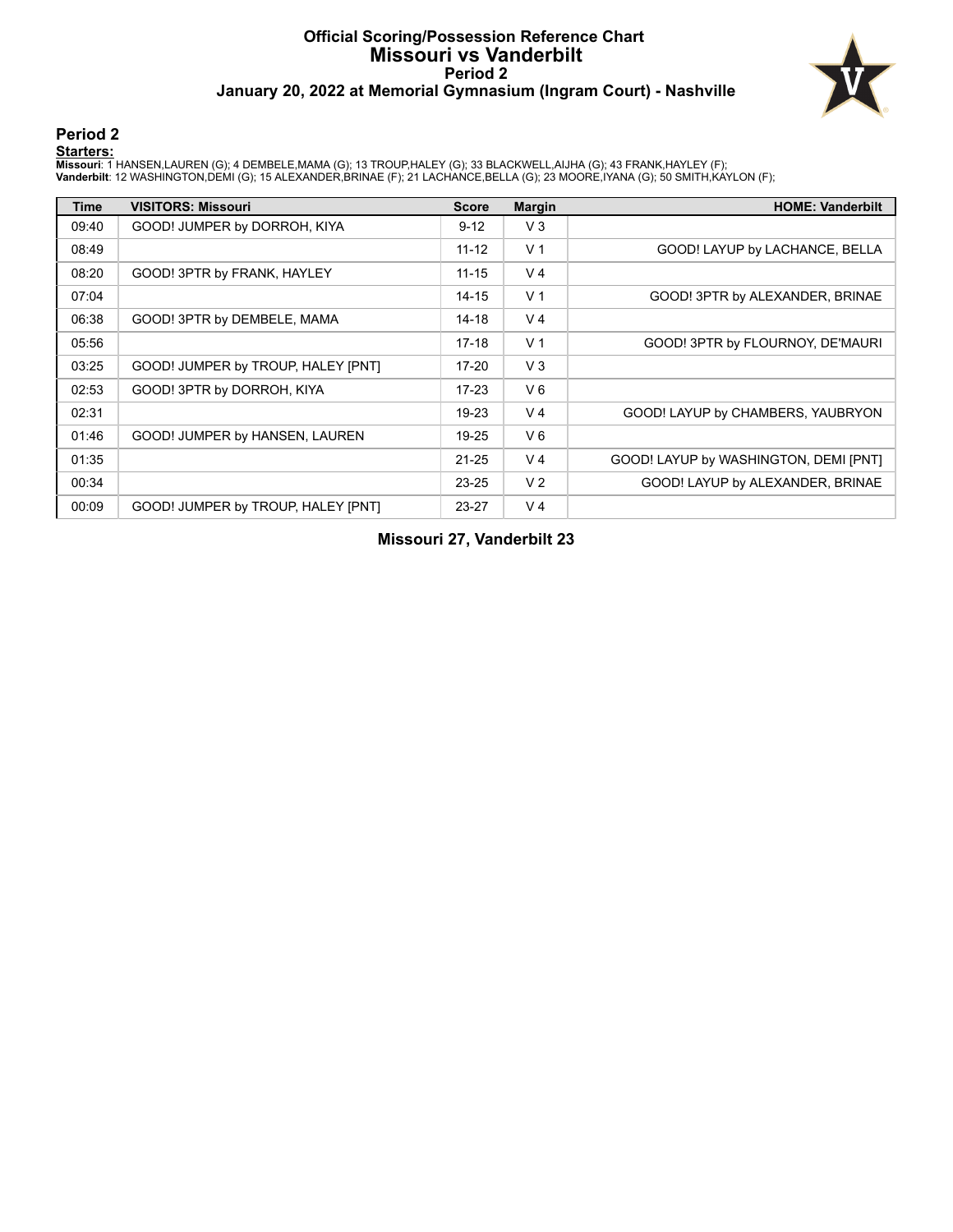### **Official Scoring/Possession Reference Chart Missouri vs Vanderbilt Period 3 January 20, 2022 at Memorial Gymnasium (Ingram Court) - Nashville**



### **Period 3**

<mark>Startersː</mark><br>Missouri: 1 HANSEN,LAUREN (G); 4 DEMBELE,MAMA (G); 13 TROUP,HALEY (G); 33 BLACKWELL,AIJHA (G); 43 FRANK,HAYLEY (F);<br>**Vanderbilt**: 12 WASHINGTON,DEMI (G); 15 ALEXANDER,BRINAE (F); 21 LACHANCE,BELLA (G); 23 MOORE

| <b>Time</b> | <b>VISITORS: Missouri</b>                | <b>Score</b> | <b>Margin</b>   | <b>HOME: Vanderbilt</b>                 |
|-------------|------------------------------------------|--------------|-----------------|-----------------------------------------|
| 09:43       | GOOD! 3PTR by TROUP, HALEY               | 23-30        | V <sub>7</sub>  |                                         |
| 09:21       | GOOD! LAYUP by HANSEN, LAUREN [FB/PNT]   | 23-32        | V <sub>9</sub>  |                                         |
| 09:01       |                                          | 25-32        | V <sub>7</sub>  | GOOD! JUMPER by ALEXANDER, BRINAE [PNT] |
| 08:44       | GOOD! 3PTR by HANSEN, LAUREN             | 25-35        | $V$ 10          |                                         |
| 08:24       |                                          | 27-35        | V8              | GOOD! LAYUP by ALEXANDER, BRINAE [PNT]  |
| 07:53       | GOOD! LAYUP by DEMBELE, MAMA [PNT]       | 27-37        | $V$ 10          |                                         |
| 07:33       |                                          | 30-37        | V <sub>7</sub>  | GOOD! 3PTR by MOORE, IYANA              |
| 07:15       | GOOD! LAYUP by BLACKWELL, AIJHA          | 30-39        | V <sub>9</sub>  |                                         |
| 06:28       | GOOD! JUMPER by WILLIAMS, LADAZHIA [PNT] | $30 - 41$    | V <sub>11</sub> |                                         |
| 05:55       | GOOD! LAYUP by WILLIAMS, LADAZHIA [PNT]  | $30 - 43$    | V <sub>13</sub> |                                         |
| 05:36       | GOOD! FT by BLACKWELL, AIJHA [FB]        | $30 - 44$    | V <sub>14</sub> |                                         |
| 05:36       | GOOD! FT by BLACKWELL, AIJHA [FB]        | $30 - 45$    | V <sub>15</sub> |                                         |
| 04:24       |                                          | $32 - 45$    | V <sub>13</sub> | GOOD! LAYUP by WASHINGTON, SACHA [PNT]  |
| 03:49       | GOOD! 3PTR by HANSEN, LAUREN             | 32-48        | V <sub>16</sub> |                                         |
| 02:54       |                                          | 34-48        | V <sub>14</sub> | GOOD! LAYUP by WASHINGTON, SACHA        |
| 01:28       | GOOD! LAYUP by BLACKWELL, AIJHA [PNT]    | 34-50        | V <sub>16</sub> |                                         |
| 01:12       |                                          | $35 - 50$    | V <sub>15</sub> | GOOD! FT by LACHANCE, BELLA             |
| 01:12       |                                          | $36-50$      | V <sub>14</sub> | GOOD! FT by LACHANCE, BELLA             |
| 00:42       |                                          | 38-50        | V <sub>12</sub> | GOOD! JUMPER by SMITH, KAYLON [PNT]     |

**Missouri 50, Vanderbilt 38**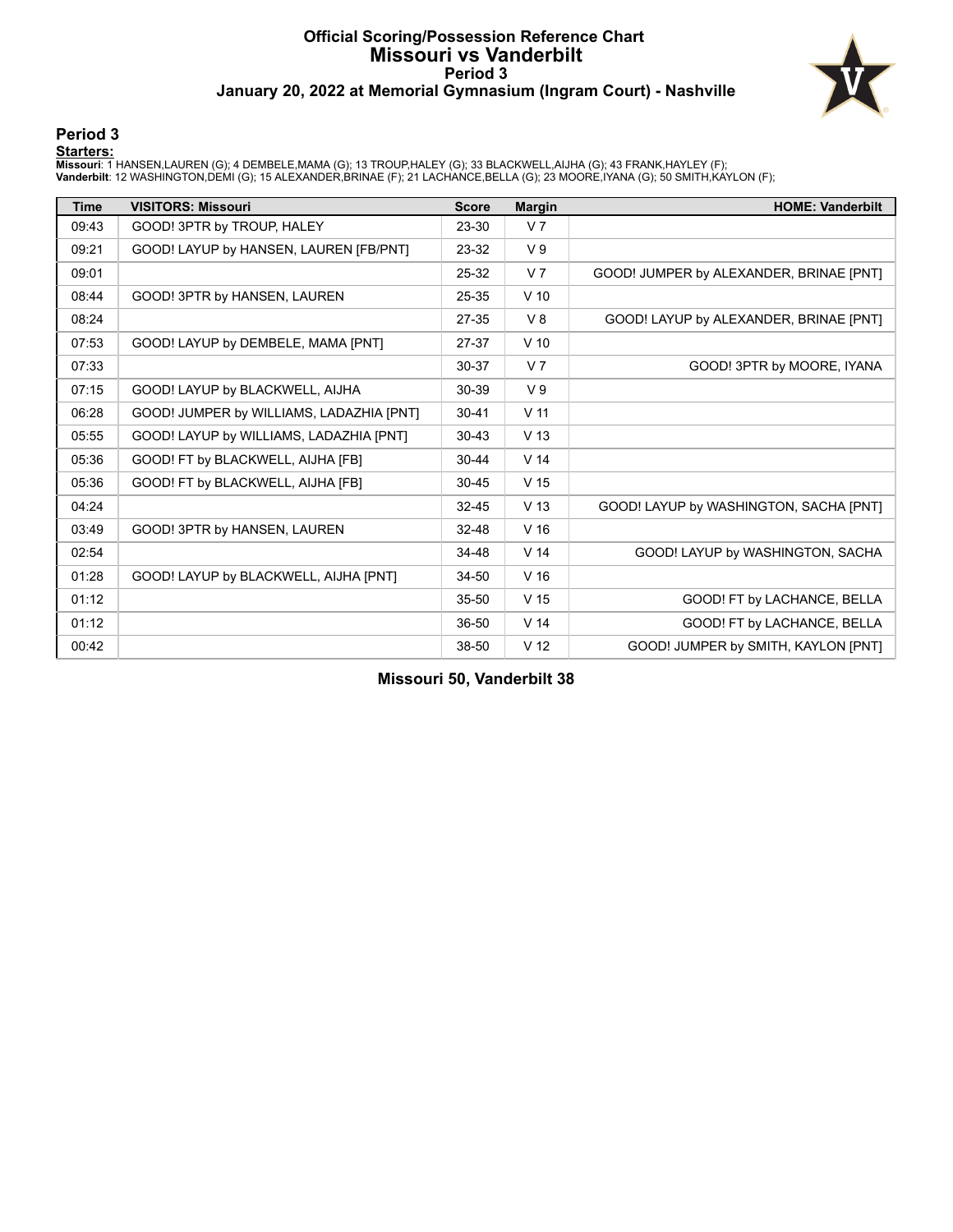### **Official Scoring/Possession Reference Chart Missouri vs Vanderbilt Period 4 January 20, 2022 at Memorial Gymnasium (Ingram Court) - Nashville**



#### **Period 4**

#### **Starters:**

Missouri: 1 HANSEN,LAUREN (G); 4 DEMBELE,MAMA (G); 13 TROUP,HALEY (G); 33 BLACKWELL,AIJHA (G); 43 FRANK,HAYLEY (F);<br>**Vanderbilt**: 12 WASHINGTON,DEMI (G); 15 ALEXANDER,BRINAE (F); 21 LACHANCE,BELLA (G); 23 MOORE,IYANA (G);

| <b>Time</b> | <b>VISITORS: Missouri</b>          | <b>Score</b> | <b>Margin</b>   | <b>HOME: Vanderbilt</b>                 |
|-------------|------------------------------------|--------------|-----------------|-----------------------------------------|
| 09:34       | GOOD! LAYUP by TROUP, HALEY        | 38-52        | V <sub>14</sub> |                                         |
| 09:33       | GOOD! FT by TROUP, HALEY           | 38-53        | V <sub>15</sub> |                                         |
| 08:38       |                                    | 40-53        | V <sub>13</sub> | GOOD! LAYUP by SMITH, KAYLON            |
| 08:00       | GOOD! LAYUP by FRANK, HAYLEY       | 40-55        | V <sub>15</sub> |                                         |
| 06:52       | GOOD! LAYUP by BLACKWELL, AIJHA    | 40-57        | V <sub>17</sub> |                                         |
| 06:10       |                                    | 41-57        | V <sub>16</sub> | GOOD! FT by WASHINGTON, SACHA           |
| 05:52       |                                    | 43-57        | V <sub>14</sub> | GOOD! LAYUP by ALEXANDER, BRINAE [FB]   |
| 05:33       | GOOD! LAYUP by BLACKWELL, AIJHA    | 43-59        | V <sub>16</sub> |                                         |
| 05:17       |                                    | 45-59        | V <sub>14</sub> | GOOD! JUMPER by WASHINGTON, SACHA [PNT] |
| 04:44       | GOOD! 3PTR by FRANK, HAYLEY        | 45-62        | V <sub>17</sub> |                                         |
| 04:16       |                                    | 47-62        | V <sub>15</sub> | GOOD! LAYUP by ALEXANDER, BRINAE [PNT]  |
| 02:28       |                                    | 50-62        | V <sub>12</sub> | GOOD! 3PTR by ALEXANDER, BRINAE         |
| 02:07       |                                    | $51-62$      | V <sub>11</sub> | GOOD! FT by WASHINGTON, DEMI [FB]       |
| 01:15       |                                    | 52-62        | $V$ 10          | GOOD! FT by SMITH, KAYLON [FB]          |
| 01:03       | GOOD! LAYUP by HANSEN, LAUREN [FB] | 52-64        | V <sub>12</sub> |                                         |
| 00:01       | GOOD! FT by BLACKWELL, AIJHA       | 52-65        | V <sub>13</sub> |                                         |
| 00:01       | GOOD! FT by BLACKWELL, AIJHA       | 52-66        | V <sub>14</sub> |                                         |

**Missouri 66, Vanderbilt 52**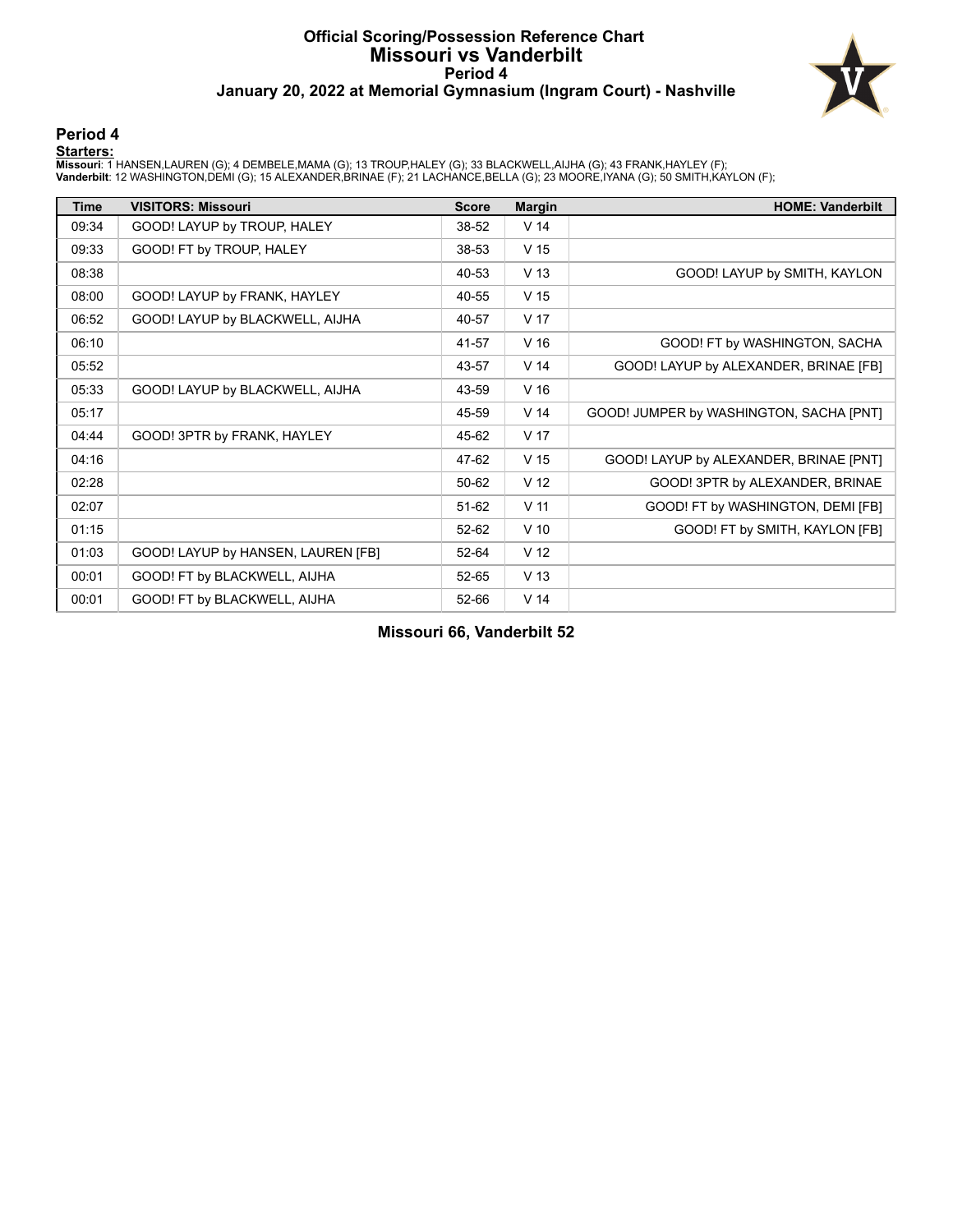### **Official Substitutions Log Missouri vs Vanderbilt Period 1 January 20, 2022 at Memorial Gymnasium (Ingram Court) - Nashville**



| <b>VISITORS: Missouri</b>      | <b>Time</b> | <b>Score</b> | <b>HOME: Vanderbilt</b>    |
|--------------------------------|-------------|--------------|----------------------------|
| 1 HANSEN, LAUREN               |             |              | 12 WASHINGTON, DEMI        |
| 4 DEMBELE, MAMA                |             |              | 15 ALEXANDER, BRINAE       |
| 13 TROUP, HALEY                |             |              | 21 LACHANCE, BELLA         |
| 33 BLACKWELL.AIJHA             |             |              | 23 MOORE.IYANA             |
| 43 FRANK, HAYLEY               |             |              | 50 SMITH, KAYLON           |
| SUB OUT: 13 TROUP, HALEY       | 05:48       | $2 - 4$      |                            |
| SUB OUT: 33 BLACKWELL, AIJHA   | 05:48       |              |                            |
| SUB IN: 00 WILLIAMS, LADAZHIA  | 05:48       |              |                            |
| SUB IN: 24 DORROH, KIYA        | 05:48       |              |                            |
|                                | 04:22       | $5 - 4$      | SUB OUT: ALEXANDER, BRINAE |
|                                | 04:22       |              | SUB OUT: SMITH, KAYLON     |
|                                | 04:22       |              | SUB IN: FLOURNOY, DE'MAURI |
|                                | 04:22       |              | SUB IN: WASHINGTON, SACHA  |
| SUB OUT: 43 FRANK.HAYLEY       | 04:22       |              |                            |
| SUB IN: 33 BLACKWELL, AIJHA    | 04:22       |              |                            |
|                                | 02:45       | $10 - 4$     | SUB OUT: LACHANCE, BELLA   |
|                                | 02:45       |              | SUB IN: ALEXANDER, BRINAE  |
| SUB OUT: 00 WILLIAMS, LADAZHIA | 02:45       |              |                            |
| SUB OUT: 4 DEMBELE, MAMA       | 02:45       |              |                            |
| SUB IN: 13 TROUP, HALEY        | 02:45       |              |                            |
| SUB IN: 43 FRANK, HAYLEY       | 02:45       |              |                            |
| SUB OUT: 1 HANSEN, LAUREN      | 02:24       | $10 - 4$     |                            |
| SUB IN: 2 SMITH, SARA-ROSE     | 02:24       |              |                            |
|                                | 01:43       | $10 - 4$     | SUB OUT: WASHINGTON, DEMI  |
|                                | 01:43       |              | SUB IN: CHAMBERS, YAUBRYON |
| SUB OUT: 2 SMITH, SARA-ROSE    | 01:06       | $10 - 8$     |                            |
| SUB OUT: 24 DORROH, KIYA       | 01:06       |              |                            |
| SUB IN: 1 HANSEN, LAUREN       | 01:06       |              |                            |
| SUB IN: 32 KELLY, JAYLA        | 01:06       |              |                            |
| SUB OUT: 33 BLACKWELL, AIJHA   | 00:28       | $10 - 8$     |                            |
| SUB IN: 24 DORROH, KIYA        | 00:28       |              |                            |

**Missouri 10, Vanderbilt 9**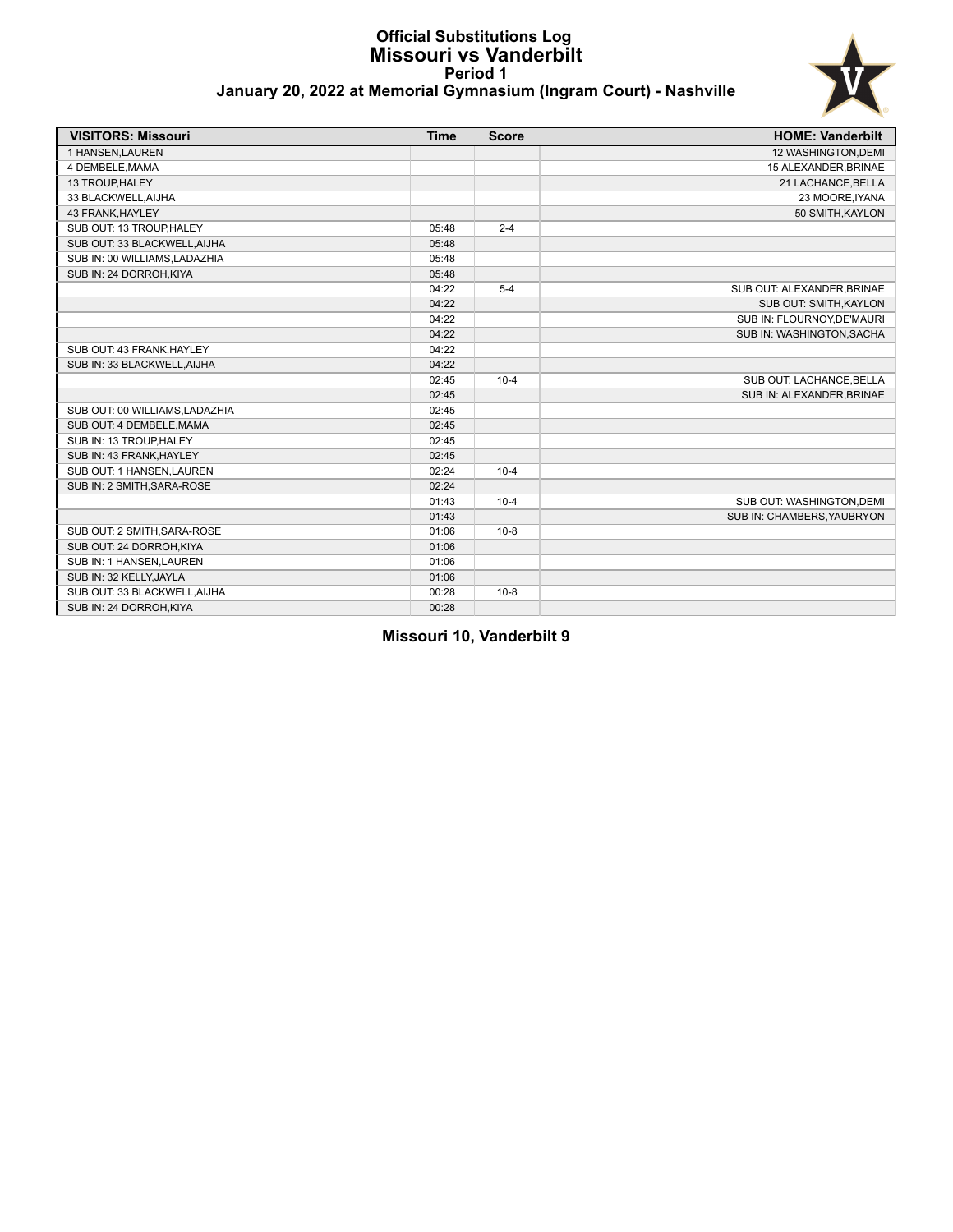### **Official Substitutions Log Missouri vs Vanderbilt Period 2 January 20, 2022 at Memorial Gymnasium (Ingram Court) - Nashville**



| <b>VISITORS: Missouri</b>    | <b>Time</b> | <b>Score</b>             | <b>HOME: Vanderbilt</b>     |
|------------------------------|-------------|--------------------------|-----------------------------|
| 1 HANSEN, LAUREN             |             |                          | 12 WASHINGTON, DEMI         |
| 4 DEMBELE.MAMA               |             |                          | 15 ALEXANDER, BRINAE        |
| 13 TROUP, HALEY              |             |                          | 21 LACHANCE, BELLA          |
| 33 BLACKWELL, AIJHA          |             |                          | 23 MOORE, IYANA             |
| 43 FRANK, HAYLEY             |             |                          | 50 SMITH, KAYLON            |
| SUB OUT: 13 TROUP, HALEY     | 10:00       | $\overline{\phantom{a}}$ |                             |
| SUB IN: 4 DEMBELE, MAMA      | 10:00       |                          |                             |
|                              | 09:06       | $12-9$                   | SUB OUT: CHAMBERS, YAUBRYON |
|                              | 09:06       |                          | SUB OUT: FLOURNOY, DE'MAURI |
|                              | 09:06       |                          | SUB IN: WASHINGTON, DEMI    |
|                              | 09:06       |                          | SUB IN: LACHANCE, BELLA     |
| SUB OUT: 32 KELLY, JAYLA     | 08:33       | $12 - 11$                |                             |
| SUB IN: 13 TROUP, HALEY      | 08:33       |                          |                             |
|                              | 07:31       | $15 - 11$                | SUB OUT: WASHINGTON, DEMI   |
|                              | 07:31       |                          | SUB OUT: MOORE, IYANA       |
|                              | 07:31       |                          | SUB IN: FLOURNOY, DE'MAURI  |
|                              | 07:31       |                          | SUB IN: SMITH, KAYLON       |
|                              | 05:27       | $18 - 17$                | SUB OUT: WASHINGTON, SACHA  |
|                              | 05:27       |                          | SUB IN: CHAMBERS, YAUBRYON  |
| SUB OUT: 1 HANSEN, LAUREN    | 05:27       |                          |                             |
| SUB OUT: 24 DORROH, KIYA     | 05:27       |                          |                             |
| SUB IN: 2 SMITH, SARA-ROSE   | 05:27       |                          |                             |
| SUB IN: 20 LINTHACUM, SARAH  | 05:27       |                          |                             |
| SUB OUT: 43 FRANK, HAYLEY    | 05:09       | $18 - 17$                |                             |
| SUB IN: 1 HANSEN, LAUREN     | 05:09       |                          |                             |
| SUB OUT: 13 TROUP, HALEY     | 03:16       | $20 - 17$                |                             |
| SUB IN: 24 DORROH, KIYA      | 03:16       |                          |                             |
|                              | 02:15       | $23-19$                  | SUB OUT: CHAMBERS, YAUBRYON |
|                              | 02:15       |                          | SUB IN: WASHINGTON, DEMI    |
| SUB OUT: 2 SMITH, SARA-ROSE  | 01:04       | $25 - 21$                |                             |
| SUB OUT: 20 LINTHACUM, SARAH | 01:04       |                          |                             |
| SUB IN: 13 TROUP, HALEY      | 01:04       |                          |                             |
| SUB IN: 40 LINTHACUM, MICAH  | 01:04       |                          |                             |

**Missouri 27, Vanderbilt 23**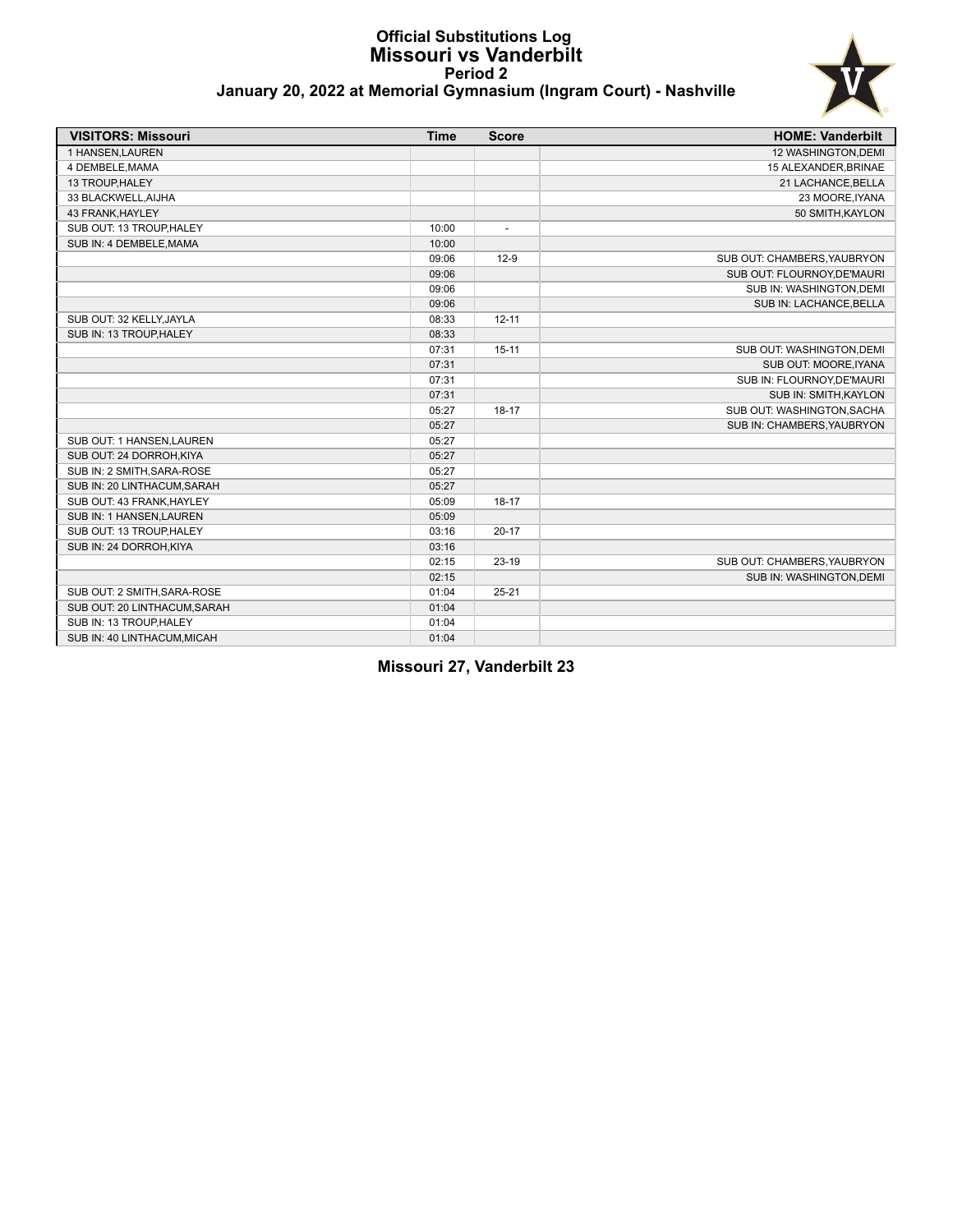### **Official Substitutions Log Missouri vs Vanderbilt Period 3 January 20, 2022 at Memorial Gymnasium (Ingram Court) - Nashville**



| <b>VISITORS: Missouri</b>      | <b>Time</b> | <b>Score</b>   | <b>HOME: Vanderbilt</b>     |
|--------------------------------|-------------|----------------|-----------------------------|
| 1 HANSEN, LAUREN               |             |                | 12 WASHINGTON, DEMI         |
| 4 DEMBELE, MAMA                |             |                | 15 ALEXANDER, BRINAE        |
| 13 TROUP, HALEY                |             |                | 21 LACHANCE, BELLA          |
| 33 BLACKWELL, AIJHA            |             |                | 23 MOORE, IYANA             |
| 43 FRANK, HAYLEY               |             |                | 50 SMITH, KAYLON            |
|                                | 10:00       | $\overline{a}$ | SUB OUT: FLOURNOY, DE'MAURI |
|                                | 10:00       |                | SUB IN: MOORE, IYANA        |
| SUB OUT: 24 DORROH, KIYA       | 10:00       |                |                             |
| SUB OUT: 40 LINTHACUM.MICAH    | 10:00       |                |                             |
| SUB IN: 33 BLACKWELL, AIJHA    | 10:00       |                |                             |
| SUB IN: 43 FRANK, HAYLEY       | 10:00       |                |                             |
| SUB OUT: 43 FRANK, HAYLEY      | 06:49       | 39-30          |                             |
| SUB IN: 00 WILLIAMS, LADAZHIA  | 06:49       |                |                             |
|                                | 06:30       | 39-30          | SUB OUT: WASHINGTON, DEMI   |
|                                | 06:30       |                | SUB IN: WASHINGTON, SACHA   |
|                                | 05:36       | 43-30          | SUB OUT: MOORE, IYANA       |
|                                | 05:36       |                | SUB IN: FLOURNOY, DE'MAURI  |
| SUB OUT: 13 TROUP, HALEY       | 05:36       |                |                             |
| SUB IN: 24 DORROH.KIYA         | 05:36       |                |                             |
| SUB OUT: 4 DEMBELE, MAMA       | 04:59       | 45-30          |                             |
| SUB IN: 13 TROUP, HALEY        | 04:59       |                |                             |
|                                | 02:23       | 48-34          | SUB OUT: FLOURNOY, DE'MAURI |
|                                | 02:23       |                | SUB IN: WASHINGTON, DEMI    |
| SUB OUT: 1 HANSEN, LAUREN      | 02:23       |                |                             |
| SUB IN: 4 DEMBELE, MAMA        | 02:23       |                |                             |
|                                | 01:56       | 48-34          | SUB OUT: WASHINGTON, SACHA  |
|                                | 01:56       |                | SUB IN: CHAMBERS, YAUBRYON  |
| SUB OUT: 24 DORROH, KIYA       | 01:47       | 48-34          |                             |
| SUB IN: 2 SMITH, SARA-ROSE     | 01:47       |                |                             |
| SUB OUT: 00 WILLIAMS, LADAZHIA | 01:12       | 50-34          |                             |
| SUB IN: 32 KELLY, JAYLA        | 01:12       |                |                             |

**Missouri 50, Vanderbilt 38**